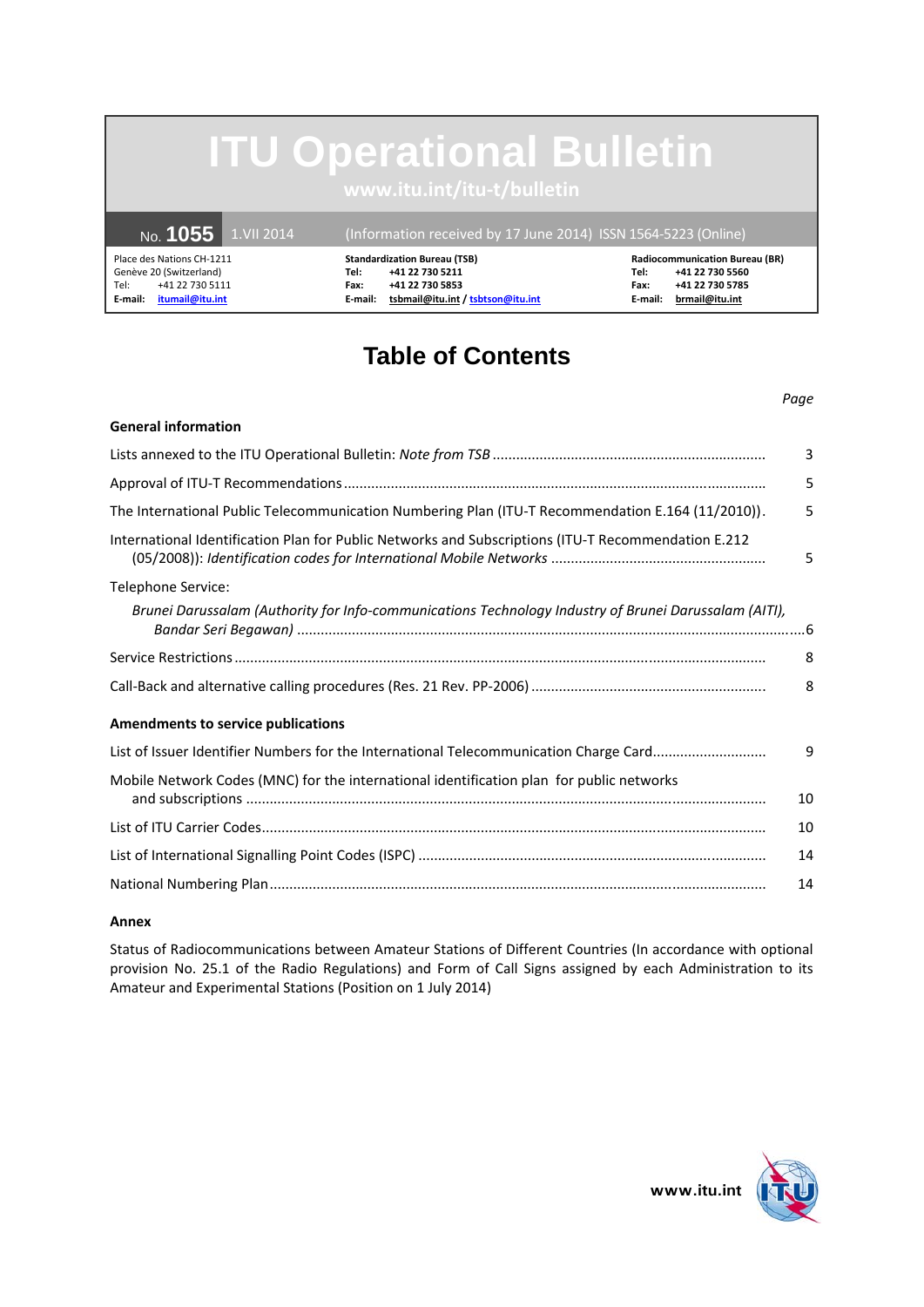|      | Dates of publication of the next<br><b>Operational Bulletins</b> | Including information<br>received by: |
|------|------------------------------------------------------------------|---------------------------------------|
| 1056 | 15.VII.2014                                                      | 1.VII.2014                            |
| 1057 | 1.VIII.2014                                                      | 18.VII.2014                           |
| 1058 | 15.VIII.2014                                                     | 1.VIII.2014                           |
| 1059 | 1.IX.2014                                                        | 18.VIII.2014                          |
| 1060 | 15.IX.2014                                                       | 1.IX.2014                             |
| 1061 | 1.X.2014                                                         | 17.IX.2014                            |
| 1062 | 15.X.2014                                                        | 1.X.2014                              |
| 1063 | 1.XI.2014                                                        | 20.X.2014                             |
| 1064 | 15.XI.2014                                                       | 3.XI.2014                             |
| 1065 | 1.XII.2014                                                       | 17.XI.2014                            |
| 1066 | 15.XII.2014                                                      | 1.XII.2014                            |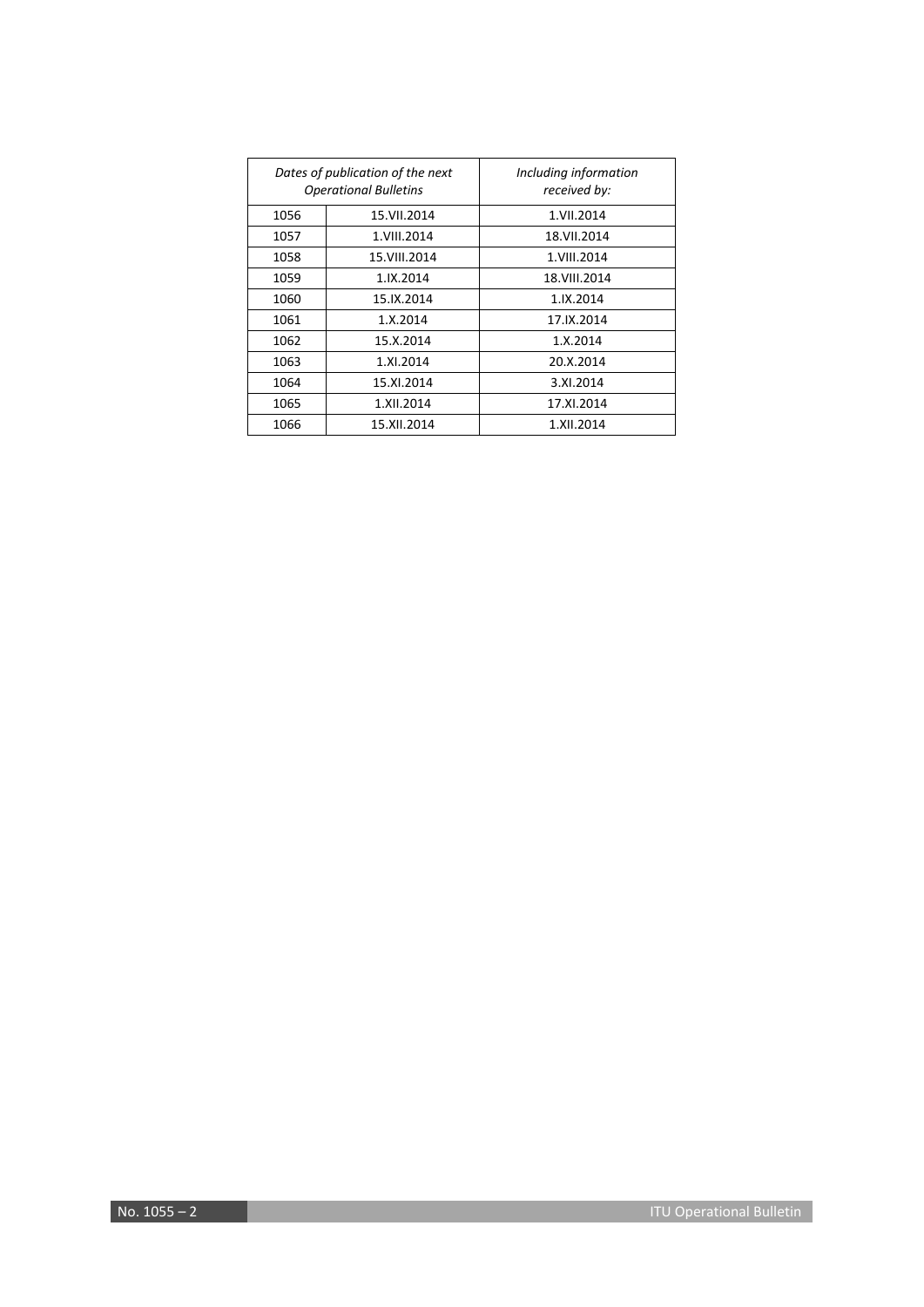### **GENERAL INFORMATION**

### **Lists annexed to the ITU Operational Bulletin**

#### **Note from TSB**

A. The following Lists have been published by TSB or BR as Annexes to the ITU Operational Bulletin (OB):

OB No.

- 1055 Status of Radiocommunications between Amateur Stations of Different Countries (In accordance with optional provision No. 25.1 of the Radio Regulations) and Form of Call Signs assigned by each Administration to its Amateur and Experimental Stations (Position on 1 July 2014)
- 1049 Legal time 2014
- 1040 List of Issuer Identifier Numbers for the International Telecommunication Charge Card (In accordance with ITU-T Recommendation E.118 (05/2006)) (Position on 15 November 2013)
- 1033 List of International Signalling Point Codes (ISPC) (According to ITU-T Recommendation Q.708 (03/99)) (Position on 1 August 2013)
- 1028 List of Signalling Area/Network Codes (SANC) (Complement to ITU-T Recommendation Q.708 (03/99)) (Position on 15 May 2013)
- 1019 Mobile Network Code (MNC) for the international identification plan for public networks and subscriptions (According to ITU-T Recommendation E.212 (05/2008)) (Position on 1 January 2013)
- 1015 Access codes/numbers for mobile networks (According to ITU-T Recommendation E.164 (11/2010)) (Position on 1 November 2012)
- 1005 List of mobile country or geographical area codes (Complement to ITU-T Recommendation E.212 (05/2008)) (Position on 1 June 2012).
- 1002 List of Country or Geographical Area Codes for non-standard facilities in telematic services (Complement to ITU-T Recommendation T.35 (02/2000)) (Position on 15 April 2012)
- 1001 List of the national authorities designated to assign ITU-T Recommendation T.35 terminal provider codes (Position on 1 April 2012)
- 1000 Service Restrictions (Recapitulatory list of service restrictions in force relating to telecommunications operation) (Position on 15 March 2012)
- 994 Dialling Procedures (International prefix, national (trunk) prefix and national (significant) number) (In accordance with ITU-T Recommendation E.164 (11/2010)) (Position on 15 December 2011)
- 991 List of ITU-T Recommendation E.164 assigned country codes (Complement to ITU-T Recommendation E.164 (11/2010)) (Position on 1 November 2011)
- 991 Call-Back and alternative calling procedures (Res. 21.PP-2006)
- 981 List of ITU Carrier Codes (According to ITU-T Recommendation M.1400 (07/2006) (Position on 1 June 2011)
- 980 List of Telegram Destination Indicators (In accordance with ITU-T Recommendation F.32 (10/1995)) (Position on 15 May 2011)
- 978 List of Telex Destination Codes (TDC) and Telex Network Identification Codes (TNIC) (Complement to ITU-T Recommendations F.69 (06/1994) and F.68 (11/1988)) (Position on 15 April 2011)
- 977 List of Data Network Identification Codes (DNIC) (According to ITU-T Recommendation X.121 (10/2000)) (Position on 1 April 2011)
- 976 List of Data Country or Geographical Area Codes (Complement to ITU-T Recommendation X.121 (10/2000)) (Position on 15 March 2011)
- 974 List of Names of Administration Management Domains (ADMD) (In accordance with ITU-T F.400 and X.400 series Recommendations) (Position on 15 February 2011)
- 972 List of terrestrial trunk radio mobile country codes (Complement to ITU-T Recommendation E.218 (05/2004)) (Position on 15 January 2011)
- 955 Various tones used in national networks (According to ITU-T Recommendation E.180 (03/98)) (Position on 1 May 2010)
- 669 Five-letter Code Groups for the use of the International Public Telegram Service (According to ITU-T Recommendation F.1 (03/1998))
- B. The following Lists are available online from the ITU-T website:

| List of ITU Carrier Codes (ITU-T Rec. M.1400 (07/2006)) | www.itu.int/ITU-T/inr/icc/index.html       |
|---------------------------------------------------------|--------------------------------------------|
| Bureaufax Table (ITU-T Rec. F.170)                      | www.itu.int/ITU-T/inr/bureaufax/index.html |
| List of recognized operating agencies (ROAs)            | www.itu.int/ITU-T/inr/roa/index.html       |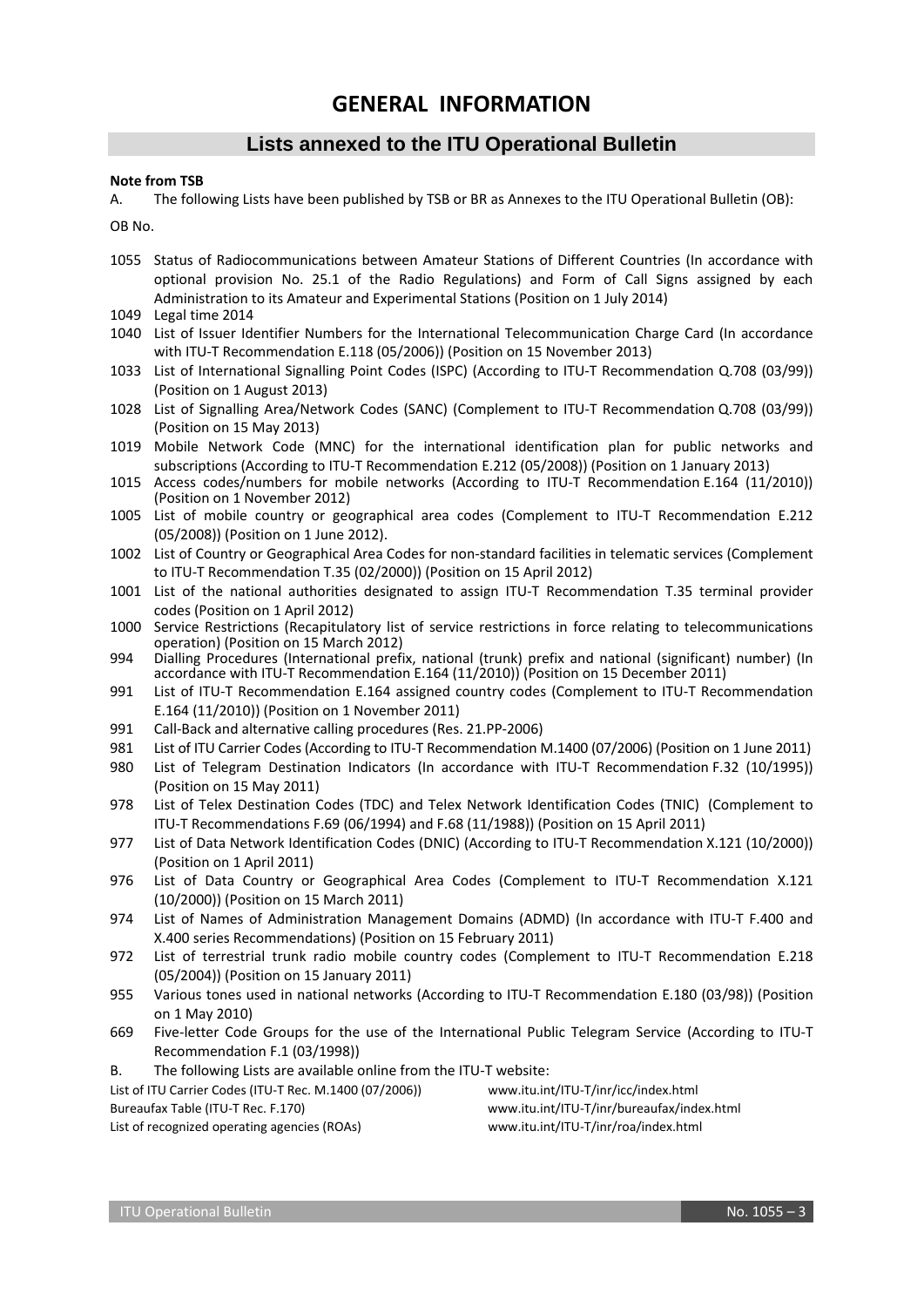### **Approval of ITU-T Recommendations**

By AAP-36, it was announced that the following ITU-T Recommendations were approved, in accordance with the procedures outlined in Recommendation ITU-T A.8:

- ITU-T Y.2067 (06/2014): Common requirements and capabilities of a gateway for Internet of Things applications
- ITU-T Y.3300 (06/2014): Framework of software-defined networking

### **The International Public Telecommunication Numbering Plan (ITU-T Recommendation E.164 (11/2010))**

#### **Note from TSB**

Administrations, Recognized Operating Agencies and operating agencies are invited to note that OJSC MTT (Russian Federation) is granted to expand the authority to sub-allocate and share the distribution of the E.164 shared CC and IC 883 140, which was assigned to OJSC MTT on 15 June 2011, with agents on the Contract basis.

Administrations, Recognized Operating Agencies and operating agencies are invited to note that Deutsche Telekom AG (Germany) is granted to use the previously assigned shared E.164 Country Code and Identification Code 882 28 for the purpose of machine-to-machine applications.

### **International Identification Plan for Public Networks and Subscriptions (ITU-T Recommendation E.212 (05/2008))**

#### **Note from TSB**

#### *Identification codes for International Mobile Networks*

Associated with shared mobile country code 901 (MCC), the following two-digit mobile network codes (MNC) has been assigned on 16 June 2014:

| Network             | Mobile Country Code (MCC)*<br>and Mobile Network Code (MNC)** |
|---------------------|---------------------------------------------------------------|
| Deutsche Telekom AG | 901 40                                                        |

\_\_\_\_\_\_\_\_\_\_\_\_\_\_ MCC: Mobile Country Code / Indicatif de pays du mobile / Indicativo de país para el servicio móvil

\*\* MNC: Mobile Network Code / Code de réseau mobile / Indicativo de red para el servicio móvil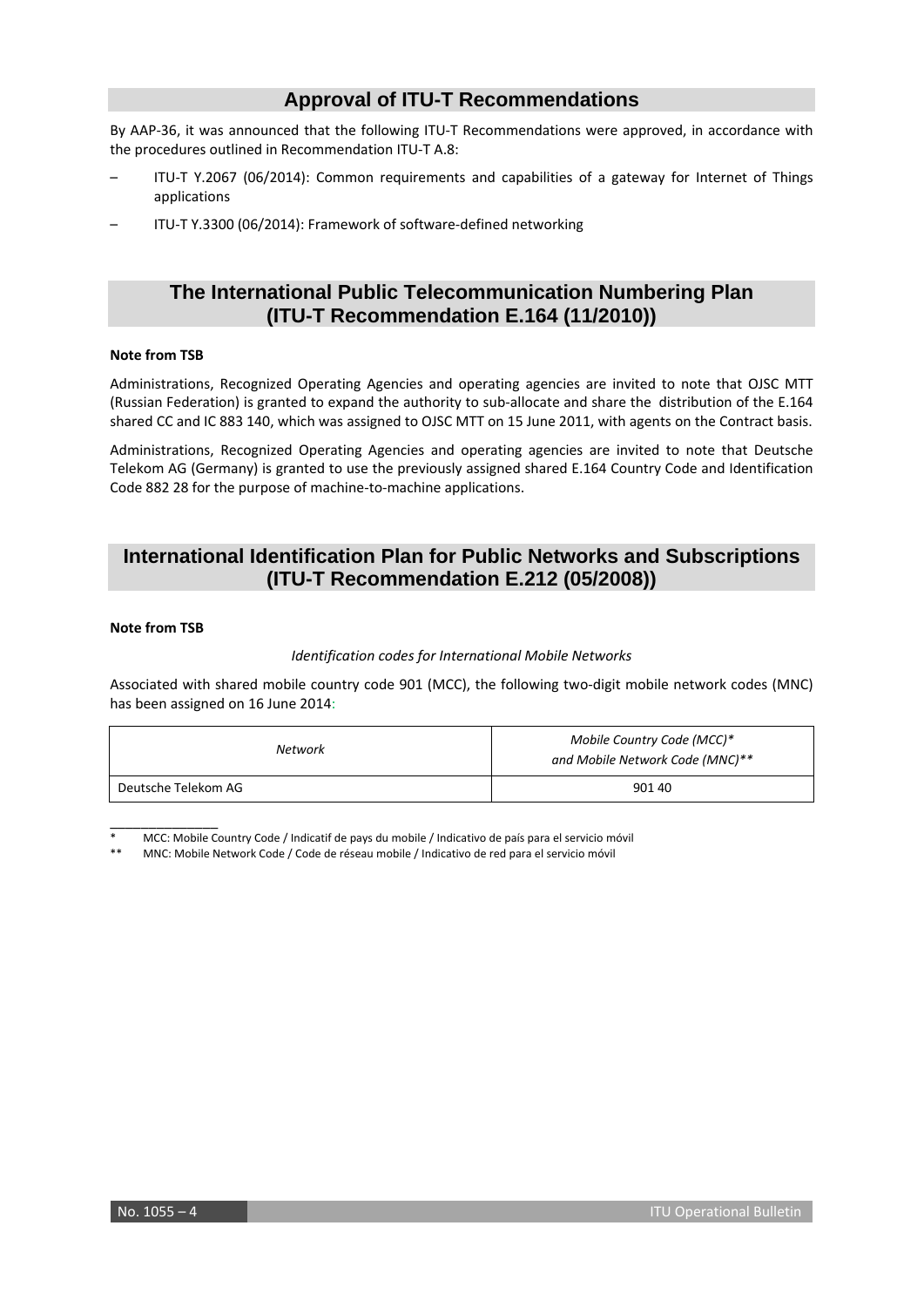### **Telephone Service (Recommendation ITU-T E.164)**

URL: [www.itu.int/itu-t/inr/nnp](http://www.itu.int/itu-t/inr/nnp)

### **Brunei Darussalam (country code +673)**

Communication of 10.VI.2014

The *Authority for Info-communications Technology Industry of Brunei Darussalam (AITI),* Bandar Seri Begawan, announces the updated National Numbering Plan (NNP) for Brunei Darussalam.

The number range +673 2XX XXXX has been identified as Fixed line, however the number ranges +673 2 28 XXXX and +673 2 29 XXXX will be reallocated to mobile services with effective from 10 June 2014.

> Table 1 − Description of deletion of resource for national E.164 numbering plan for country code +673

| NDC (national destination code) or leading<br>digits of N(S)N (national (significant)<br>number) | Usage of E.164 number | Time and date of deletion |
|--------------------------------------------------------------------------------------------------|-----------------------|---------------------------|
| +673 2 28 XXXX<br>+673 2 29 XXXX                                                                 | Fixed line            | 01:00<br>2014-06-10       |

### Table 2 − Description of introduction of new resource for national E.164 numbering plan for country code +673

| <b>NDC</b> (national                                                                  | N(S)N number length |                   |                                                      |                                  |
|---------------------------------------------------------------------------------------|---------------------|-------------------|------------------------------------------------------|----------------------------------|
| destination code) or<br>leading digits of N(S)N<br>(national (significant)<br>number) | Maximum<br>length   | Minimum<br>length | Usage of E.164 number                                | Time and date of<br>introduction |
| +673 2 28 XXXX<br>+673 2 29 XXXX                                                      |                     |                   | Mobile services for DST Com<br>(MCC 528)<br>(MNC 11) | 01:00<br>2014-06-10              |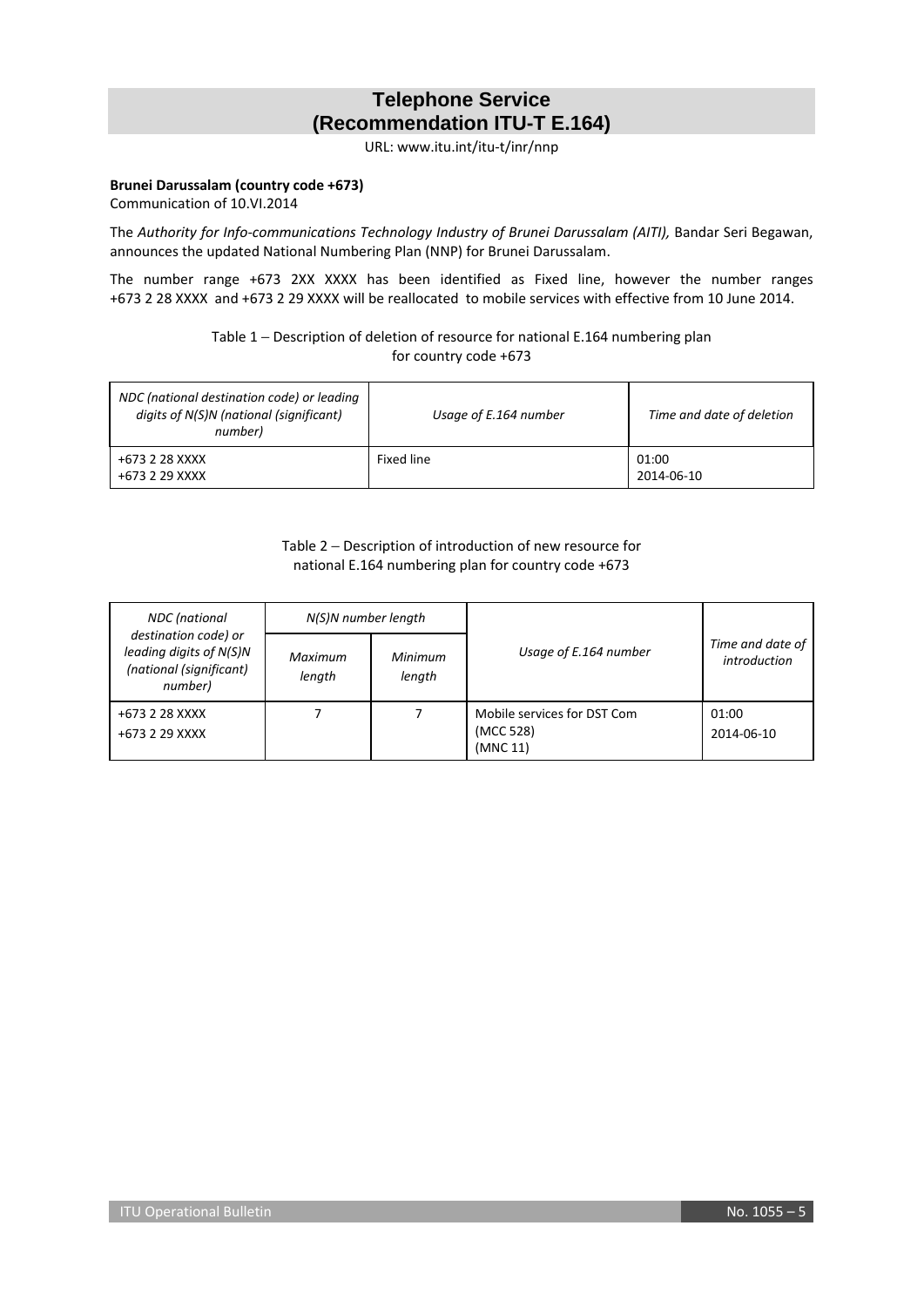| Service | Numbering     |
|---------|---------------|
| Fixed   | +673 20X XXXX |
|         | +673 21X XXXX |
|         | +673 220 XXXX |
|         | +673 221 XXXX |
|         | +673 222 XXXX |
|         | +673 223 XXXX |
|         | +673 224 XXXX |
|         | +673 225 XXXX |
|         | +673 226 XXXX |
|         | +673 227 XXXX |
|         | +673 23X XXXX |
|         | +673 24X XXXX |
|         | +673 25X XXXX |
|         | +673 26X XXXX |
|         | +673 27X XXXX |
|         | +673 28X XXXX |
|         | +673 29X XXXX |
|         | +673 3XX XXXX |
|         | +673 4XX XXXX |
|         | +673 5XX XXXX |
| Mobile  | +673 7XX XXXX |
|         | +673 8XX XXXX |
|         | +673 228 XXXX |
|         | +673 229 XXXX |

### Table 3 − The new National Numbering Plan for Brunei Darussalam.

Administrations and Recognized Operating Agencies (ROAs) are requested to ensure access to the above number series, with immediate effect.

Contact:

 Mr Hj Jailani Hj Buntar Authority for Info-communications Technology Industry (AITI) Block B14, Simpang 32-5 Kg Anggerek Desa, Jalan Berakas BANDAR SERI BEGAWAN BB3713 Brunei Darussalam Tel: +673 2 323 232 Fax: +673 2 382 447 E-mail: [jailani.buntar@aiti.gov.bn](mailto:jailani.buntar@aiti.gov.bn) URL: [www.aiti.gov.bn](http://www.aiti.gov.bn/)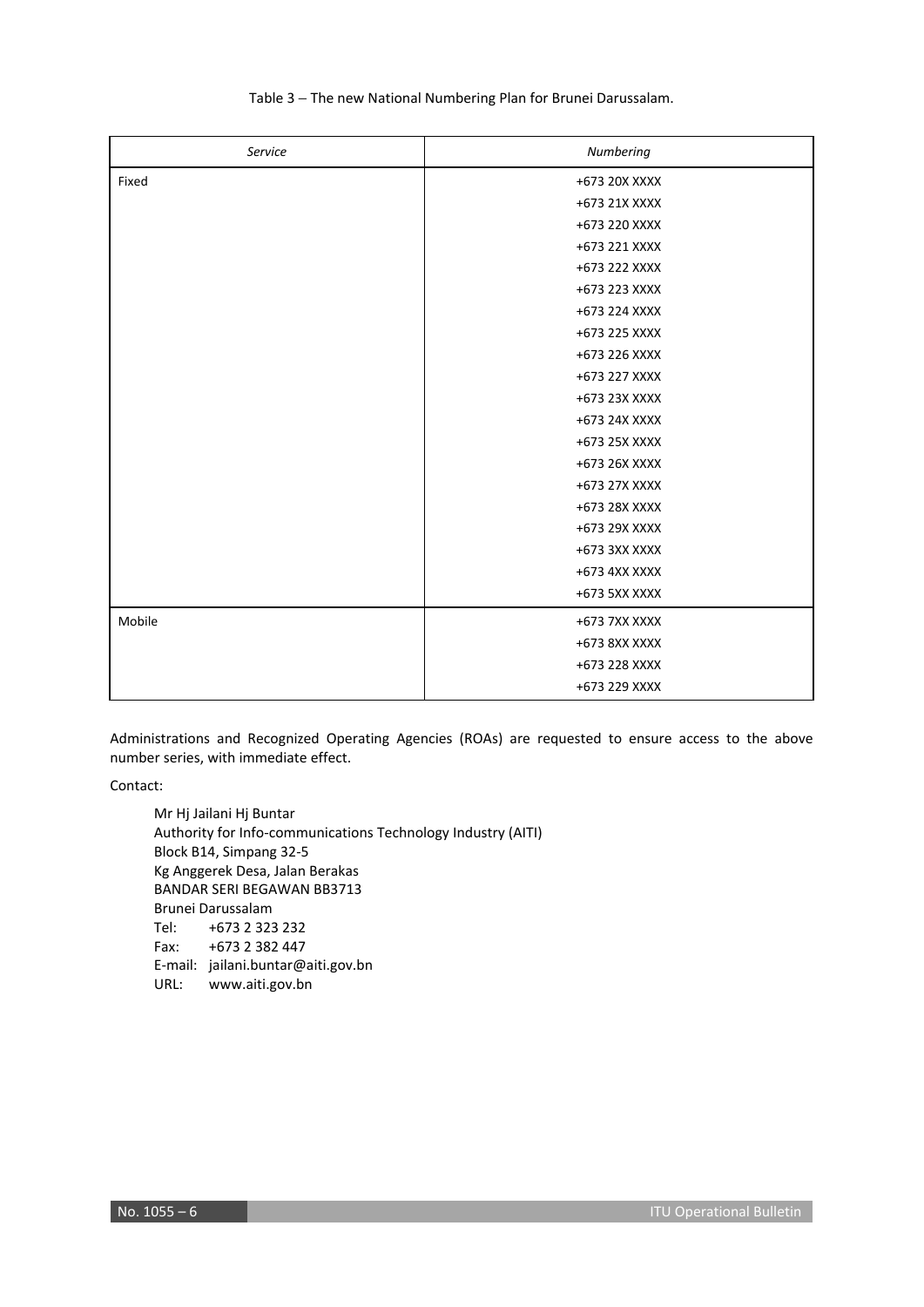### **Service Restrictions**

See URL: [www.itu.int/pub/T-SP-SR.1-2012](http://www.itu.int/pub/T-SP-SR.1-2012)

| Country/geographical área |            | OΒ          |
|---------------------------|------------|-------------|
| <b>Seychelles</b>         |            | 1006 (p.13) |
| Slovakia                  |            | 1007 (p.12) |
| <b>Thailand</b>           | 1034 (p 5) |             |
| São Tomé and Principe     |            | 1039 (p 14) |
| Uruguay                   |            | 1039 (p14)  |
|                           |            |             |

### **Call-Back and alternative calling procedures (Res. 21 Rev. PP-2006)**

See URL: www.itu.int/pub/T-SP-PP.RES.21-2011/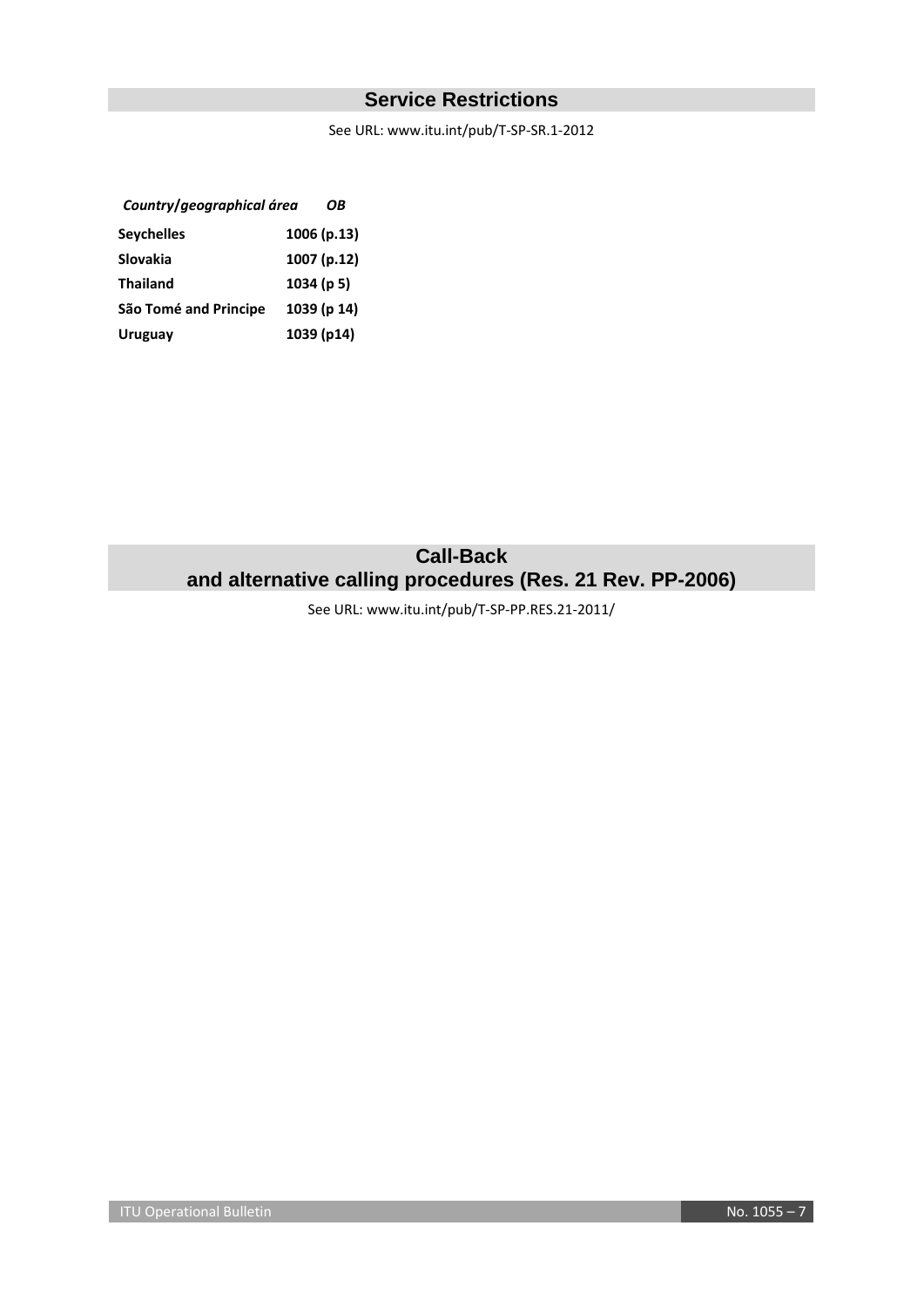## **AMENDMENTS TO SERVICE PUBLICATIONS**

### Abbreviations used

|          | <b>ADD</b> Insert | <b>PAR</b> paragra |
|----------|-------------------|--------------------|
|          | <b>COL</b> Column | <b>REP</b> replace |
| LIR.     | Read              | <b>SUP</b> delete  |
| <b>P</b> | page(s)           |                    |

**PAR** paragraph

### **List of Issuer Identifier Numbers for the International Telecommunication Charge Card (in accordance with ITU-T Recommendation E.118 (05/2006)) (Position on 15 November 2013)**

(Annex to ITU Operational Bulletin No. 1040 – 15.XI.2013) (Amendment No.10)

#### **Belgium ADD**

| Country/<br>qeographical<br>area | <b>Company Name/Address</b>                                              | <i><b>Issuer</b></i><br>Identifier<br><b>Number</b> | Contact                                                                                                                                                      | Effective<br>date of<br>usage |
|----------------------------------|--------------------------------------------------------------------------|-----------------------------------------------------|--------------------------------------------------------------------------------------------------------------------------------------------------------------|-------------------------------|
| Belgium                          | <b>TELENET NV</b><br>Liersesteenweg 4<br>2800 MECHELEN<br><b>Belgium</b> | 89 32 07                                            | Mr Philippe Ronsse<br><b>TELENET NV</b><br>Liersesteenweg 4<br>2800 MECHELEN<br>Belgium<br>Tel:<br>+1 404 499 59 16<br>philippe.ronsse@telenet.be<br>E-mail: | 1.VI.2014                     |

#### **Netherlands LIR**

| Country/<br>qeographical<br>area | <b>Company Name/Address</b>                                                                            | Issuer<br>Identifier<br><b>Number</b> | Contact                                                                                                                                                                                      | Effective<br>date of<br>usage |
|----------------------------------|--------------------------------------------------------------------------------------------------------|---------------------------------------|----------------------------------------------------------------------------------------------------------------------------------------------------------------------------------------------|-------------------------------|
| <b>Netherlands</b>               | AGMS Nederland B.V.<br>Wilhelmina van<br>Pruisenweg, 104<br>2595 AN - GRAVENHAGE<br><b>Netherlands</b> | 89 31 89                              | Mr Jimmy Kassis<br>AGMS Nederland B.V.<br>1025 Lenox Park Blvd. NE, Suite C864,<br>ATLANTA, GA, 30319<br><b>United States</b><br>Tel:<br>+1 404 499 59 16<br>Jimmy.Kassis@att.com<br>E-mail: | 1.XI.2013                     |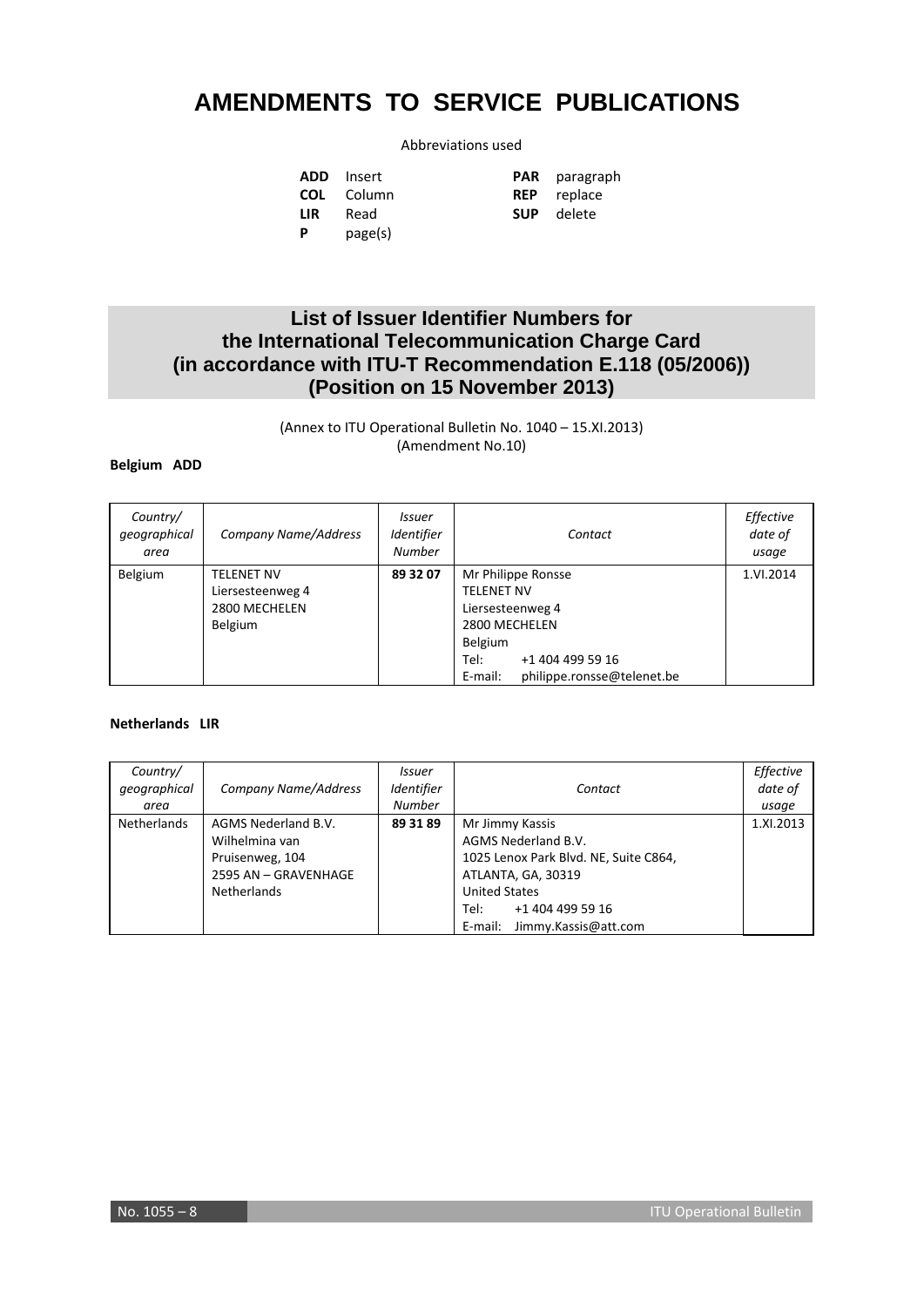### **Mobile Network Codes (MNC) for the international identification plan for public networks and subscriptions (According to Recommendation ITU-T E.212 (05/2008)) (Position on 1st January 2013)**

(Annex to ITU Operational Bulletin No. 1019 – 1.I.2013) (Amendment No.28 )

| Country/Geographical area                | $MCC+MNC$ * | <b>Operator/Network</b> |  |  |  |
|------------------------------------------|-------------|-------------------------|--|--|--|
| Australia<br>ADD                         | 505 30      | Compatel Limited        |  |  |  |
| International Mobile, shared code<br>ADD |             |                         |  |  |  |
|                                          | 901 40      | Deutsche Telekom AG     |  |  |  |

 $\overline{\phantom{a}}$ MCC: Country Code / Indicatif de pays du mobile / Indicativo de país para el servicio móvil MNC: Network Code / Code de réseau mobile / Indicativo de red para el servicio móvil

### **List of ITU Carrier Codes (According to ITU-T Recommendation M.1400 (07/2006)) (Position on 1 June 2011)**

(Annex to ITU Operational Bulletin No. 981 – 1.VI.2011) (Amendment No. 31)

| Country or area/ISO code                  | <b>Company Code</b> |               |      | Contact                              |
|-------------------------------------------|---------------------|---------------|------|--------------------------------------|
| <b>Company Name/Address</b>               |                     |               |      |                                      |
| Germany (Federal Republic of) / DEU       | <b>ADD</b>          |               |      |                                      |
| Germany (Federal Republic of) / DEU       |                     |               |      |                                      |
| GELSEN-NET Kommunikationsgesellschaft mbH |                     | <b>GELNET</b> |      | Mr. Roman Niewerth                   |
| Horster Strasse 119                       |                     |               | Tel: | +49 209 702 2239                     |
| 45897 Gelsenkirchen                       |                     |               | Fax: | +49 209 702 2100                     |
|                                           |                     |               |      | E-mail: roman.niewerth@gelsen-net.de |
| Germany (Federal Republic of) / DEU       |                     |               |      |                                      |
| komro GmbH                                |                     | <b>KOMRO</b>  |      |                                      |
| Am Innreit 2                              |                     |               | Tel: | +49 8031 3652 418                    |
| 83022 Rosenheim                           |                     |               | Fax: | +49 8031 3652 864                    |
|                                           |                     |               |      | E-mail: info@komro.net               |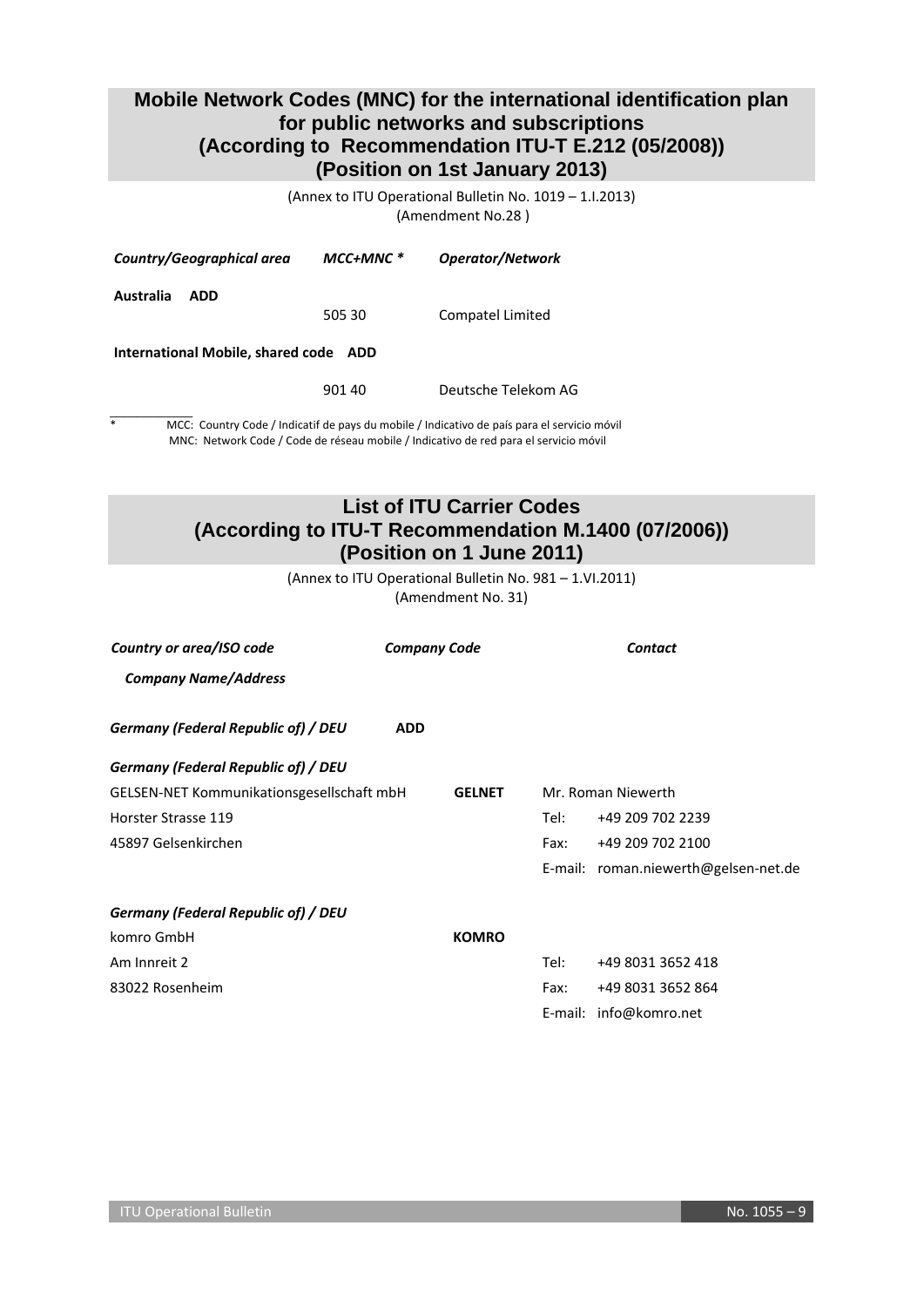| <b>Germany (Federal Republic of) / DEU</b>           |               |      |                                           |
|------------------------------------------------------|---------------|------|-------------------------------------------|
| Portunity GmbH                                       | <b>PTY</b>    |      | Mr. Bjoern Ruecker                        |
| Werner-Seelenbinder-Strasse 23                       |               | Tel: | +49 202 69555 38                          |
| 42477 Radevormwald                                   |               | Fax: | +49 202 69555 18                          |
|                                                      |               |      | E-mail: portierung@portunity.de           |
| <b>Germany (Federal Republic of) / DEU</b>           |               |      |                                           |
| <b>SWU TeleNet GmbH</b>                              | <b>SWUTN</b>  |      | Mrs. Claudia Eisenmenger                  |
| Bauhoferstrasse 9/1                                  |               | Tel: | +49 731 166 3112                          |
| 89077 Ulm                                            |               | Fax: | +49 731 166 3109                          |
|                                                      |               |      | E-mail: claudia.eisenmenger@swu.de        |
| <b>Germany (Federal Republic of) / DEU</b>           |               |      |                                           |
| Telekommunikation Lindau GmbH                        | <b>TKLI</b>   |      | Mr. Thomas Vetterl                        |
| Auenstrasse 12                                       |               | Tel: | +49 8382 704 241                          |
| 88131 Lindau                                         |               | Fax: | +49 8382 704 5241                         |
|                                                      |               |      | E-mail: t.vetterl@tk-lindau.de            |
| <b>Germany (Federal Republic of) / DEU</b>           |               |      |                                           |
| TMR - Telekommunikation Mittleres Ruhrgebiet<br>GmbH | <b>TMR</b>    |      | Mr. Ingo Totzauer                         |
| Katharinenstrasse 1                                  |               | Tel: | +49 234 960 380                           |
| 44796 Bochum                                         |               | Fax: | +49 234 960 3819                          |
|                                                      |               |      | E-mail: i.totzauer@tmr.net                |
| <b>Germany (Federal Republic of) / DEU</b>           |               |      |                                           |
| KADSOFT Computer GmbH                                | <b>WOAFTL</b> |      | Mr Winfried Droll                         |
| Poisentalstrasse 112                                 |               | Tel: | +49 351 6472 404                          |
| 01705 Freital                                        |               | Fax: | +49 351 6472 443                          |
|                                                      |               |      | E-mail: support@weboverair.de             |
| <b>Germany (Federal Republic of) / DEU</b>           |               |      |                                           |
| Deutsche Glasfaser Wholesale GmbH                    | <b>DGW</b>    |      | Mr. Sven Geiger                           |
| Gewerbepark 18                                       |               | Tel: | +49 4535 27999 27                         |
| 49143 Bissendorf                                     |               | Fax: | +49 4535 27999 90                         |
|                                                      |               |      | E-mail: sven.geiger@deutsche-glasfaser.de |
| <b>Germany (Federal Republic of) / DEU</b>           |               |      |                                           |
| easybell GmbH                                        | <b>EASYBL</b> |      | Mr. Martin Huth                           |
| Charlottenstrasse 17                                 |               | Tel: | +49 30 8095 1222                          |
| 10117 Berlin                                         |               | Fax: | +49 30 8095 1922                          |
|                                                      |               |      | E-mail: martin.huth@easybell.de           |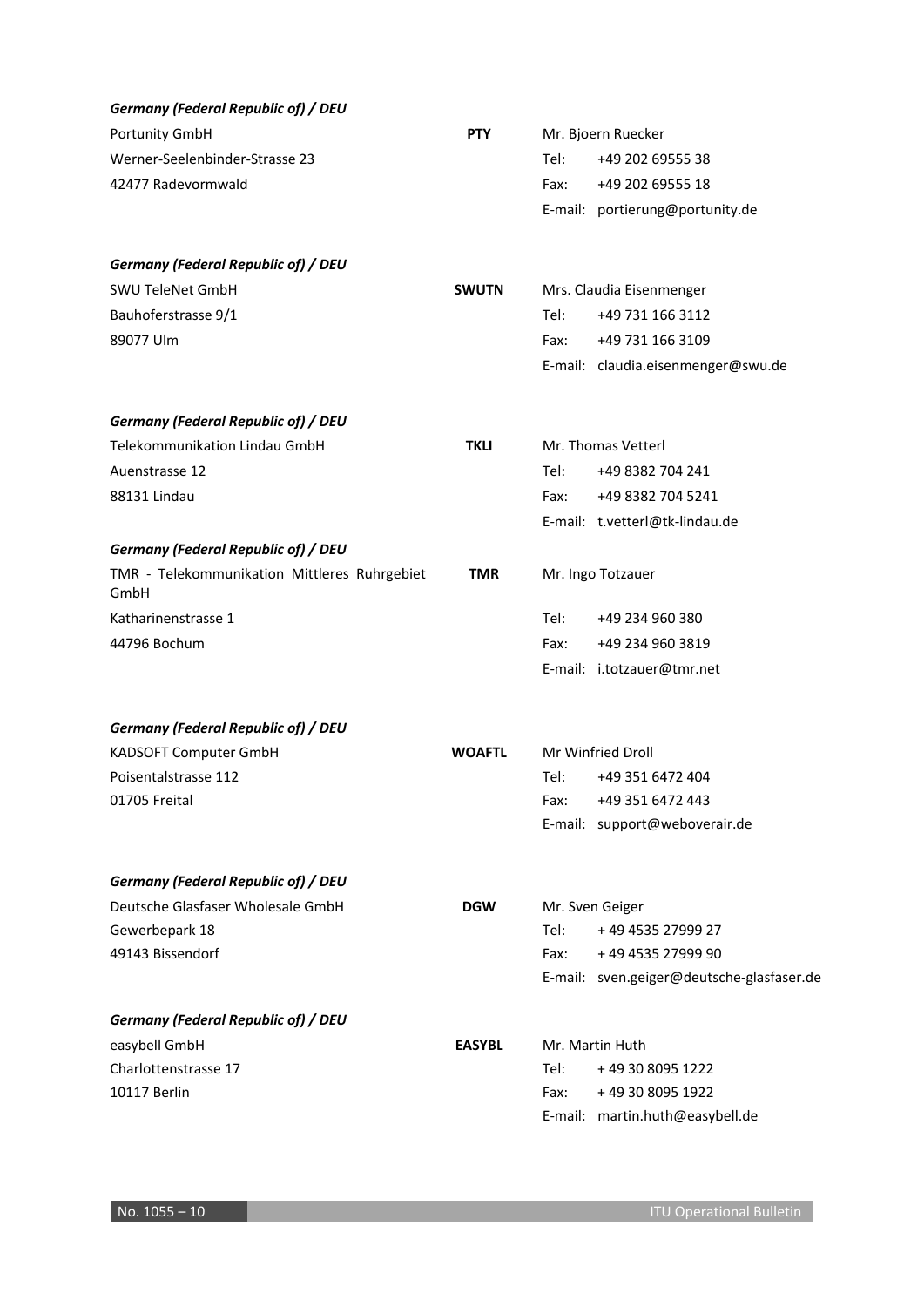| <b>Germany (Federal Republic of) / DEU</b> |               |      |                                           |
|--------------------------------------------|---------------|------|-------------------------------------------|
| <b>FLINK GmbH</b>                          | <b>FLINK</b>  |      | Mr. Sven Geiger                           |
| Gewerbepark 18                             |               | Tel: | +49 4535 27999 27                         |
| 49143 Bissendorf                           |               | Fax: | +49 4535 27999 90                         |
|                                            |               |      | E-mail: sven.geiger@deutsche-glasfaser.de |
| <b>Germany (Federal Republic of) / DEU</b> |               |      |                                           |
| Freenet Datenkommunikations GmbH           | <b>FDKNET</b> |      |                                           |
| Deelboegenkamp 4 c                         |               | Tel: | +49 211 53087 100                         |
| 22297 Hamburg                              |               | Fax: | +49 211 53087 111                         |
|                                            |               |      | E-mail: service@freenet-business.de       |
| <b>Germany (Federal Republic of) / DEU</b> |               |      |                                           |
| <b>GGEW net GmbH</b>                       | <b>11NET6</b> |      | Mr. Uwe Saenger                           |
| Dammstrasse 68                             |               | Tel: | +49 6251 1301 499                         |
| 64625 Bensheim                             |               | Fax: | +49 6251 1301 590                         |
|                                            |               |      | E-mail: info@ggew-net.de                  |
| <b>Germany (Federal Republic of) / DEU</b> |               |      |                                           |
| net.art communications GmbH                | <b>NETART</b> |      | <b>Mrs. Sandra Braun</b>                  |
| Mannheimer Strasse 212                     |               | Tel: | +49 671 889080                            |
| 55543 Bad Kreuznach                        |               | Fax: | +49 671 8962690                           |
|                                            |               |      | E-mail: s.braun@na-gmbh.de                |
| <b>Germany (Federal Republic of) / DEU</b> |               |      |                                           |
| OR Network GmbH                            | <b>ORNET</b>  |      | Mrs. Anna-Lisa Edelmann                   |
| Parkstrasse 22                             |               | Tel: | +49 6408 61083 0                          |
| 35447 Reiskirchen                          |               | Fax: | +49 6408 61083 999                        |
|                                            |               |      | E-mail: wbci@or-network.net               |
| <b>Germany (Federal Republic of) / DEU</b> |               |      |                                           |
| Unser Ortsnetz GmbH                        | <b>UONET</b>  |      | Mr. Sven Geiger                           |
| Gewerbepark 18                             |               | Tel: | +49 4535 27999 27                         |
| 49143 Bissendorf                           |               | Fax: | +49 4535 27999 90                         |
|                                            |               |      | E-mail: sven.geiger@deutsche-glasfaser.de |
| <b>Germany (Federal Republic of) / DEU</b> |               |      |                                           |
| AVAYA GmbH & Co. KG                        | <b>AVAYA</b>  |      |                                           |
| Theodor-Heuss-Allee 112                    |               | Tel: | +49 69 7505 2540                          |
| 60486 Frankfurt am Main                    |               | Fax: |                                           |
|                                            |               |      | E-mail: carrierservice@avaya.com          |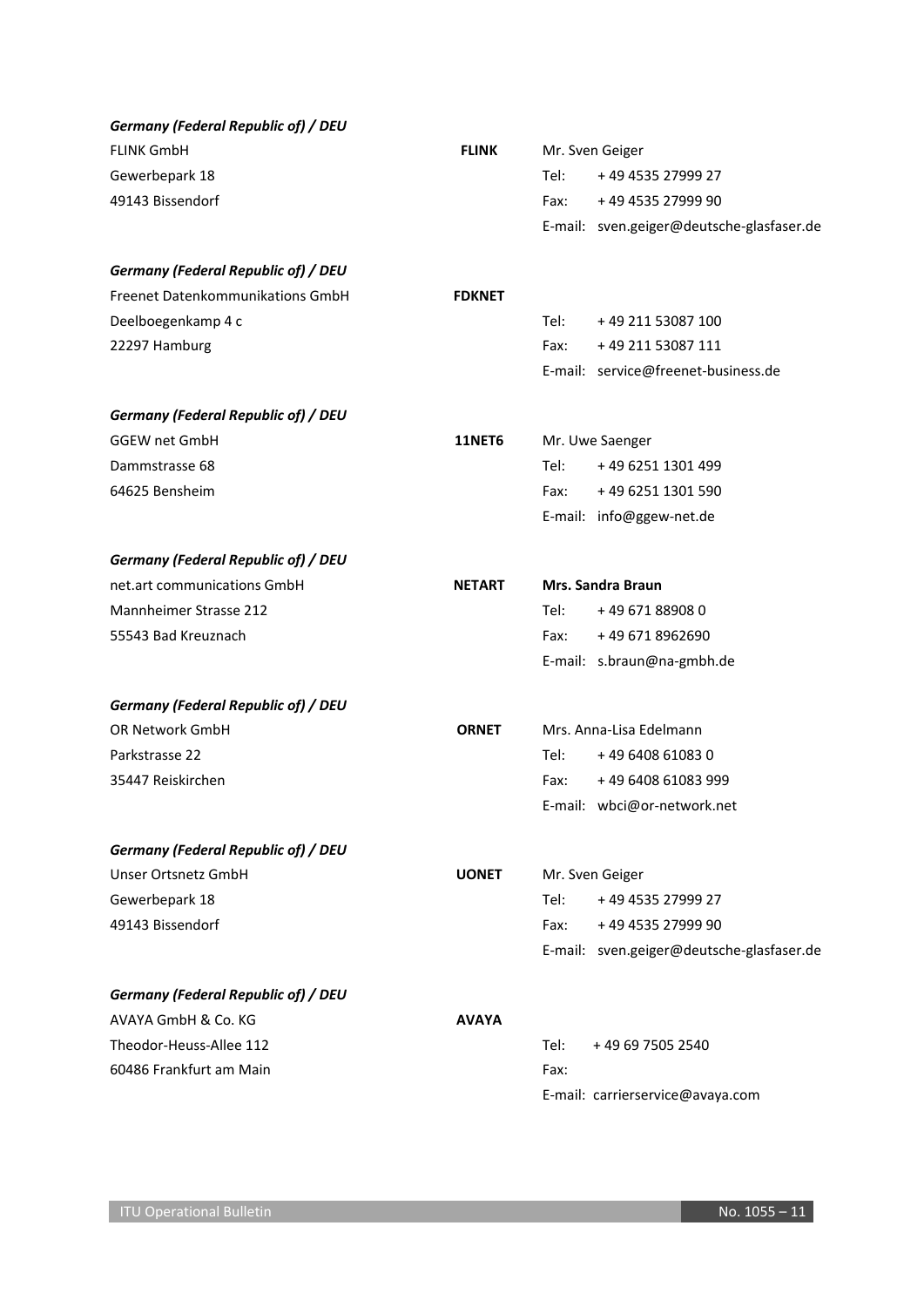| <b>Germany (Federal Republic of) / DEU</b>                           |               |       |                                           |
|----------------------------------------------------------------------|---------------|-------|-------------------------------------------|
| Deutsche Glasfaser Business GmbH                                     | <b>DGB</b>    |       | Mr. Sven Geiger                           |
| Gewerbepark 18                                                       |               | Tel:  | +49 4535 27999 27                         |
| 49143 Bissendorf                                                     |               | Fax:  | +49 4535 27999 90                         |
|                                                                      |               |       | E-mail: sven.geiger@deutsche-glasfaser.de |
| <b>Germany (Federal Republic of) / DEU</b>                           |               |       |                                           |
| Ilm-Provider UG (haftungsbeschraenkt)                                | IP            |       | Mr. Christian Knoefel                     |
| Marienstrasse 2                                                      |               | Tel:  | +49 3677 8929999                          |
| 98693 Martinroda                                                     |               | Fax:  | +49 3677 6896804                          |
|                                                                      |               |       | E-mail: info@ilm-provider.de              |
| <b>Germany (Federal Republic of) / DEU</b>                           |               |       |                                           |
| <b>MUENET GmbH</b>                                                   | <b>MUENET</b> |       |                                           |
| Birkenweg 10                                                         |               | Tel:  | +49 2566 269296                           |
| 48720 Rosendahl                                                      |               | Fax:  | +49 2566 8930019                          |
|                                                                      |               |       | E-mail: info@muenet.net                   |
| <b>Germany (Federal Republic of) / DEU</b>                           |               |       |                                           |
| NetCommunity GmbH                                                    | <b>NETCOM</b> |       | Mr. Peter Himmstedt                       |
| James-von-Moltke-Strasse 4                                           |               | Tel:  | +49 3581 8747 0                           |
| 02826 Goerlitz                                                       |               | Fax:  | +49 3581 8747 17                          |
|                                                                      |               |       | E-mail: info@nc-net.de                    |
| <b>Germany (Federal Republic of) / DEU</b>                           |               |       |                                           |
| Rainer Nowak - Computer & Service Center                             | <b>CSCARN</b> |       | Mr. Rainer Nowak                          |
| <b>Erfurter Strasse 43</b>                                           |               | Tel:  | +49 3628 600838                           |
| 99310 Arnstadt                                                       |               | Fax:  | +49 3628 600839                           |
|                                                                      |               |       | E-mail: service@pc-spezialisten.de        |
| <b>Germany (Federal Republic of) / DEU</b>                           |               |       |                                           |
| <b>TIKAL Communication GmbH &amp; Co.KG</b>                          | <b>TIKAL</b>  |       |                                           |
| Lilienstrasse 11                                                     |               | Tel.: | +49 40 2846372 0                          |
| 20095 Hamburg                                                        |               | Fax:  | +49 40 2846372 99                         |
|                                                                      |               |       | E-mail: info@tikal.de                     |
| <b>Germany (Federal Republic of) / DEU</b>                           |               |       |                                           |
| WOBCOM GmbH Wolfsburg fuer<br>Telekommunikation und Dienstleistungen | <b>WOBCOM</b> |       | Mr. Hans-Juergen Dargel                   |
| Hesslinger Strasse $1 - 5$                                           |               | Tel:  | +49 5361 8911 101                         |
| 38440 Wolfsburg                                                      |               | Fax:  | +49 5361 8911 109                         |
|                                                                      |               |       | E-mail: hans-juergen.dargel@wobcom.de     |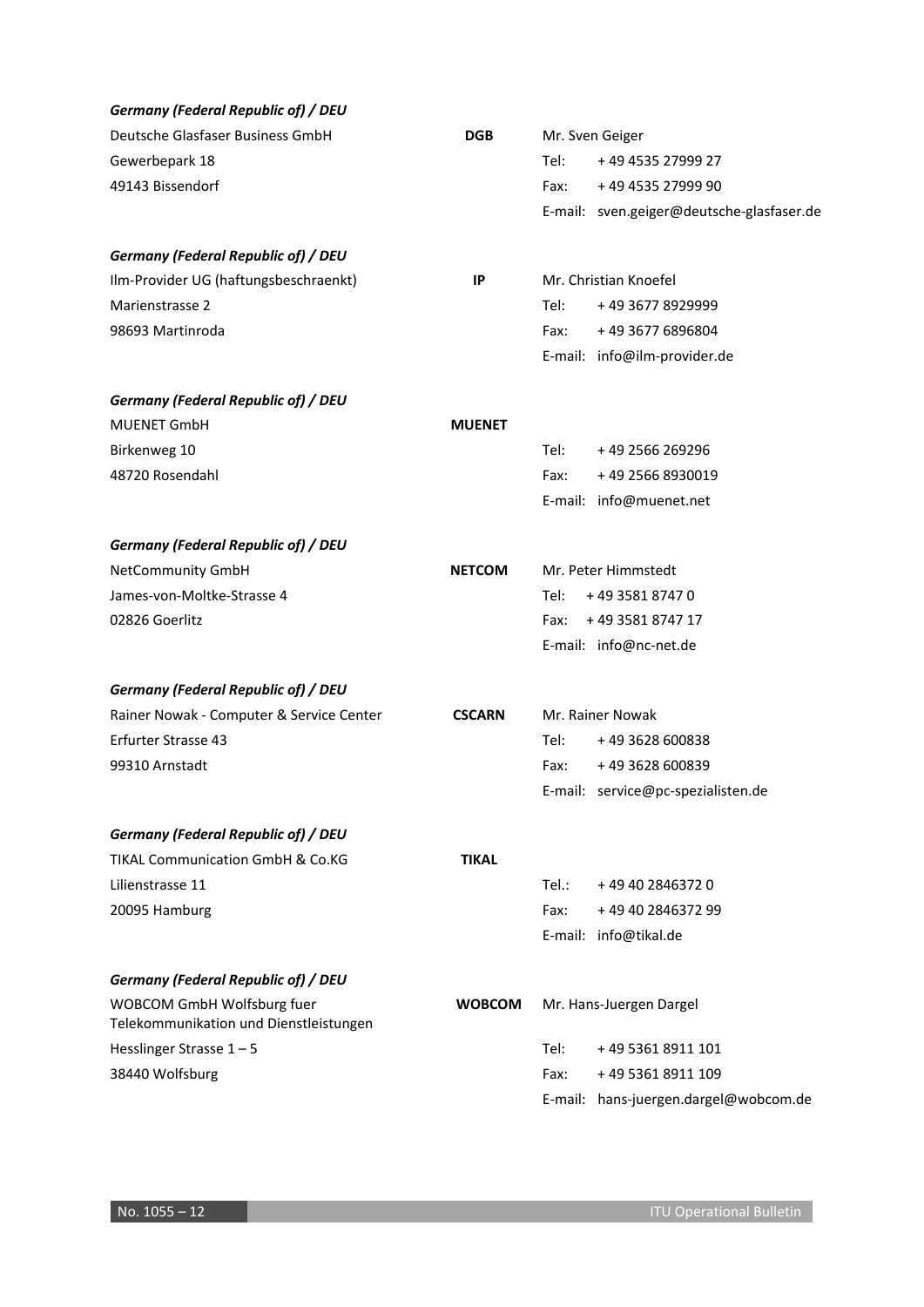### **List of International Signalling Point Codes (ISPC) (According to Recommendation ITU-T Q.708 (03/1999)) (Position on 1 August 2013)**

(Annex to ITU Operational Bulletin No. 1033 – 1.VIII.2013) (Amendment No. 21)

| Country/<br>Geographical Area |            | Unique name of the signalling point   | Name of the signalling point operator       |
|-------------------------------|------------|---------------------------------------|---------------------------------------------|
| <b>ISPC</b>                   | DEC        |                                       |                                             |
| <b>Slovenia</b>               | <b>ADD</b> |                                       |                                             |
| 4-232-1                       | 10049      | <b>SZSLOLJMSCS</b>                    | Slovenske železnice - infrastruktura d.o.o  |
| 4-232-2                       | 10050      | <b>SZSLOLJSTP</b>                     | Slovenske železnice - infrastruktura d.o.o. |
| $4 - 232 - 3$                 | 10051      | <b>SZSLOMBSTP</b>                     | Slovenske železnice - infrastruktura d.o.o. |
| Spain SUP                     |            |                                       |                                             |
| 4-235-7                       | 10079      |                                       | Ortel Mobile España, S.L.                   |
| <b>Ukraine</b>                | <b>SUP</b> |                                       |                                             |
| 4-242-0                       | 10128      | Ukraine                               | <b>TRCommunication Ltd</b>                  |
| ISPC:                         |            | International Signalling Point Codes. |                                             |

ISPC: International Signalling Point Codes. Codes de points sémaphores internationaux (CPSI). Códigos de puntos de señalización internacional (CPSI).

### **National Numbering Plan (According to ITU-T Recommendation E.129 (01/2013))**

Web[:www.itu.int/itu-t/inr/nnp/index.html](http://www.itu.int/itu-t/inr/nnp/index.html)

Administrations are requested to notify ITU about their national numbering plan changes, or to give an explanation on their webpage concerning the national numbering plan as well as their contact points, so that the information, which will be made available freely to all administrations/ROAs and service providers, can be posted on the ITU-T website.

For their numbering website, or when sending their information to ITU/TSB (e-mail: [tsbtson@itu.int\)](mailto:tsbtson@itu/.int), administrations are kindly requested to use the format as explained in Recommendation ITU-T E.129. They are reminded that they will be responsible for the timely update of this information.

From 1.VI.2014 the following countries have updated their national numbering plan on our site:

| Country          | Country Code (CC) |
|------------------|-------------------|
| <b>Botswana</b>  | $+267$            |
| French Polynesia | $+689$            |
| Kyrgyzstan       | $+996$            |
| Morocco          | $+212$            |
| Papua New Guinea | $+675$            |
| Solomon Islands  | $+677$            |
| Somalia          | $+252$            |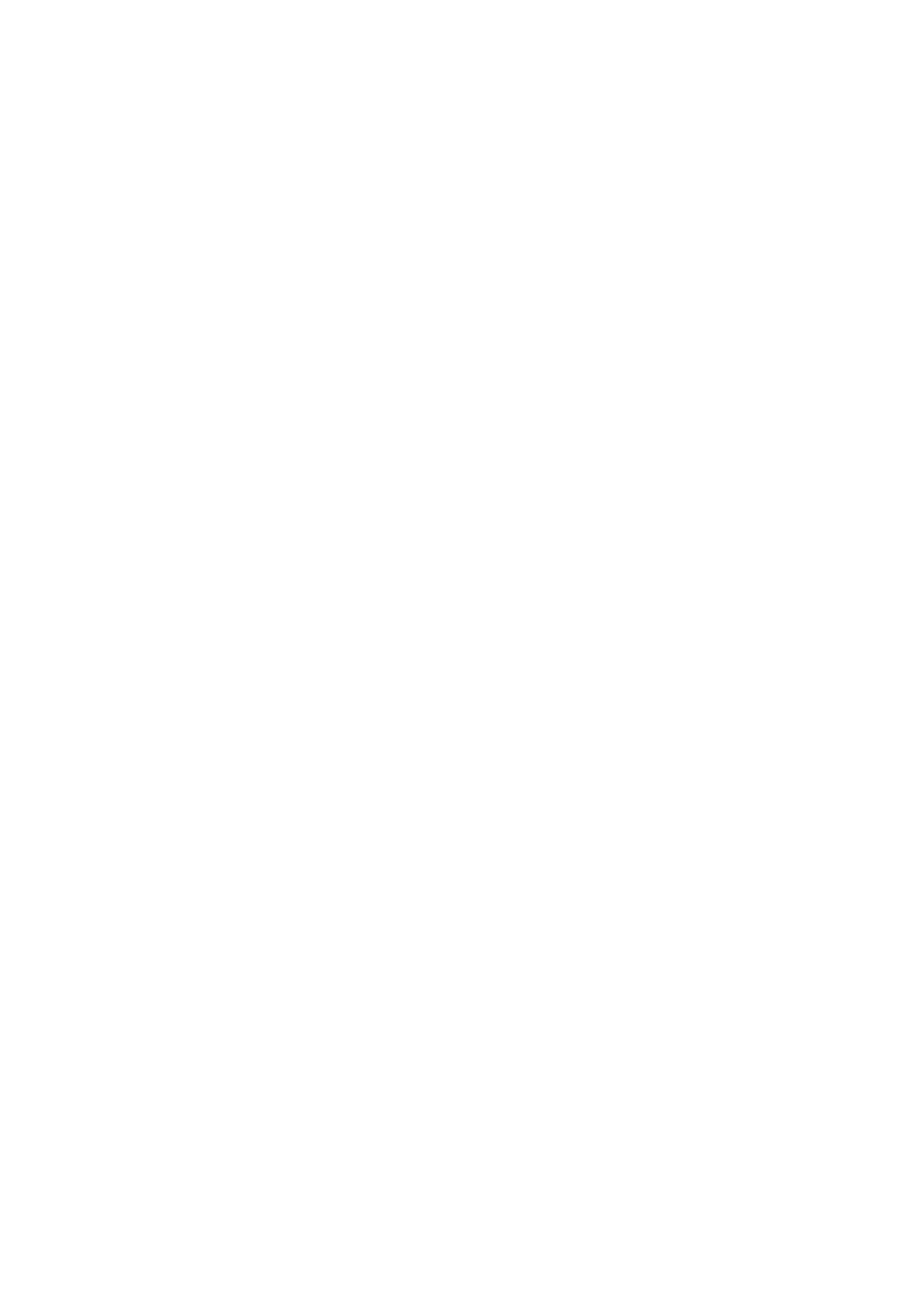*Annex to ITU Operational Bulletin No. 1055 – 1.VII.2014* 



### **INTERNATIONAL TELECOMMUNICATION UNION**

**BR RADIOCOMMUNICATION BUREAU OF ITU**

**STATUS OF RADIOCOMMUNICATIONS BETWEEN AMATEUR STATIONS OF DIFFERENT COUNTRIES (In accordance with optional provision No. 25.1 of the Radio Regulations)** 

**AND** 

**FORM OF CALL SIGNS ASSIGNED BY EACH ADMINISTRATION TO ITS AMATEUR AND EXPERIMENTAL STATIONS** 

(POSITION ON 1 JULY 2014)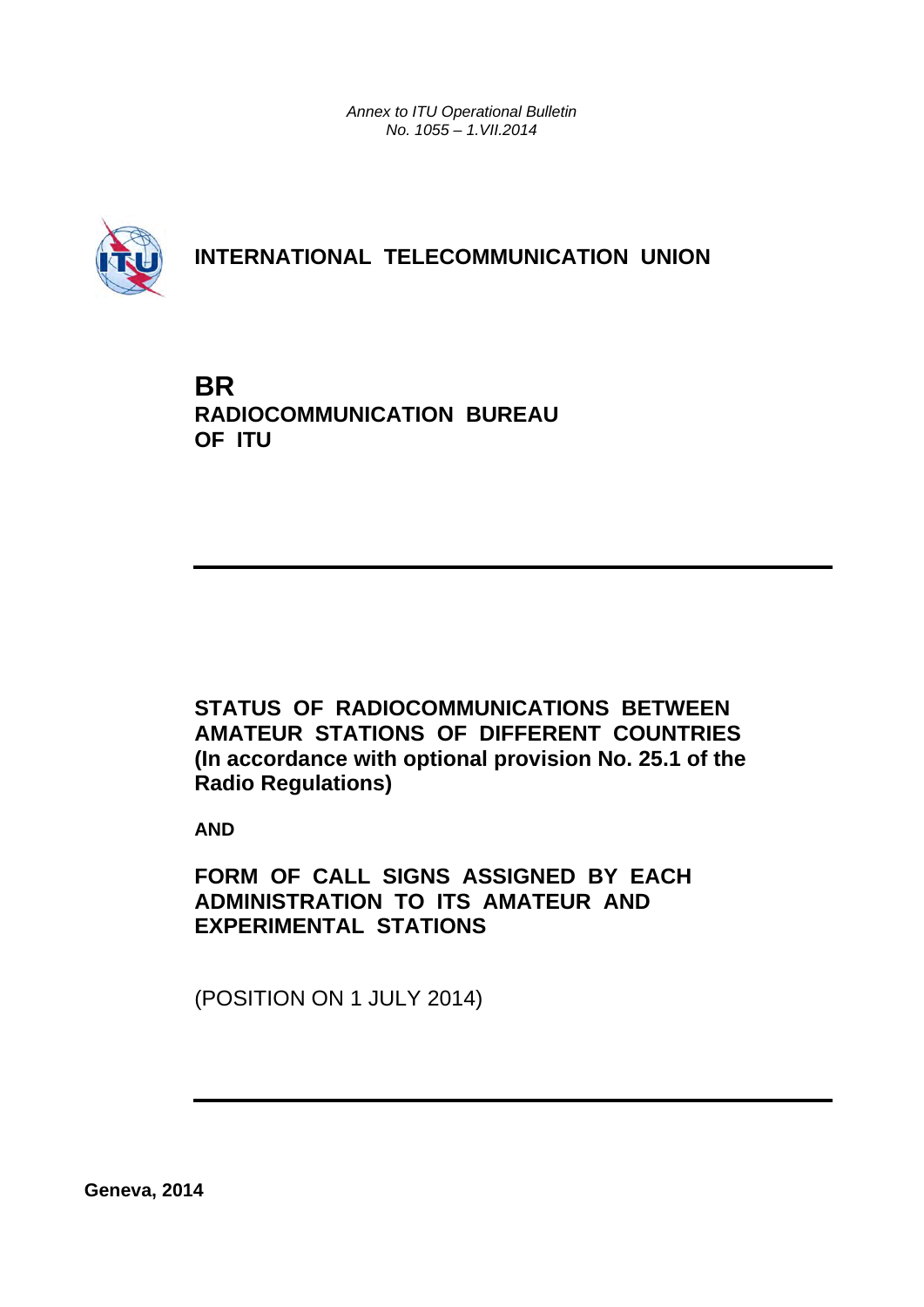### **Note from the BR**

In the Circular Letter CR/362 of 11 March 2014, the Radiocommunication Bureau requested administrations to advise the Union on their current position with respect to provision No. 25.1 of the Radio Regulations, concerning radiocommunications between stations of their Amateur Service and Amateur-Satellite Service and those of different countries. The Circular Letter also stated that in cases where no information was received from an administration, it shall be assumed that the concerned administration has no objection to such radiocommunications.

 In the same Circular Letter, administrations were requested further to advise the Bureau of the form of call signs they assigned their amateur and experimental stations.

 This Annex to the Operational Bulletin No. 1055 dated 1 July 2014 cancels and supersedes the previous Annex to the Operational Bulletin No. 968 dated 15 November 2010. The Annex takes into account information received from administrations but with the above proviso with respect to provision No. 25.1 of the Radio Regulations. As it concerns the form of call signs assigned to amateur and experimental stations, where no new information has been received from an administration, information currently held in the relevant registries of the Bureau is reproduced.

 This Annex will be updated by numbered series of amendments published in the ITU Operational Bulletin. Furthermore, the information contained in this Annex is also available on the ITU home page<http://www.itu.int/pub/T-SP/e> and can be consulted by subscribers by remote access.

 Administrations are requested to check the accuracy of the information published herein and to inform the Union of any discrepancies. Changes to the information provided should be notified to the Bureau as soon as possible.

> International Telecommunication Union The Director of the BR Place des Nations 1211 GENEVA 20 **Switzerland** Tel: + 41 22 7305800 Fax: + 41 22 7305785 E-mail: brmail@itu.int

Nothing in the manner of presentation of information in this Annex or in the arrangement of data implies endorsement or acceptance by ITU in matters affecting the status and boundaries of States and territories.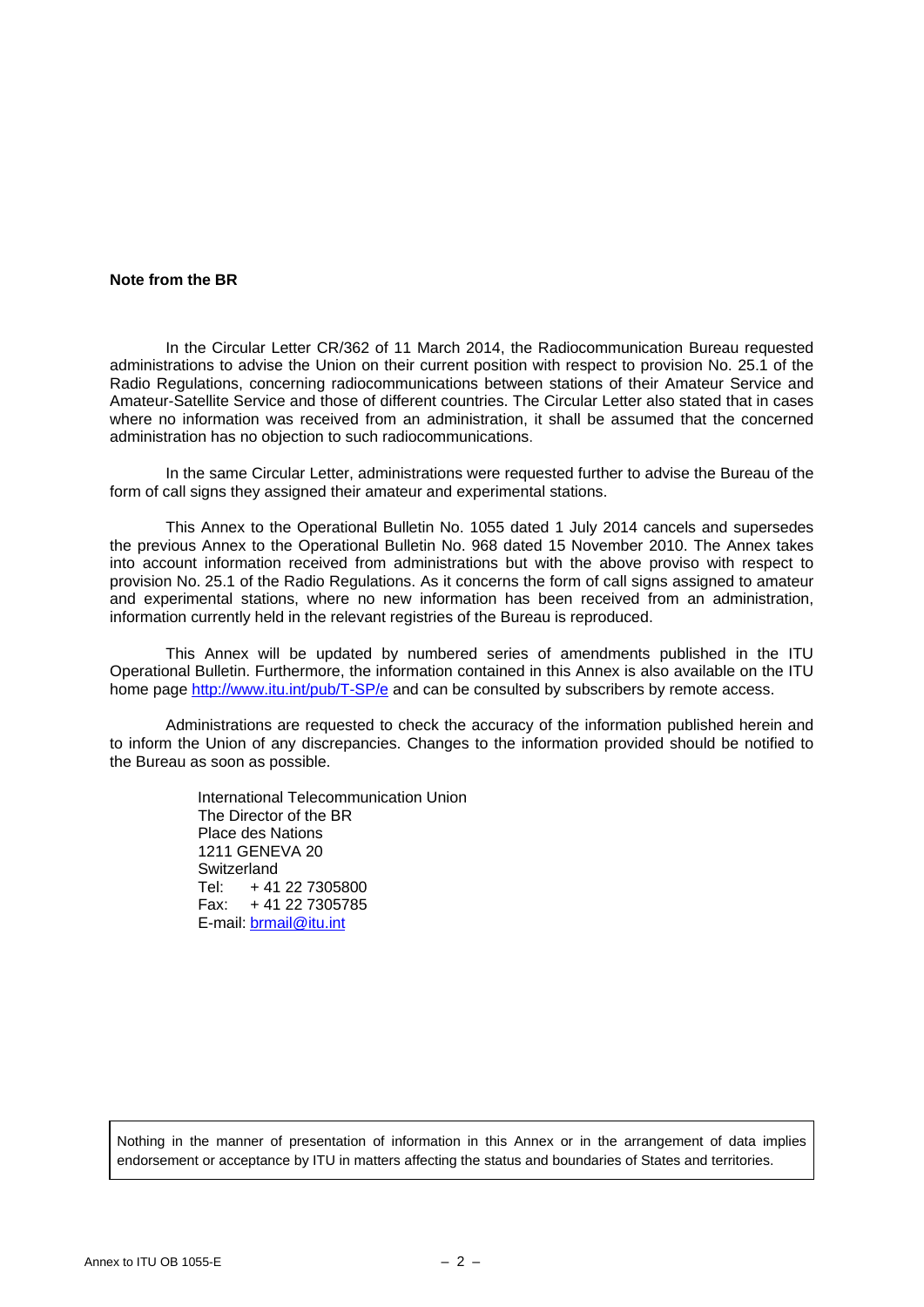### **RADIOCOMMUNICATIONS BETWEEN AMATEUR STATIONS (RR 25.1)**

| Administration of the country             |                    | BETWEEN STATIONS OF<br>DIFFERENT COUNTRIES | Remarks and restrictions | Form of<br>call signs |
|-------------------------------------------|--------------------|--------------------------------------------|--------------------------|-----------------------|
| or geographical area                      | Permitted          | Forbidden                                  | imposed                  | Pages                 |
| $\mathbf{1}$                              | 2                  | 3                                          | 4                        | 5                     |
|                                           | x                  |                                            | 1)                       | 21                    |
|                                           | x                  |                                            | 1)                       |                       |
|                                           | x                  |                                            |                          | 43                    |
| Albania (Republic of)                     | x                  |                                            | 1)                       |                       |
| Algeria (People's Democratic Republic of) | x                  |                                            |                          | 11                    |
|                                           | x                  |                                            |                          | 43                    |
| Andorra (Principality of)                 | х                  |                                            | 1)                       |                       |
| Angola (Republic of)                      | x                  |                                            | 1)                       |                       |
|                                           | x                  |                                            |                          | 42                    |
| Antigua and Barbuda                       | x                  |                                            | 1)                       |                       |
|                                           | x                  |                                            | 1)                       | 11                    |
| Armenia (Republic of)                     | х                  |                                            |                          |                       |
|                                           | x                  |                                            | 1)                       | 11                    |
|                                           | x                  |                                            |                          | 42                    |
|                                           | x                  |                                            |                          | $11 - 12$             |
| Austria……………………………………………                  | x                  |                                            | 1)                       | 12                    |
| Azerbaijan (Republic of)                  | x                  |                                            | 1)                       |                       |
|                                           | x                  |                                            |                          | 35-36                 |
| Bahamas (Commonwealth of the)             | $\pmb{\times}$     |                                            | 1)                       | 12                    |
| Bahrain (Kingdom of)                      | x                  |                                            | 1)                       | 12                    |
| Bangladesh (People's Republic of)         | x                  |                                            | 1)                       |                       |
|                                           | x                  |                                            |                          | 13                    |
| Belarus (Republic of)                     | x                  |                                            |                          | 13                    |
|                                           | x                  |                                            |                          | 13                    |
|                                           | x                  |                                            | 1)                       | 14                    |
|                                           | x                  |                                            |                          | 14                    |
|                                           | x                  |                                            |                          | 42                    |
| Bhutan (Kingdom of)                       | x                  |                                            |                          | 14                    |
| Bolivia (Plurinational State of)          | x                  |                                            | 1)                       | 14                    |
| Bonaire, Sint Eustatius and Saba          |                    |                                            | 1)                       | 14                    |
| Bosnia and Herzegovina                    | $\pmb{\mathsf{x}}$ |                                            | 1)                       |                       |
| Botswana (Republic of)                    | x                  |                                            | 1)                       | 14                    |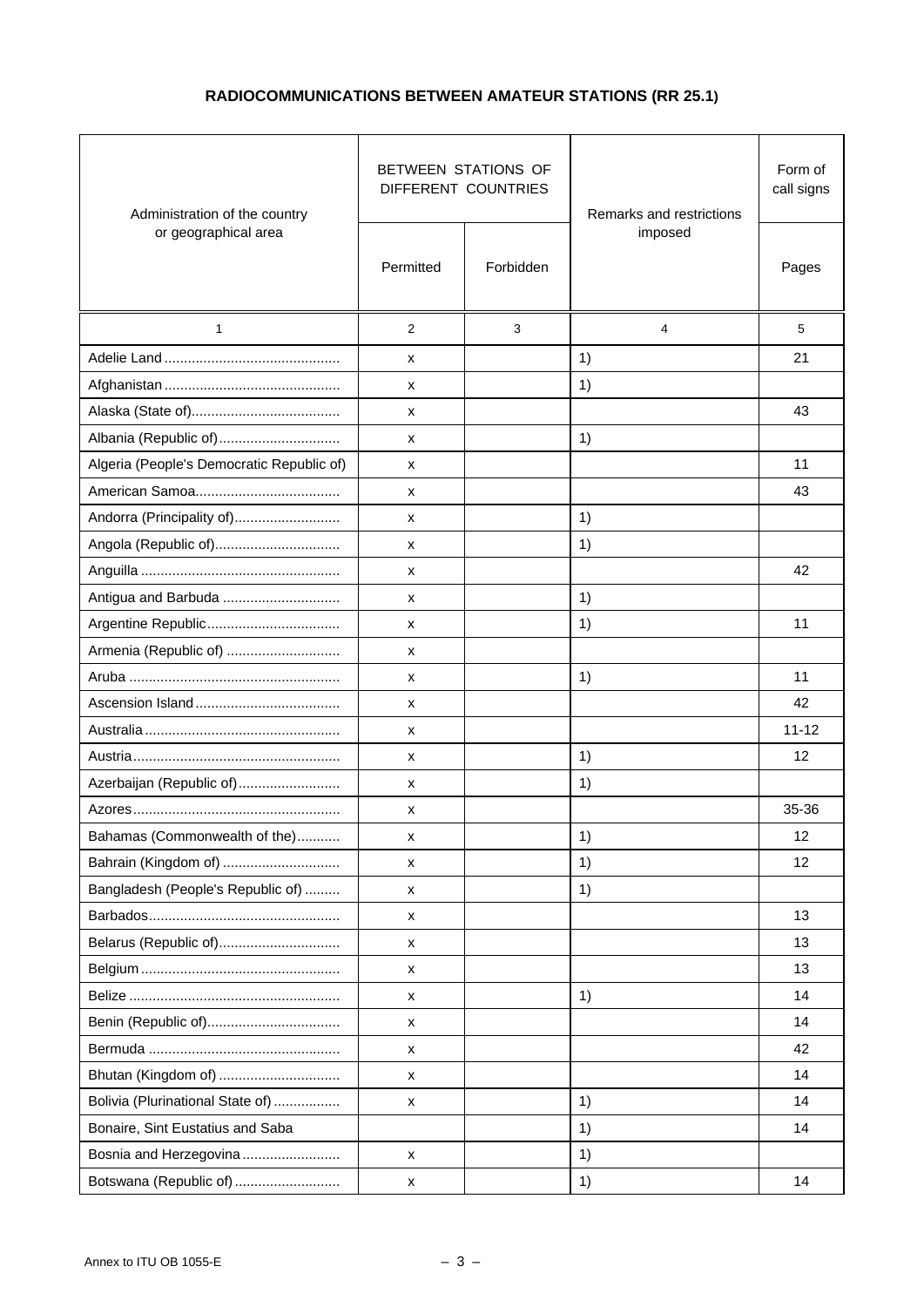| 1                                     | $\overline{2}$ | 3 | 4  | 5         |
|---------------------------------------|----------------|---|----|-----------|
|                                       | x              |   | 1) | 33        |
| Brazil (Federative Republic of)       | x              |   | 1) | $15 - 16$ |
| British Virgin Islands                | x              |   |    | 42        |
|                                       | x              |   | 1) | 16        |
| Bulgaria (Republic of)                | х              |   | 1) | 16        |
|                                       | x              |   | 1) | 16        |
| Burundi (Republic of)                 | x              |   | 1) | 16        |
| Cabo Verde (Republic of)              | x              |   | 1) | 16        |
| Cambodia (Kingdom of))                | x              |   | 1) |           |
| Cameroon (Republic of)                | x              |   | 1) | 16        |
|                                       | x              |   |    | $16 - 17$ |
|                                       | х              |   | 1) | 39        |
|                                       | x              |   |    | 42        |
| Central African Republic              | x              |   | 1) | 17        |
|                                       | x              |   | 1) | 17        |
| Chagos Islands (Indian Ocean)         | x              |   |    | 42        |
|                                       | х              |   | 1) | 17        |
| China (People's Republic of)          | x              |   | 1) |           |
| Christmas Island (Indian Ocean)       | x              |   |    | $11 - 12$ |
|                                       | x              |   | 1) | 21        |
| Cocos (Keeling) Islands               | X              |   |    | $11 - 12$ |
| Colombia (Republic of)                | х              |   |    | 17        |
| Comoros (Union of the)                | х              |   | 1) | 18        |
| Congo (Republic of the)               | x              |   | 1) | 18        |
|                                       | х              |   |    | 18        |
|                                       | x              |   | 1) | 18        |
| Côte d'Ivoire (Republic of)           | x              |   | 1) | 18        |
| Croatia (Republic of)                 | x              |   |    | 18        |
| Crozet Archipelago                    | x              |   | 1) | 21        |
|                                       | X              |   |    | 18        |
|                                       | x              |   | 1) | 18        |
| Cyprus (Republic of)                  | х              |   |    | 18        |
|                                       | x              |   | 1) | 19        |
| Democratic People's Republic of Korea |                | х |    |           |
| Democratic Republic of the Congo      | x              |   | 1) |           |
|                                       | x              |   |    | 19        |
|                                       | x              |   |    | 42        |
| Djibouti (Republic of)                | x              |   |    | 19        |
| Dominica (Commonwealth of)            | х              |   |    | 19        |
| Dominican Republic                    | х              |   | 1) | 19        |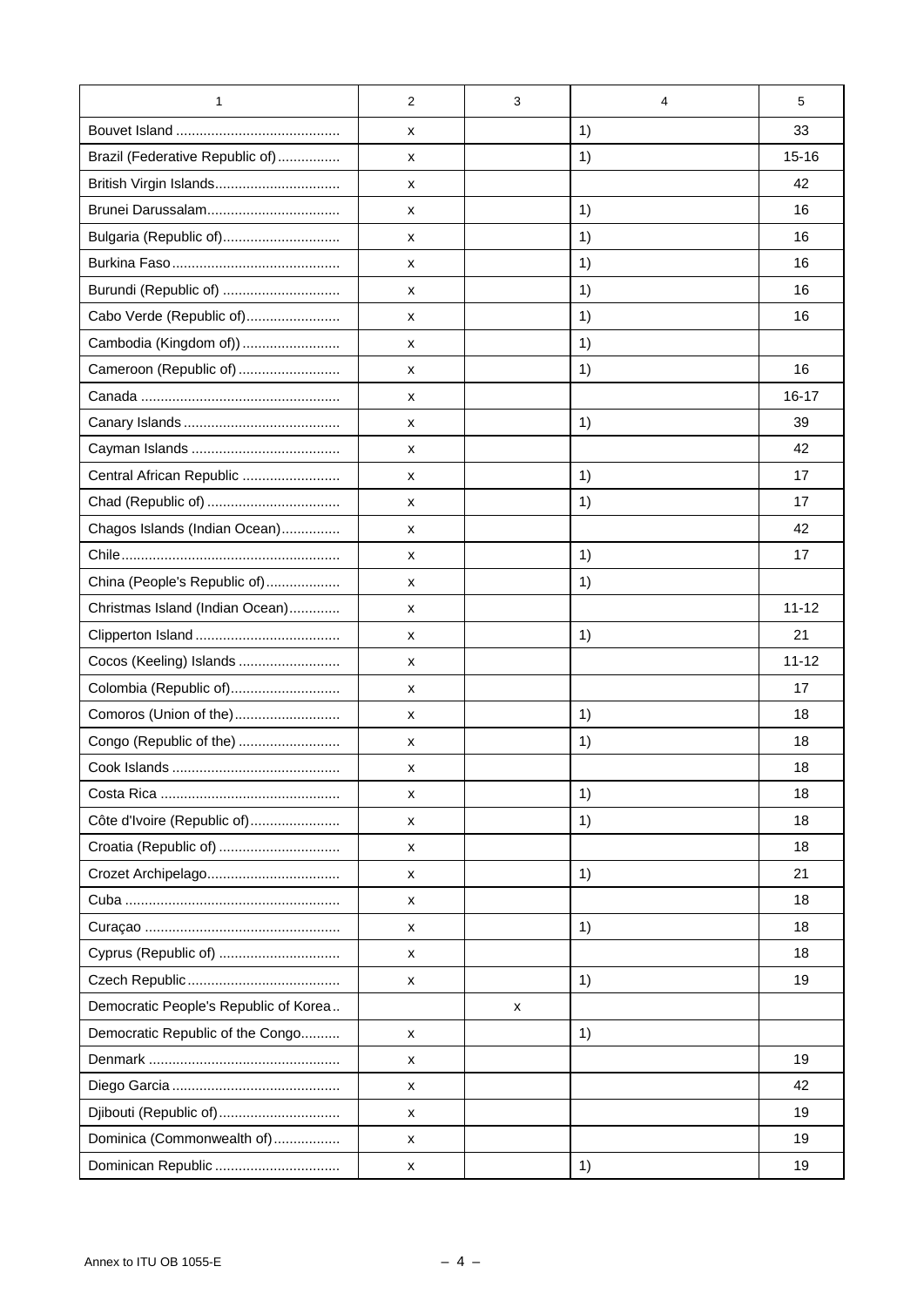| 1                                                     | $\overline{2}$ | 3 | 4  | 5         |
|-------------------------------------------------------|----------------|---|----|-----------|
|                                                       | x              |   | 1) | 17        |
|                                                       | x              |   | 1) | 19-20     |
| Egypt (Arab Republic of)                              | X              |   | 1) | 20        |
| El Salvador (Republic of)                             | X              |   | 1) | 20        |
| Equatorial Guinea (Republic of)                       | X              |   | 1) |           |
|                                                       |                | x |    |           |
| Estonia (Republic of)                                 | X              |   | 1) | 20        |
| Ethiopia (Federal Democratic Republic of)             | x              |   | 1) | 21        |
| Falkland Islands (Malvinas)                           | x              |   |    | 42        |
|                                                       | X              |   |    | 19        |
|                                                       | X              |   | 1) | 21        |
|                                                       | х              |   |    | 21        |
|                                                       | х              |   | 1) | 21        |
|                                                       | х              |   | 1) | 21        |
| Gabonese Republic                                     | X              |   | 1) | 21        |
| Gambia (Republic of the)                              | X              |   | 1) | 21        |
|                                                       | X              |   |    | 21        |
| Germany (Federal Republic of)                         | X              |   |    | 22        |
|                                                       | х              |   |    | 23        |
|                                                       | х              |   |    | 42        |
|                                                       | X              |   |    | 23        |
|                                                       | х              |   |    | 19        |
|                                                       | х              |   | 1) |           |
| Guadeloupe (French Department of)                     | X              |   | 1) | 21        |
|                                                       | х              |   |    | 43        |
| Guatemala (Republic of)                               | X              |   | 1) | 23        |
| Guiana (French Department of)                         | х              |   | 1) | 21        |
| Guinea (Republic of)                                  | X              |   | 1) | 23        |
| Guinea-Bissau (Republic of)                           | X              |   | 1) | 23        |
|                                                       | X              |   | 1) | 24        |
|                                                       | X              |   | 1) | 24        |
|                                                       | х              |   |    | 43        |
| Heard and McDonald Islands                            | X              |   |    | $11 - 12$ |
| Honduras (Republic of)                                | х              |   | 1) | 24        |
| Hong Kong (Special Administrative<br>Region of China) | X              |   | 1) |           |
|                                                       | X              |   |    | 43        |
|                                                       | х              |   |    | 24        |
|                                                       | х              |   | 1) | 24        |
|                                                       | х              |   |    | 24        |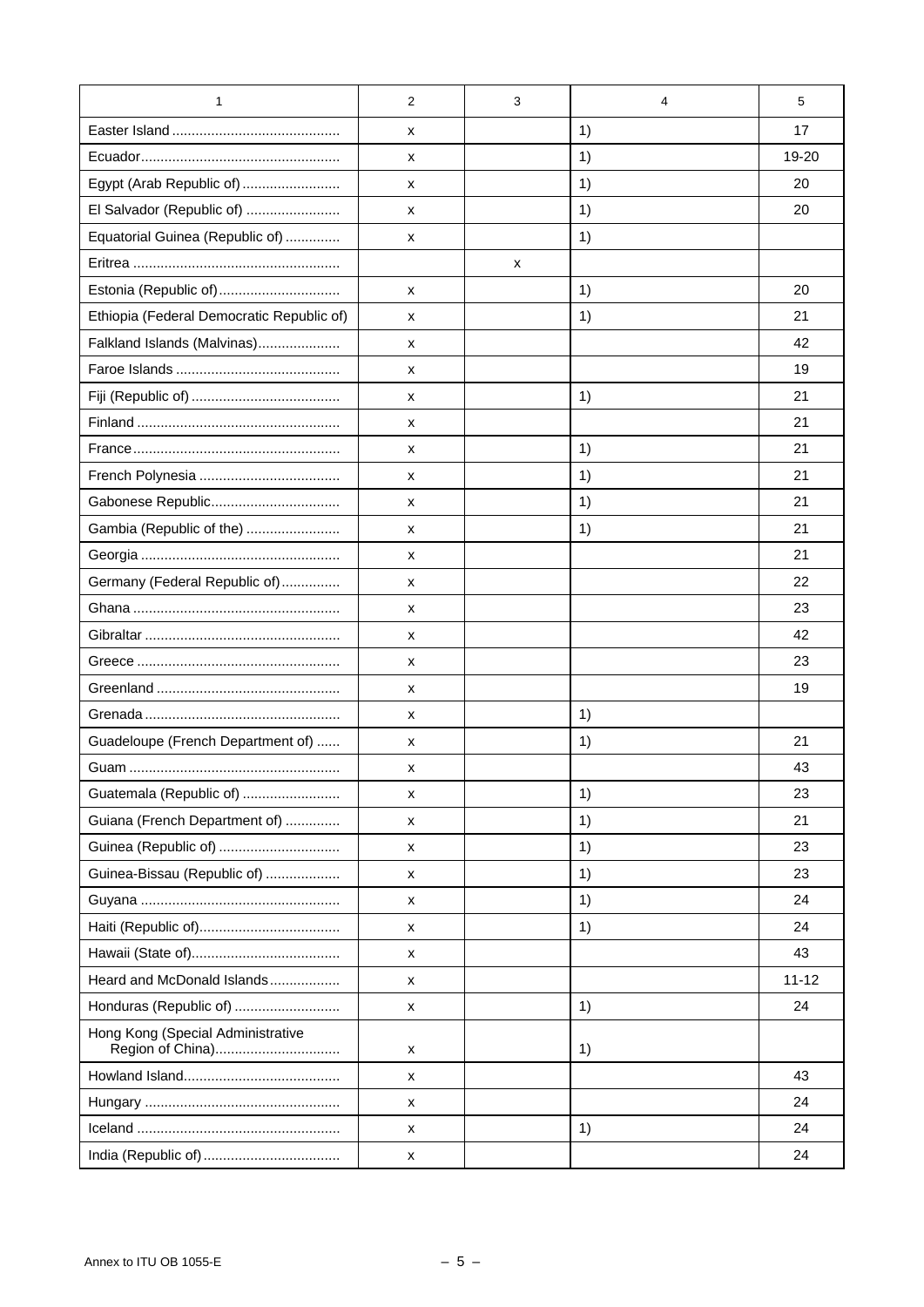| 1                                    | 2 | 3 | 4                    | 5         |
|--------------------------------------|---|---|----------------------|-----------|
| Indonesia (Republic of)              | x |   |                      | 24        |
| Iran (Islamic Republic of)           | X |   | 1)                   | 25        |
|                                      | x |   | 1)                   | 25        |
|                                      | X |   |                      | 25        |
|                                      | х |   | 1)                   | 25        |
|                                      | X |   | 1)                   | $25 - 26$ |
|                                      | X |   |                      | 26        |
|                                      | x |   |                      | 26        |
|                                      | X |   |                      | 43        |
|                                      | X |   |                      | 43        |
| Jordan (Hashemite Kingdom of)        | X |   | 1)                   | 26        |
| Kazakhstan (Republic of)             | X |   | 1)                   |           |
| Kenya (Republic of)                  | X |   | 1)                   | 26        |
|                                      | X |   | 1)                   | 21        |
| Kiribati (Republic of)               | X |   | 1)                   | 27        |
|                                      | X |   | 1)                   | 27        |
|                                      | X |   | 1)                   | 27        |
|                                      | X |   |                      | 27        |
| Lao People's Democratic Republic     | X |   | 1)                   | 27        |
|                                      | х |   | 1)                   | 27        |
|                                      | X |   | <b>Except Israel</b> | 27        |
| Lesotho (Kingdom of)                 | x |   | 1)                   | 27        |
| Liberia (Republic of)                | X |   | 1)                   |           |
|                                      | X |   | 1)                   | 28        |
| Liechtenstein (Principality of)      | х |   |                      | 28        |
| Lithuania (Republic of)              | X |   |                      | 28        |
|                                      | х |   |                      | 28        |
| Macao (Special Administrative Region | x |   | 1)                   |           |
| Madagascar (Republic of)             | X |   | 1)                   | 28        |
|                                      | х |   |                      | 35        |
|                                      | X |   | 1)                   | 28        |
|                                      | X |   | 1)                   | 29        |
| Maldives (Republic of)               | X |   | 1)                   | 29        |
|                                      | x |   |                      |           |
|                                      | x |   |                      | 29        |
|                                      | X |   | 1)                   | 39        |
| Marshall Islands (Republic of the)   | X |   | 1)                   |           |
| Martinique (French Department of)    | X |   | 1)                   | 21        |
| Mauritania (Islamic Republic of)     | X |   | 1)                   | 29        |
| Mauritius (Republic of)              | х |   | 1)                   | 29        |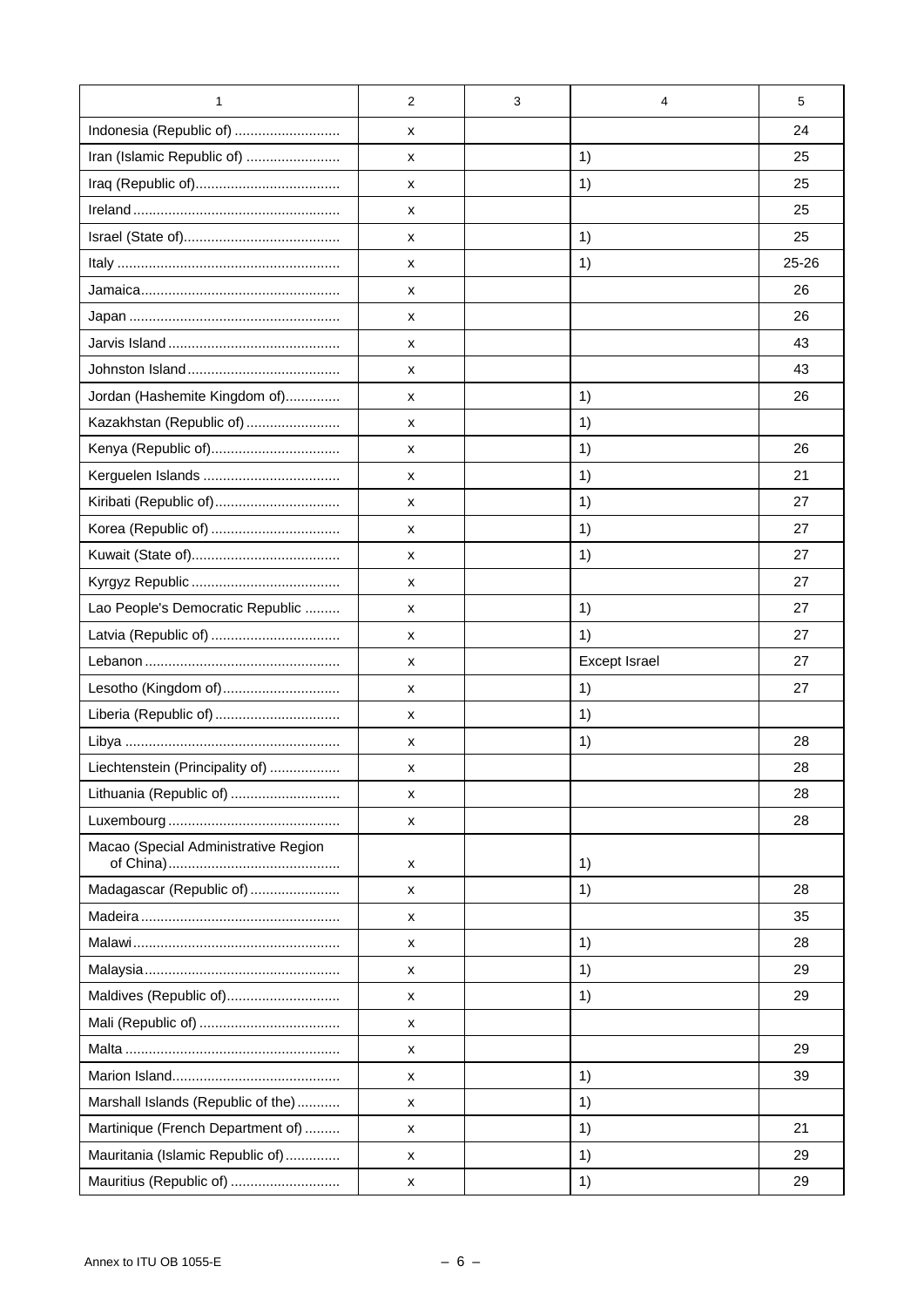| 1                                                 | $\overline{2}$ | 3 | 4  | 5         |
|---------------------------------------------------|----------------|---|----|-----------|
| Mayotte (Territorial Collectivity of)             | X              |   | 1) | 21        |
|                                                   | X              |   |    | 29-30     |
| Micronesia (Federated States of)                  | X              |   | 1) | 30        |
|                                                   | X              |   |    | 43        |
| Moldova (Republic of)                             | X              |   |    | 30        |
| Monaco (Principality of)                          | X              |   |    | 31        |
|                                                   | х              |   | 1) |           |
|                                                   | X              |   | 1) |           |
|                                                   | X              |   |    | 42        |
| Morocco (Kingdom of)                              | X              |   | 1) | 31        |
| Mozambique (Republic of)                          | X              |   | 1) | 31        |
| Myanmar (Union of)                                | х              |   | 1) | 31        |
| Namibia (Republic of)                             | х              |   | 1) | 31        |
| Nauru (Republic of)                               | X              |   | 1) | 31        |
| Nepal (Federal Democratic Republic of).           | X              |   | 1) | 31        |
| Netherlands (Kingdom of the)                      | X              |   | 1) | 31        |
|                                                   | х              |   | 1) | 21        |
|                                                   | X              |   |    | 32        |
|                                                   | х              |   | 1) | 32        |
| Niger (Republic of the)                           | х              |   | 1) | 33        |
| Nigeria (Federal Republic of)                     | X              |   |    | 33        |
|                                                   | x              |   |    | 32        |
|                                                   | X              |   |    | $11 - 12$ |
| Northern Mariana Islands<br>(Commonwealth of the) | X              |   |    | 43        |
|                                                   | х              |   | 1) | 33        |
| Oman (Sultanate of)                               | X              |   | 1) | 33        |
| Pakistan (Islamic Republic of)                    | X              |   | 1) | 33        |
|                                                   | X              |   |    | 43        |
| Panama (Republic of)                              | X              |   | 1) |           |
| Papua New Guinea                                  | X              |   |    | 34        |
| Paraguay (Republic of)                            | X              |   |    | 34        |
|                                                   | х              |   |    | 34        |
| Philippines (Republic of the)                     | X              |   |    | 34        |
|                                                   | X              |   | 1) | 27        |
|                                                   | X              |   |    | 42        |
| Poland (Republic of)                              | X              |   | 1) | 34-35     |
|                                                   | х              |   |    | 35-36     |
|                                                   | х              |   |    | 43        |
|                                                   | X              |   | 1) | 36        |
| Reunion (French Department of)                    | X              |   | 1) | 21        |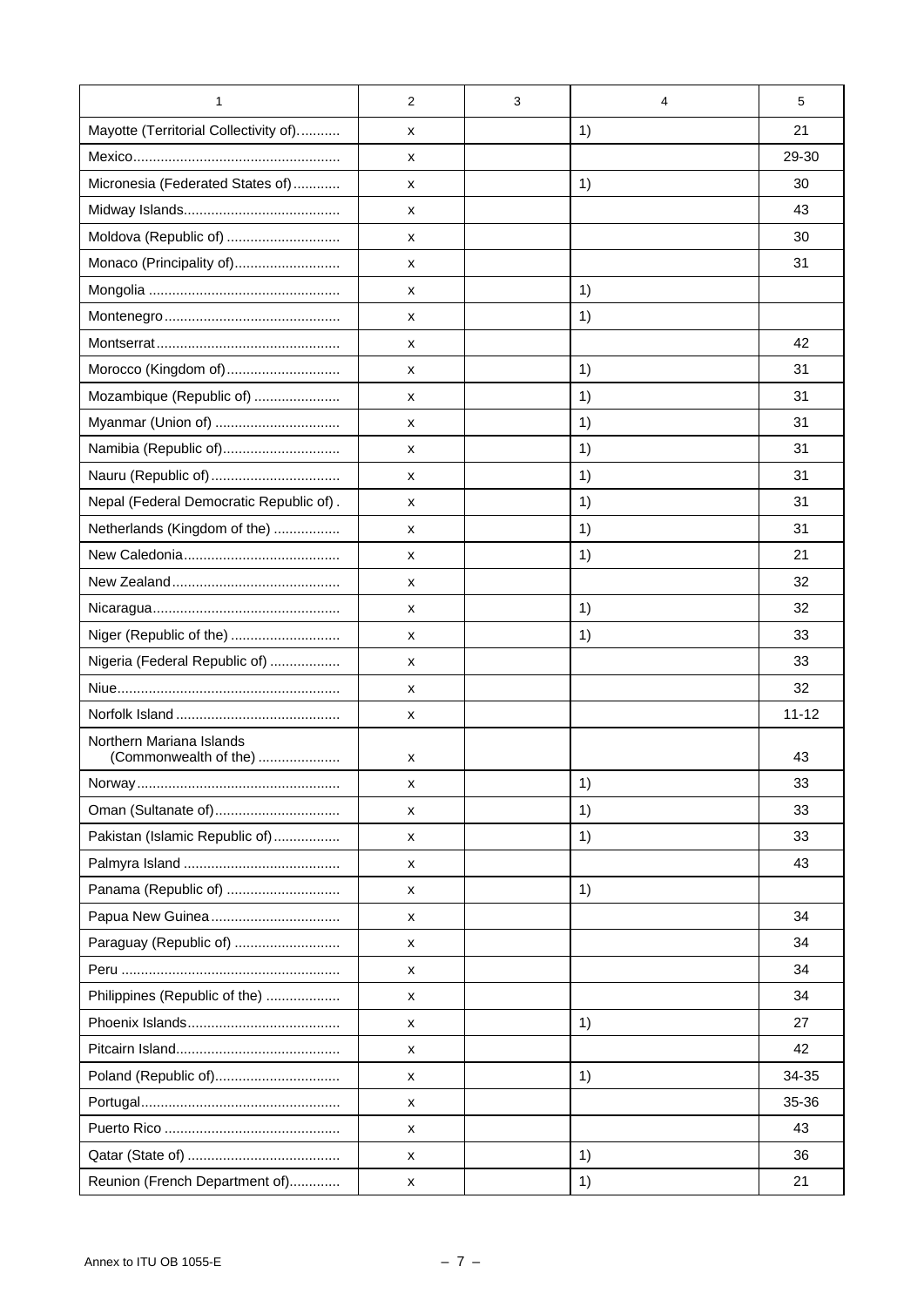| 1                                       | 2 | 3  | 4             | 5     |
|-----------------------------------------|---|----|---------------|-------|
|                                         | x |    | 1)            | 29    |
|                                         | х |    | 1)            | 36    |
|                                         | x |    | 1)            | 36-37 |
| Rwanda (Republic of)                    | x |    | 1)            | 37    |
| Saint Barthélemy (French Department of) | x | 1) |               | 21    |
|                                         | х |    |               | 42    |
| Saint Kitts and Nevis (Federation of )  | х |    | 1)            |       |
|                                         | x |    | 1)            |       |
| Saint Martin (French Department of)     | x | 1) |               | 21    |
| Saint Paul and Amsterdam Islands        | x |    | 1)            | 21    |
| Saint Pierre and Miquelon (Territorial  | x |    | 1)            | 21    |
| Saint Vincent and the Grenadines        | x |    | 1)            |       |
| Samoa (Independent State of)            | x |    | 1)            | 37    |
| San Marino (Republic of)                | x |    | 1)            | 37    |
| Sao Tome and Principe (Democratic       | х |    | 1)            | 37    |
| Saudi Arabia (Kingdom of)               | х |    | 1)            | 37    |
| Senegal (Republic of)                   | x |    | 1)            | 38    |
| Serbia (Republic of)                    | х |    | 1)            |       |
| Seychelles (Republic of)                | x |    | 1)            | 38    |
|                                         | x |    | 1)            | 38    |
| Singapore (Republic of)                 | x |    | 1)            | 38    |
| Sint Maarten (Dutch part)               | x |    | 1)            | 38    |
|                                         | х |    |               | 38    |
| Slovenia (Republic of)                  | х |    | 1)            | 38    |
|                                         | х |    | 1)            | 38    |
| Somalia (Federal Republic of)           | x |    | 1)            |       |
| South Africa (Republic of)              | x |    | 1)            | 39    |
| South Soudan (Republic of)              | х |    | 1)            |       |
|                                         | x |    | 1)            | 39    |
| Sri Lanka (Democratic Socialist         | x |    | 1)            | 39    |
| Sudan (Republic of the)                 | x |    |               |       |
| Suriname (Republic of)                  | x |    |               | 39    |
|                                         | х |    | 1)            | 24    |
| Swaziland (Kingdom of)                  | x |    | 1)            | 39    |
|                                         | x |    |               | 39    |
| Switzerland (Confederation of)          | x |    |               | 40    |
| Syrian Arab Republic                    | x |    | Except Israel | 40    |
| Taiwan (Province of China)              | х |    | 1)            |       |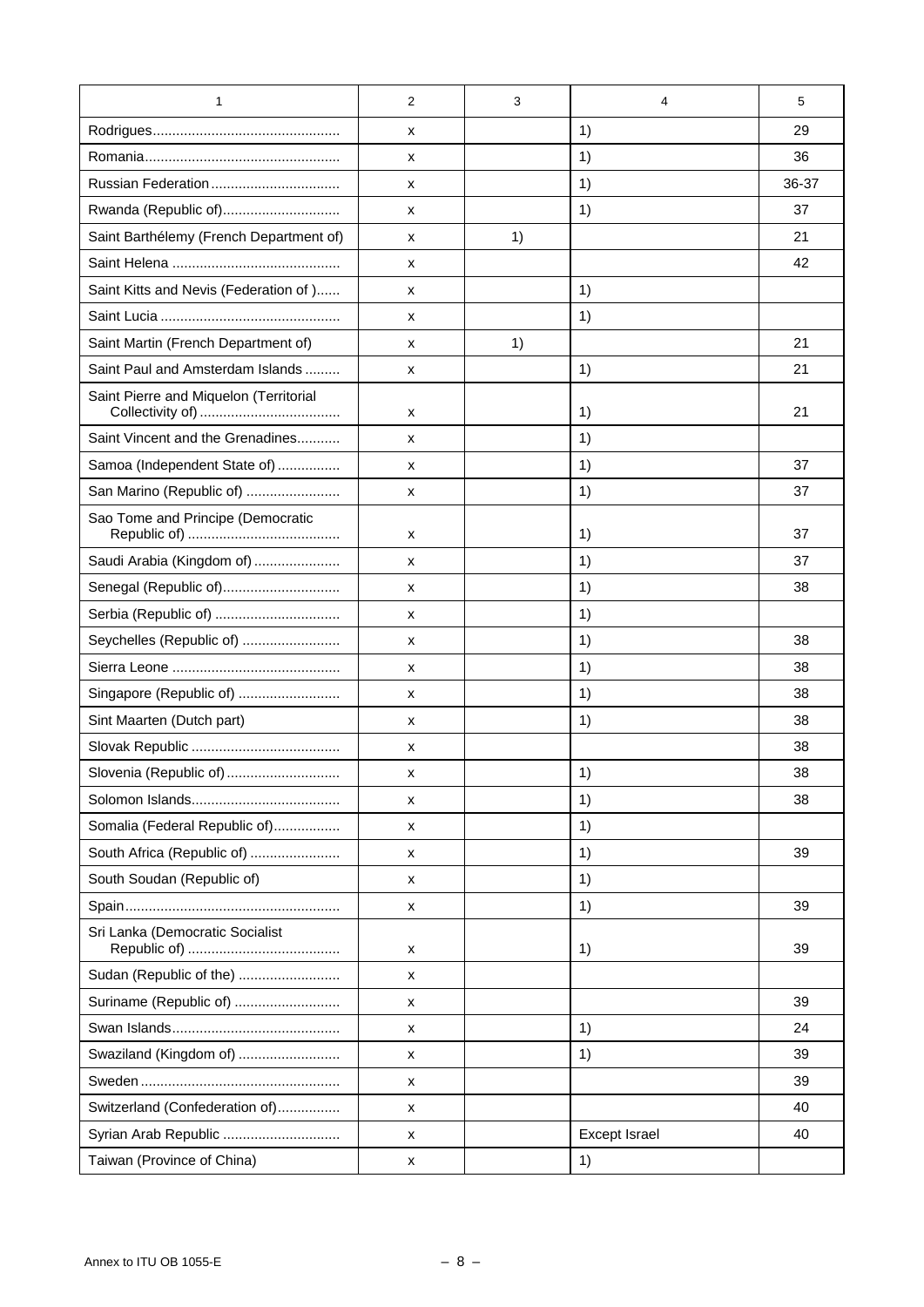| $\mathbf{1}$                         | $\overline{2}$     | 3 | 4                                                     | 5     |
|--------------------------------------|--------------------|---|-------------------------------------------------------|-------|
| Tajikistan (Republic of)             | x                  |   | 1)                                                    |       |
| Tanzania (United Republic of)        | x                  |   |                                                       | 40    |
|                                      | x                  |   |                                                       | 40    |
| The Former Yugoslav Republic of      | x                  |   | 1)                                                    |       |
| Timor-Leste (Democratic Republic of) | х                  |   | 1)                                                    |       |
|                                      | x                  |   | 1)                                                    |       |
|                                      | x                  |   |                                                       | 32    |
| Tonga (Kingdom of)                   | x                  |   |                                                       | 40    |
| Trinidad and Tobago                  | x                  |   | 1)                                                    | 40    |
|                                      | х                  |   |                                                       | 42    |
|                                      | х                  |   | 1)                                                    | 41    |
|                                      | х                  |   | 1)                                                    | 41    |
|                                      | x                  |   | 1)                                                    |       |
| Turks and Caicos Islands             | x                  |   |                                                       | 42    |
|                                      | х                  |   | 1)                                                    | 41    |
| Uganda (Republic of)                 | x                  |   | 1)                                                    | 41    |
|                                      | х                  |   | 1)                                                    | 41    |
| United Arab Emirates                 | х                  |   |                                                       | 41    |
| United Kingdom of Great Britain and  | x                  |   |                                                       | 41-42 |
| United States of America             | х                  |   |                                                       | 43    |
| United States Virgin Islands         | x                  |   |                                                       | 43    |
| Uruguay (Eastern Republic of)        | х                  |   | 1)                                                    | 43    |
| Uzbekistan (Republic of)             | х                  |   |                                                       |       |
| Vanuatu (Republic of)                | х                  |   | 1)                                                    | 43    |
|                                      | x                  |   | 1)                                                    | 43    |
| Venezuela (Bolivarian Republic of)   | x                  |   | 1)                                                    | 43    |
| Viet Nam (Socialist Republic of)     | $\pmb{\mathsf{x}}$ |   | Except between amateur-<br>satellite service stations | 43    |
|                                      | x                  |   |                                                       | 43    |
| Wallis and Futuna Islands            | x                  |   | 1)                                                    | 21    |
| Yemen (Republic of)                  | x                  |   | 1)                                                    |       |
| Zambia (Republic of)                 | x                  |   |                                                       | 43    |
| Zimbabwe (Republic of)               | x                  |   | 1)                                                    | 43    |

\_\_\_\_\_\_\_\_\_\_\_\_\_\_\_\_\_\_\_\_\_\_\_\_

<sup>1)</sup> This administration has not explicitly given its position. In terms of the consultation procedure, it is assumed that this administration has no objections to radiocommunications between amateur stations of its country and stations of other countries (see Circular Letter CR/362 of 11 March 2014).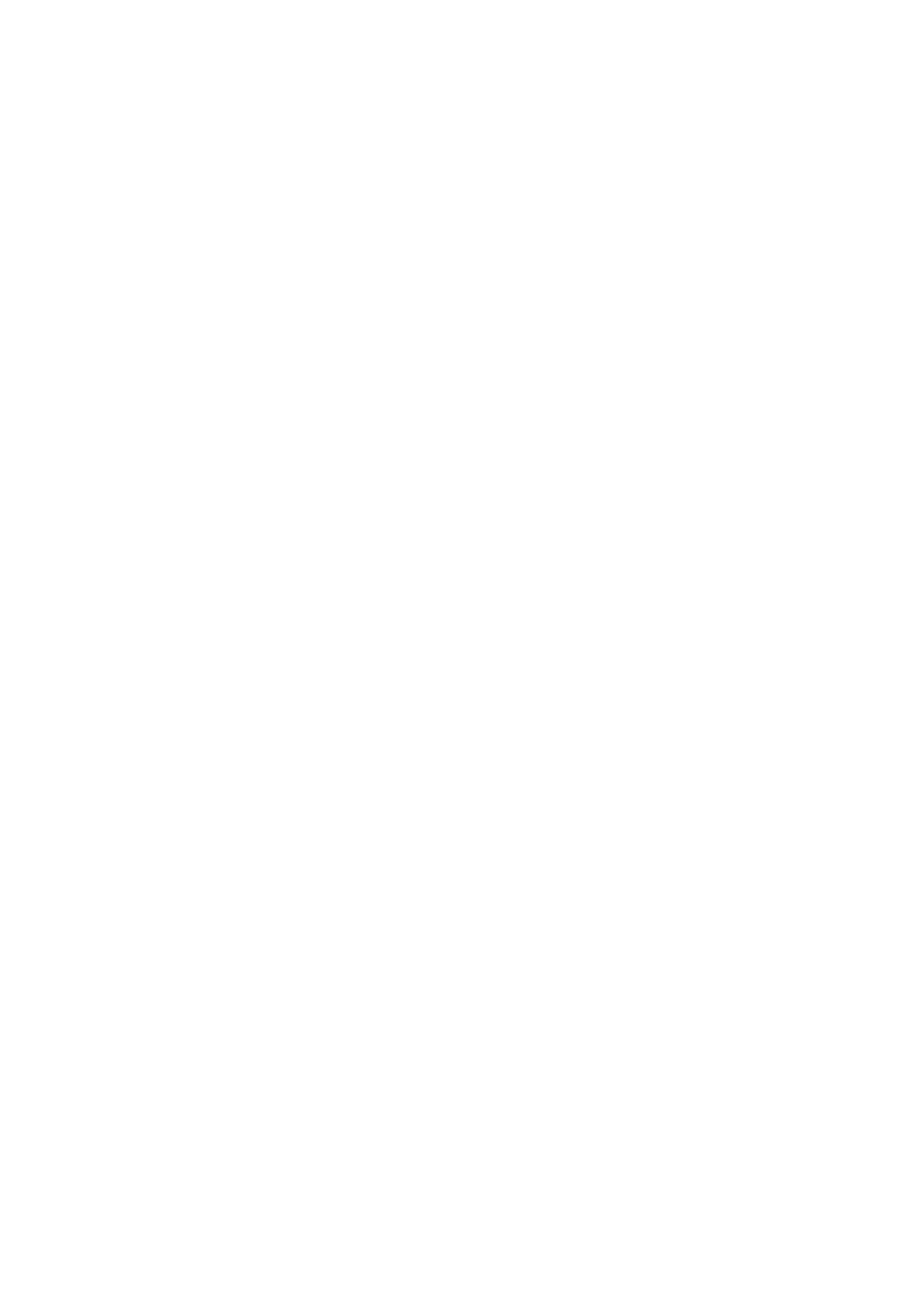### **FORM OF CALL SIGNS ASSIGNED BY EACH ADMINISTRATION TO ITS AMATEUR AND EXPERIMENTAL STATIONS**

### **Algeria (People's Democratic Republic of)**

| Amateur stations:                 | 7X0, 7X2, 7X3, 7X4 and 7X5 followed by 2 or 3 letters                                                                                                                                                                                                                                                                                                                                                                                                                                                                                                                                                                                                                                                                                                                                                                                        |
|-----------------------------------|----------------------------------------------------------------------------------------------------------------------------------------------------------------------------------------------------------------------------------------------------------------------------------------------------------------------------------------------------------------------------------------------------------------------------------------------------------------------------------------------------------------------------------------------------------------------------------------------------------------------------------------------------------------------------------------------------------------------------------------------------------------------------------------------------------------------------------------------|
| <b>Experimental stations:</b>     | 7X6 and 7X7 followed by 2 or 3 letters                                                                                                                                                                                                                                                                                                                                                                                                                                                                                                                                                                                                                                                                                                                                                                                                       |
| <b>Argentine Republic</b>         |                                                                                                                                                                                                                                                                                                                                                                                                                                                                                                                                                                                                                                                                                                                                                                                                                                              |
| Amateur stations:                 | AY, AZ, LU, LW followed by a digit (0-9) and by 2 or 3 letters, the first indicating<br>the province in which the station is situated                                                                                                                                                                                                                                                                                                                                                                                                                                                                                                                                                                                                                                                                                                        |
| Letters indicating the provinces: | A-B and C - Federal Capital<br>D-E<br>- Province of Buenos Aires<br>F<br>- Province of Santa Fé<br>GA-GOZ - Province of Chaco<br>GP-GZZ - Province of Formosa<br>H<br>- Province of Córdoba<br>- Province of Misiones<br>- Province of Entre Ríos<br>J<br>Κ<br>- Province of Tucumán<br>L<br>- Province of Corrientes<br>М<br>- Province of Mendoza<br>N<br>- Province of Santiago del Estero<br>O<br>- Province of Salta<br>Ρ<br>- Province of San Juan<br>Q<br>- Province of San Luis<br>R<br>- Province of Catamarca<br>S<br>- Province of La Rioja<br>T<br>- Province of Jujuy<br>U<br>- Province of La Pampa<br>V<br>- Province of Rio Negro<br>W<br>- Province of Chubut<br>XA-XOZ - Province of Santa Cruz<br>XP-XZZ - Province of Tierra del Fuego, Antarctic and Islands of South<br>Atlantic<br>Y<br>- Neuquén<br>Ζ<br>- Antarctic |

**Note:** The beginners have to use the prefix AZ.

#### **Aruba**

Amateur stations: P43 or P49 followed by a group of not more than 3 letters

- **Notes:** i) Foreign amateurs will use the call sign assigned to them by their administration followed by a stroke (/) and then P4 for a duration of one year.
	- ii) The prefix P40 or P41 followed by a group of not more than 3 letters is assigned during special events for not more than one month.

#### **Australia**

Amateur stations: VK, AX\* or VI\* followed by a digit (indicating the state or territory in which the station is situated) and by 2, 3 or 4 letters.

> For call signs with suffixes of 3 or 4 letters, the first letter indicates the licence category.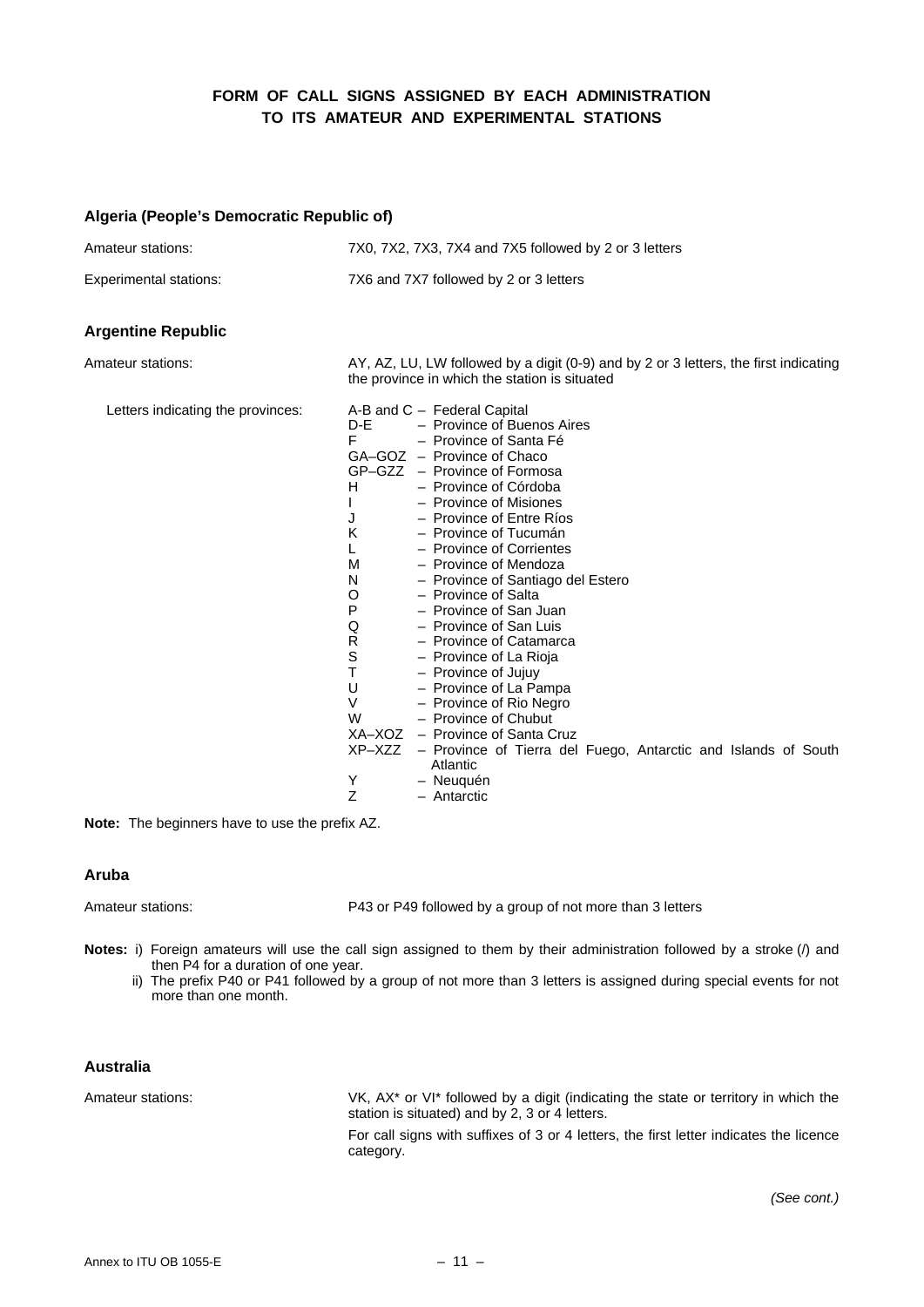"Advanced" amateur stations are indicated by call signs with suffixes of 2 letters and suffixes of 3 letters where the first letter is A, B, C, D, E, F, G, I, J, K, S, T, U, W, X, Y or Z.

 "Standard" amateur stations are indicated by call signs with suffixes of 3 letters where the first letter is H, L, M, N, P or V.

 "Foundation" amateur stations are indicated by call signs with suffixes of 4 letters where the first letter is F.

\* For occasions of special national or state/local significance.

Experimental stations: AX followed by a digit (2-9) and by 3 letters, the first one indicating the state or territory in which the station is situated.

|                     |                                    |                              |          |            | State or territory |                      |          |                       |                                              |           |
|---------------------|------------------------------------|------------------------------|----------|------------|--------------------|----------------------|----------|-----------------------|----------------------------------------------|-----------|
| Station             | Australian<br>Capital<br>Territory | <b>New</b><br>South<br>Wales | Victoria | Queensland | South<br>Australia | Western<br>Australia | Tasmania | Northern<br>Territory | Australian<br>External<br><b>Territories</b> | Antarctic |
| Amateur             |                                    | 2                            | 2<br>J   | 4          | 5                  | 6                    |          | 8                     | 9                                            |           |
| <b>Experimental</b> | Α                                  | N                            |          | Q          | S                  | W                    |          | D                     |                                              |           |

#### **Austria**

Amateur stations: OE followed by a digit (0-9, indicating the province or the area in which the station is situated) and by 2 or 3 letters

Experimental stations: OE followed by a digit (2-9, indicating the province in which the station is situated) and by 2 letters (QA-QZ)

- Digits indicating the provinces
- 2 Salzburg
- 3 Vienna (experimental stations only) and Lower Austria
- 4 Burgenland
- 5 Upper Austria
- 6 Styria
- 7 Tyrol
- 8 Carinthia
	- 9 Vorarlberg
	- 0 extraterritorial
	- » on board ships or on board aircraft

 $1 -$  Vienna (amateur stations only)

### **Bahamas (Commonwealth of the)**

Amateur stations and

experimental stations: C62AA-C69ZZ

#### **Bahrain (Kingdom of)**

Amateur stations: A9 followed by a digit (0 to 9) followed by 2, 3 or 4 characters, the last of which shall be a letter.

| <b>Prefix</b> | Digit | <b>Suffix</b>                                           |
|---------------|-------|---------------------------------------------------------|
| A9            | ე-9   | Up to 4 characters, the last of which shall be a letter |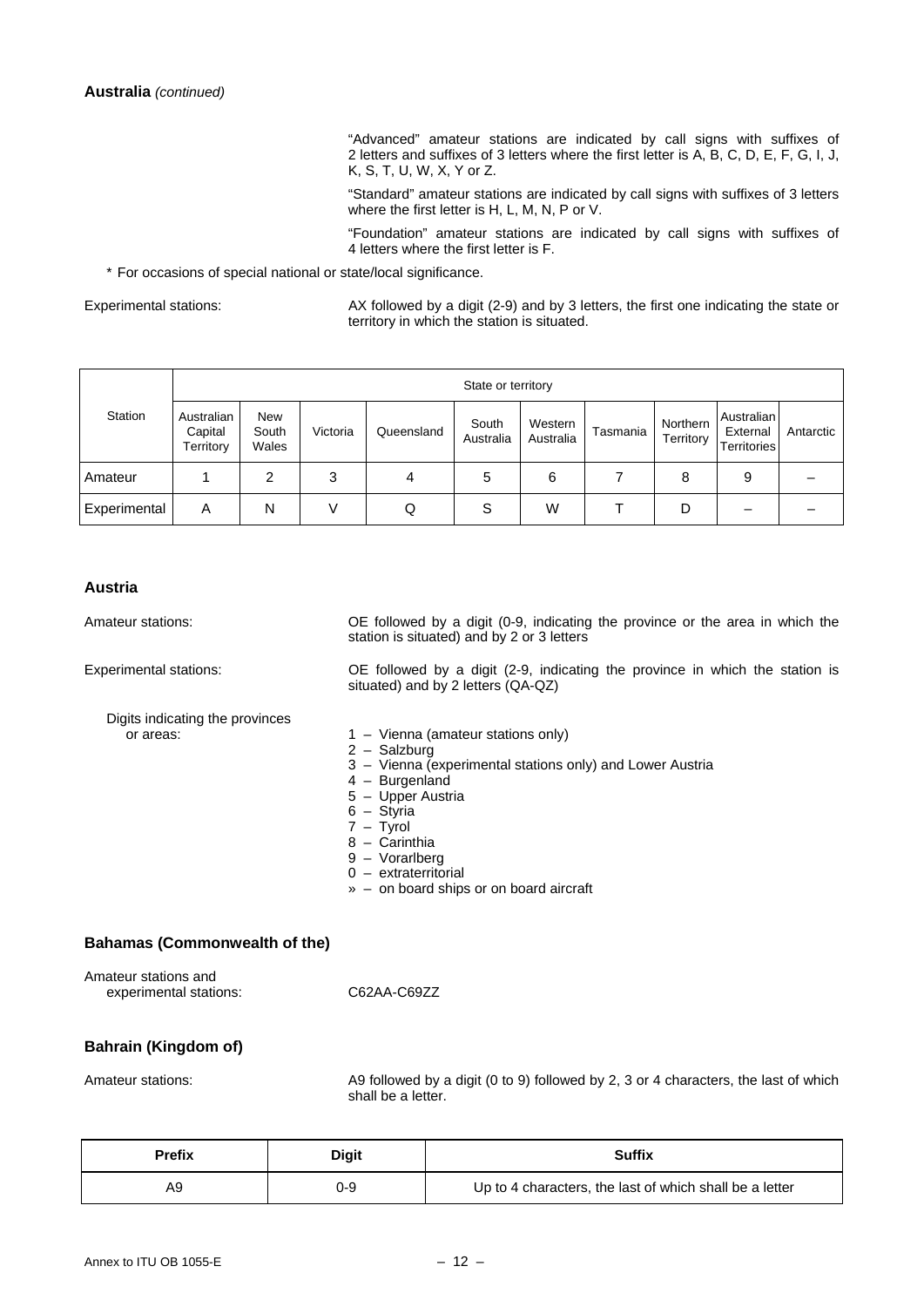### **Barbados**

8P9AA-8P9ZZ\*\*

\* For national radio amateurs.

\*\* For foreign radio amateurs, visitors and short-term licence holders.

### **Belarus (Republic of)**

| Amateur stations:             | EU1A-EU8Z<br>FV1A-FV87<br>EW1A-EW8Z                                                            |
|-------------------------------|------------------------------------------------------------------------------------------------|
|                               | EU1AA-EU8ZZ<br>EV1AA-EV8ZZ                                                                     |
|                               | EW1AA-EW8ZZ                                                                                    |
|                               | EU1AAA-EU8ZZZ<br>EV1AAA-EV8ZZZ                                                                 |
|                               | EW1AAA-EW8ZZZ                                                                                  |
| <b>Experimental stations:</b> | EU1A00R-EU8Z99R - Repeaters<br>EU1A00B-EU8Z99B - Radiobeacons<br>EU00S-EU09S<br>$-$ Satellites |

### **Belgium**

| Amateur stations                                                                                                                                             |                                               |  |
|--------------------------------------------------------------------------------------------------------------------------------------------------------------|-----------------------------------------------|--|
| ON0AA-ON0ZZ<br>ON0AAA-ON0ZZZ                                                                                                                                 | Automatic stations                            |  |
| ON1AA-ON1ZZ<br>ON1AAA-ON1ZZZ                                                                                                                                 | Class 2 stations                              |  |
| ON2AA-ON2ZZ<br>ON2AAA-ON2ZZZ                                                                                                                                 | Currently not in use                          |  |
| ON3AA-ON3ZZ<br>ON3AAA-ON3ZZZ                                                                                                                                 | Class 3 stations                              |  |
| ON4AA-ON4ZZ<br>ON4AAA-ON4ZZZ<br>ON5AA-ON5ZZ<br>ON5AAA-ON5ZZZ<br>ON6AA-ON6ZZ<br>ON6AAA-ON6ZZZ<br>ON7AA-ON7ZZ<br>ON7AAA-ON7ZZZ<br>ON8AA-ON8ZZ<br>ON8AAA-ON8ZZZ | Class 1 stations                              |  |
| ON9AAA-ON9AZZ                                                                                                                                                | Class 3 stations for foreigners               |  |
| ON9BAA-ON9BZZ                                                                                                                                                | Class 2 stations for foreigners               |  |
| ON9CAA-ON9CZZ                                                                                                                                                | Class 1 stations for foreigners               |  |
| OP0LE and OP0OL                                                                                                                                              | Club stations in Antarctica                   |  |
| OR3AA-OR3ZZ<br>OR3AAA-OR3ZZZ                                                                                                                                 | Temporary class 3 stations in Antarctica      |  |
| OR4AA-OR4ZZ<br>OR4AAA-OR4ZZZ                                                                                                                                 | Temporary class 1 stations in Antarctica      |  |
| OR4ISS                                                                                                                                                       | On board ISS                                  |  |
| OO0A-OO9Z<br>OP0A-OP9Z<br>OQ0A-OQ9Z<br>OR0A-OR4Z<br>OR6A-OR9Z<br>OS0A-OS9Z<br>OT0A-OT4Z<br>OT6A-OT9Z                                                         | Supplementary call signs for class 1 stations |  |
| OR5A-OR5Z<br>OT5A-OT5Z                                                                                                                                       | Stations for high power contests              |  |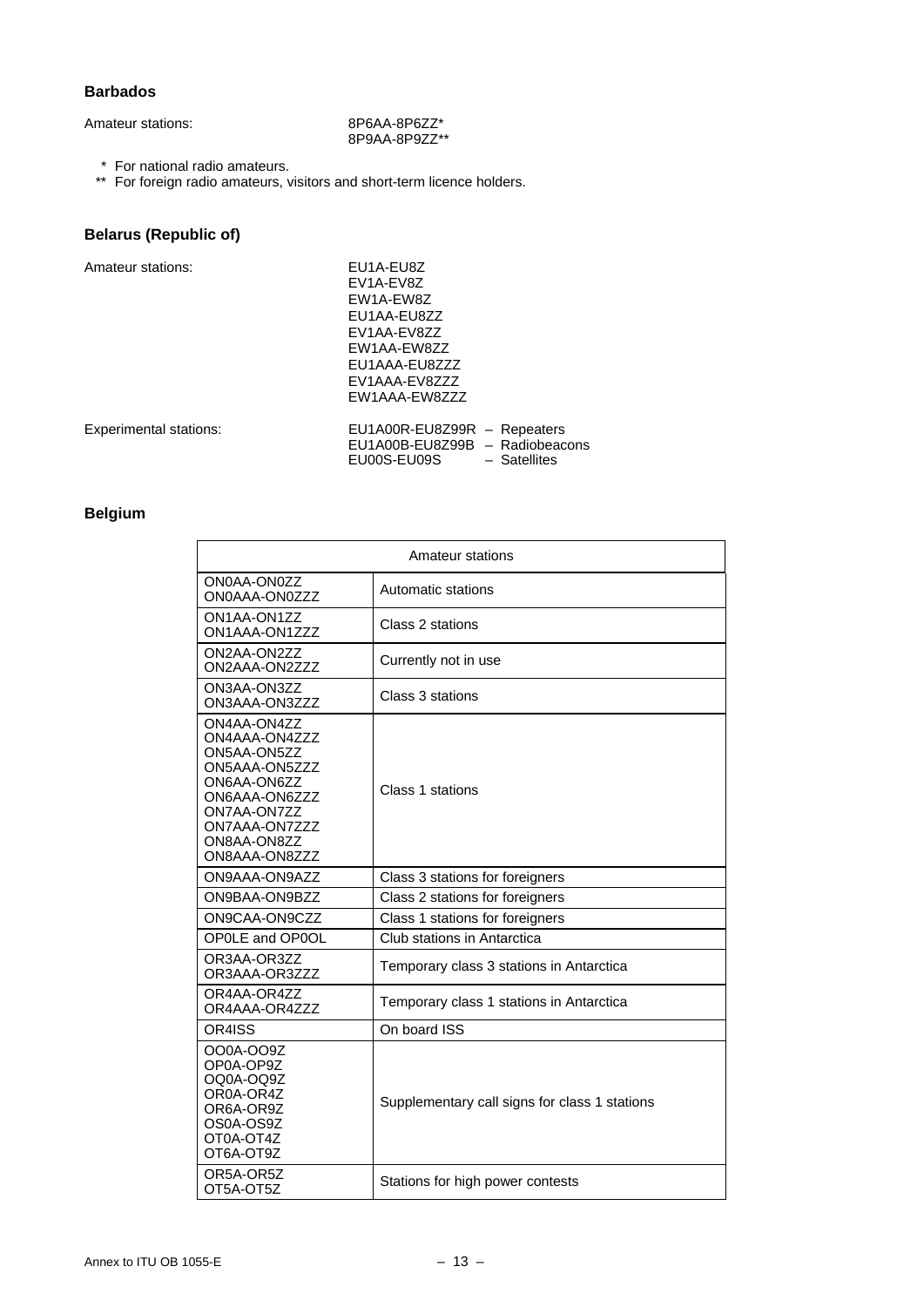#### **Belize**

| Amateur stations: | V31AA-V31ZZ - Class 1 licence |  |
|-------------------|-------------------------------|--|
|                   | V32AA-V32ZZ - Class 2 licence |  |

### **Benin (Republic of)**

Amateur stations: TY followed by a digit (1-9) and by 2 letters

### **Bhutan (Kingdom of)**

Amateur stations: A50AA-A50ZZ\*

 A51AA-A51ZZ\*\* A52AA-A52ZZ\*\*\*

\* For amateur clubs and stations.

\*\* For national radio amateurs.

\*\*\* For visiting radio amateurs.

#### **Bolivia (Plurinational State of)**

Amateur stations: CP1AA-CP9ZZ

Digits indicating the departments:  $1 - La Paz$ 

- 2 Chuquisaca 3 – Oruro
- 4 Potosí
- 5 Cochabamba
- 6 Santa Cruz
- 7 Tarija
- 8 Beni
- $9 -$  Pando

The call sign may be followed by the letters "M", "MA", "MF", "MM", "S" or "C" in the following cases:

M: for mobile earth stations,

MA: for mobile aeronautical stations,

MF: for mobile river stations,

- MM: for mobile maritime stations.
- S: for second category stations,
- C: for stations operating on a temporary basis.

### **Bonaire, Sint Eustatius and Saba**

| Amateur stations: | PJ4AA-PJ4ZZZ - Bonaire      |  |
|-------------------|-----------------------------|--|
|                   | PJ5AA-PJ5ZZZ - S. Eustatius |  |
|                   | PJ6AA-PJ6ZZZ - Saba         |  |

### **Botswana (Republic of)**

Amateur stations: A22AA-A22ZZ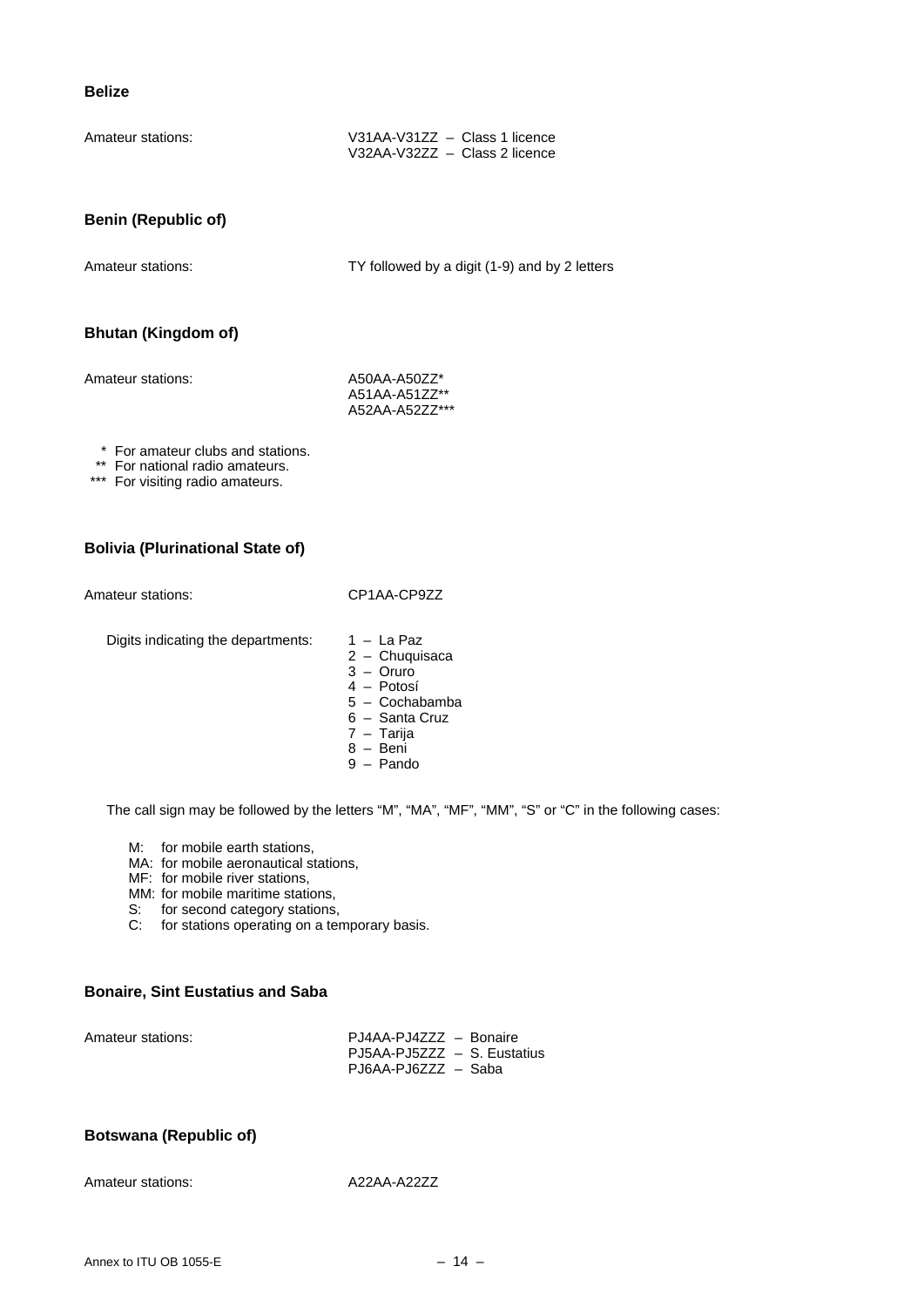### **Brazil (Federative Republic of)**

| <b>Amateur Stations</b> |               |                 |               |
|-------------------------|---------------|-----------------|---------------|
| <b>State</b>            |               | Classes A and B |               |
| 1                       |               | $\overline{2}$  | 3             |
|                         | PT8AA-PT8ZZ   | PT8AAA-PT8ZZZ   | PU8JAA-PU8LZZ |
| Acre                    | *ZZ8HA-ZZ8MZ  | ZZ8HAA-ZZ8MZZ   |               |
|                         | PP7AA-PP7ZZ   | PP7AAA-PP7ZZZ   | PU7AAA-PU7DZZ |
| Alagoas                 | *ZZ7AA-ZZ7ZZ  | ZZ7AAA-ZZ7ZZZ   |               |
|                         | PQ8AA-PQ8ZZ   | PQ8AAA-PQ8YZZ   | PU8GAA-PU8IZZ |
| Amapá                   | *ZV8AA-ZV8ZZ  | ZV8AAA-ZV8YZZ   |               |
|                         | PP8AA-PP8ZZ   | PP8AAA-PP8YZZ   | PU8AAA-PU8CZZ |
| Amazonas                | *ZZ8AA-ZZ8GZ  | ZZ8AAA-ZZ8GZZ   |               |
|                         | PY6AA-PY6ZZ   | PY6AAA-PY6YZZ   | PU6JAA-PU6YZZ |
| Bahia                   | *ZY6AA-ZY6ZZ  | ZY6AAA-ZY6YZZ   |               |
|                         | PT7AA-PT7ZZ   | PT7AAA-PT7YZZ   | PU7MAA-PU7PZZ |
| Ceará                   | *ZV7AA-ZV7ZZ  | ZV7AAA-ZV7YZZ   |               |
|                         | PT2AA-PT2ZZ   | PT2AAA-PT2YZZ   | PU2AAA-PU2EZZ |
| <b>Distrito Federal</b> | *ZV2AA-ZV2ZZ  | ZV2AAA-ZV2YZZ   |               |
|                         | PPIAA-PPIZZ   | PP1AAA-PP1YZZ   | PU1AAA-PU1IZZ |
| Espírito Santo          | *ZZ1AA-ZZIZZ  | ZZIAAA-ZZIYZZ   |               |
|                         | PP2AA-PP2ZZ   | PP2AAA-PP2YZZ   | PU2FAA-PU2HZZ |
| Goiás                   | *ZZ2AA-ZZ2ZZ  | ZZ2AAA-ZZ2YZZ   |               |
|                         | PR8AA-PR8ZZ   | PR8AAA-PR8YZZ   | PU8MAA-PU8OZZ |
| Maranhão                | *ZX8AA-ZX8ZZ  | ZX8AAA-ZX8YZZ   |               |
|                         | PY9AA-PY9ZZ   | PY9AAA-PY9YZZ   | PU9OAA-PU9YZZ |
| Mato Grosso             | *ZY9AA-ZY9ZZ  | ZY9AAA-ZY9YZZ   |               |
|                         | PT9AA-PT9ZZ   | PT9AAA-PT9YZZ   | PU9AAA-PU9NZZ |
| Mato Grosso do Sul      | *ZV9AA-ZV9ZZ  | ZV9AAA-ZV9YZZ   |               |
|                         | PY4AA-PY4ZZ   | PY4AAA-PY4YZZ   | PU4AAA-PU4YZZ |
| <b>Minas Gerais</b>     |               | ZY4AAA-ZY4YZZ   |               |
|                         | *ZY4AA-ZY4ZZ  |                 | PU8WAA-PU8YZZ |
| Pará                    | PY8AA-PY8ZZ   | PY8AAA-PY8YZZ   |               |
|                         | *ZY8AA-ZY8ZZ  | ZY8AAA-ZY8YZZ   |               |
| Paraíba                 | PR7AA-PR7ZZ   | PR7AAA-PR7YZZ   | PU7EAA-PU7HZZ |
|                         | *ZX7AA-ZX7ZZ  | ZX7AAA-ZX7YZZ   |               |
| Paraná                  | PY5AA-PY5ZZ   | PY5AAA-PY5YZZ   | PU5MAA-PU5YZZ |
|                         | *ZY5AA-ZY5ZZ  | ZY5AAA-ZY5YZZ   |               |
| Pernambuco              | PY7AA-PY7ZZ   | PY7AAA-PY7YZZ   | PU7RAA-PU7YZZ |
|                         | *ZY7AA-ZY7ZZ  | ZY7AAA-ZY7YZZ   |               |
| Piauí                   | PS8AA-PS8ZZ   | PS8AAA-PS8YZZ   | PU8PAA-PU8SZZ |
|                         | *ZW8AA-ZW8ZZ  | ZW8AAA-ZW8YZZ   |               |
| Rio de Janeiro          | PYIAA-PYIZZ   | PYIAAA-PYIYZZ   | PUIJAA-PUIYZZ |
|                         | *ZYIAA-ZYIZZ  | ZYIAAA-ZYIYZZ   |               |
| Rio Grande do Norte     | PS7AA-PS7ZZ   | PS7AAA-PS7YZZ   | PU7IAA-PU7LZZ |
|                         | * ZW7AA-ZW7ZZ | ZW7AAA-ZW7YZZ   |               |
|                         | PY3AA-PY3ZZ   | PY3AAA-PY3YZZ   | PU3AAA-PU3YZZ |
| Rio Grande do Sul       | *ZY3AA-ZY3ZZ  | ZY3AAA-ZY3YZZ   |               |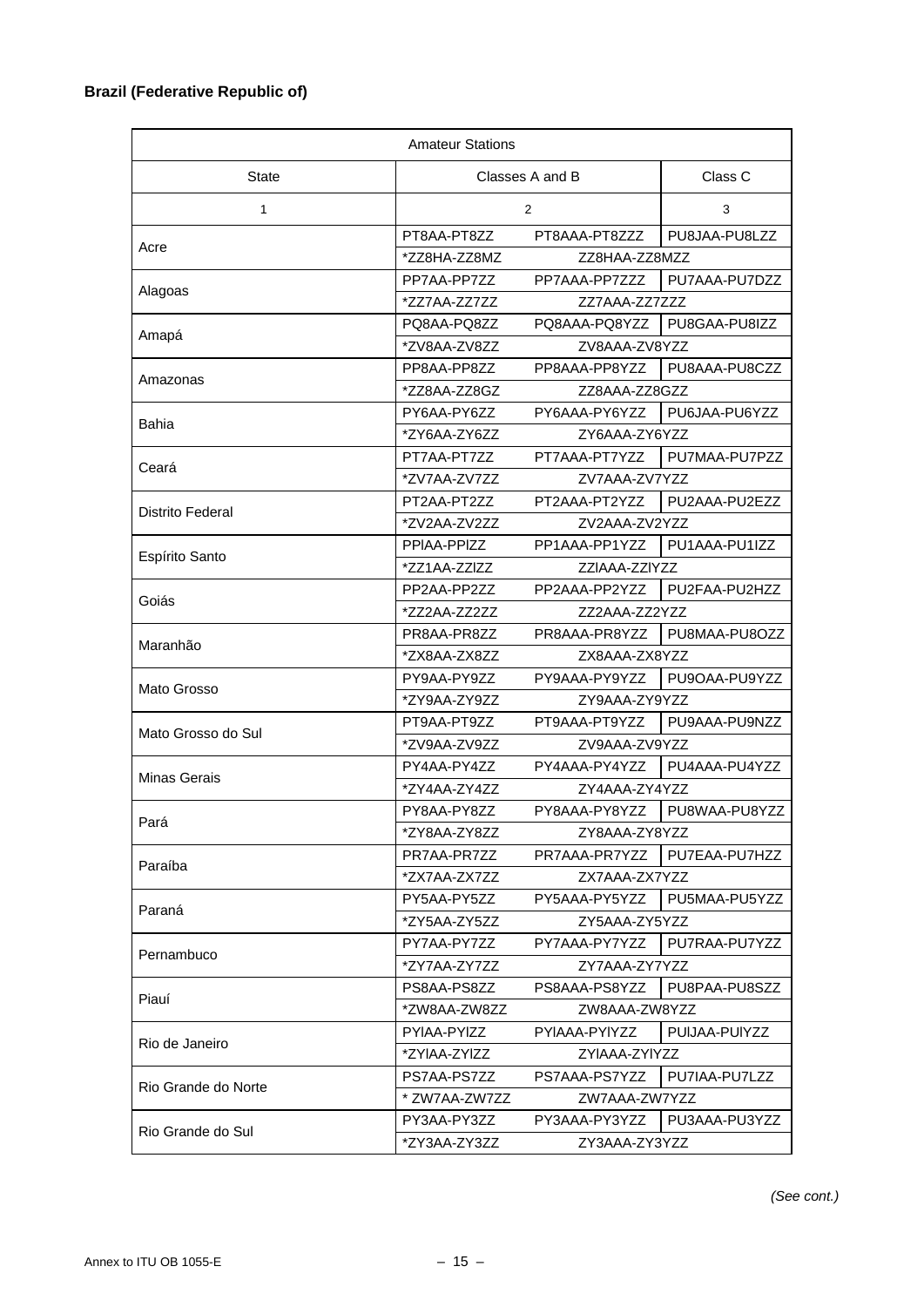### **Brazil (Federative Republic of)** *(continued)*

|                 |              | 2             | 3             |  |
|-----------------|--------------|---------------|---------------|--|
|                 | PW8AA-PW8ZZ  | PW8AAA-PW8YZZ | PU8DAA-PU8FZZ |  |
| Rondônia        | *ZZ8NA-ZZ8SZ | ZZ8NAA-ZZ8SZZ |               |  |
| Roraima         | PV8AA-PV8ZZ  | PV8AAA-PV8YZZ | PU8TAA-PU8VZZ |  |
|                 | *ZZ8TA-ZZ8ZZ | ZZ8AAA-ZZ8YZZ |               |  |
| Santa Catarina  | PP5AA-PP5ZZ  | PP5AAA-PP5YZZ | PU5AAA-PU5LZZ |  |
|                 | *ZZ5AA-ZZ5ZZ | ZZ5AAA-ZZ5YZZ |               |  |
| São Paulo       | PY2AA-PY2ZZ  | PY2AAA-PY2YZZ | PU2KAA-PU2YZZ |  |
|                 | *ZY2AA-ZY2ZZ | ZY2AAA-ZY2YZZ |               |  |
|                 | PP6AA-PP677  | PP6AAA-PP6YZZ | PU6AAA-PU6IZZ |  |
| Sergipe         | *ZZ6AA-ZZ6ZZ | ZZ6AAA-ZZ6YZZ |               |  |
| Tocantins       | PQ2AA-PQ2ZZ  | PQ2AAA-PQ2YZZ | PU2IAA-PU2JZZ |  |
|                 | *7X2AA-7X277 | ZX2AAA-ZX2YZZ |               |  |
| Islas Marítimas | PY0AA-PY0ZZ  | PY0AAA-PY0ZZZ | PU0AAA-PU0ZZZ |  |
|                 | *ZY0AA-ZY0ZZ | ZY0AAA-ZY0ZZZ |               |  |

\* Special call signs: on national and international contest and expedition.

### **Brunei Darussalam**

| Amateur stations:                              | V85 followed by 2 or 3 letters for the communications HF and VHF<br>V85 followed by 1 letter for the communications VHF only                                                                                                                                                                                                                                                   |  |
|------------------------------------------------|--------------------------------------------------------------------------------------------------------------------------------------------------------------------------------------------------------------------------------------------------------------------------------------------------------------------------------------------------------------------------------|--|
| <b>Bulgaria (Republic of)</b>                  |                                                                                                                                                                                                                                                                                                                                                                                |  |
| Amateur stations:                              | LZ1-LZ9 followed by a group of not more than 3 letters                                                                                                                                                                                                                                                                                                                         |  |
| <b>Burkina Faso</b>                            |                                                                                                                                                                                                                                                                                                                                                                                |  |
| Amateur stations and<br>experimental stations: | XT2 or XT3 followed by 2 letters                                                                                                                                                                                                                                                                                                                                               |  |
| <b>Burundi (Republic of)</b>                   |                                                                                                                                                                                                                                                                                                                                                                                |  |
| Amateur stations:                              | 9U5 followed by 2 letters                                                                                                                                                                                                                                                                                                                                                      |  |
| <b>Cabo Verde (Republic of)</b>                |                                                                                                                                                                                                                                                                                                                                                                                |  |
| Amateur stations:                              | D44AA-D44ZZ                                                                                                                                                                                                                                                                                                                                                                    |  |
| <b>Cameroon (Republic of)</b>                  |                                                                                                                                                                                                                                                                                                                                                                                |  |
| Amateur stations:                              | TJ1 followed by 2 letters                                                                                                                                                                                                                                                                                                                                                      |  |
| Canada                                         |                                                                                                                                                                                                                                                                                                                                                                                |  |
| Amateur stations:                              | VE1, VA1 followed by 1, 2 or 3 letters - Provinces<br>Scotia<br>of<br>Nova<br>and<br><b>New Brunswick</b><br>VE2, VA2 followed by 1, 2 or 3 letters - Province of Quebec<br>VE3, VA3 followed by 1, 2 or 3 letters - Province of Ontario<br>VE4, VA4 followed by 1, 2 or 3 letters - Province of Manitoba<br>VE5, VA5 followed by 1, 2 or 3 letters - Province of Saskatchewan |  |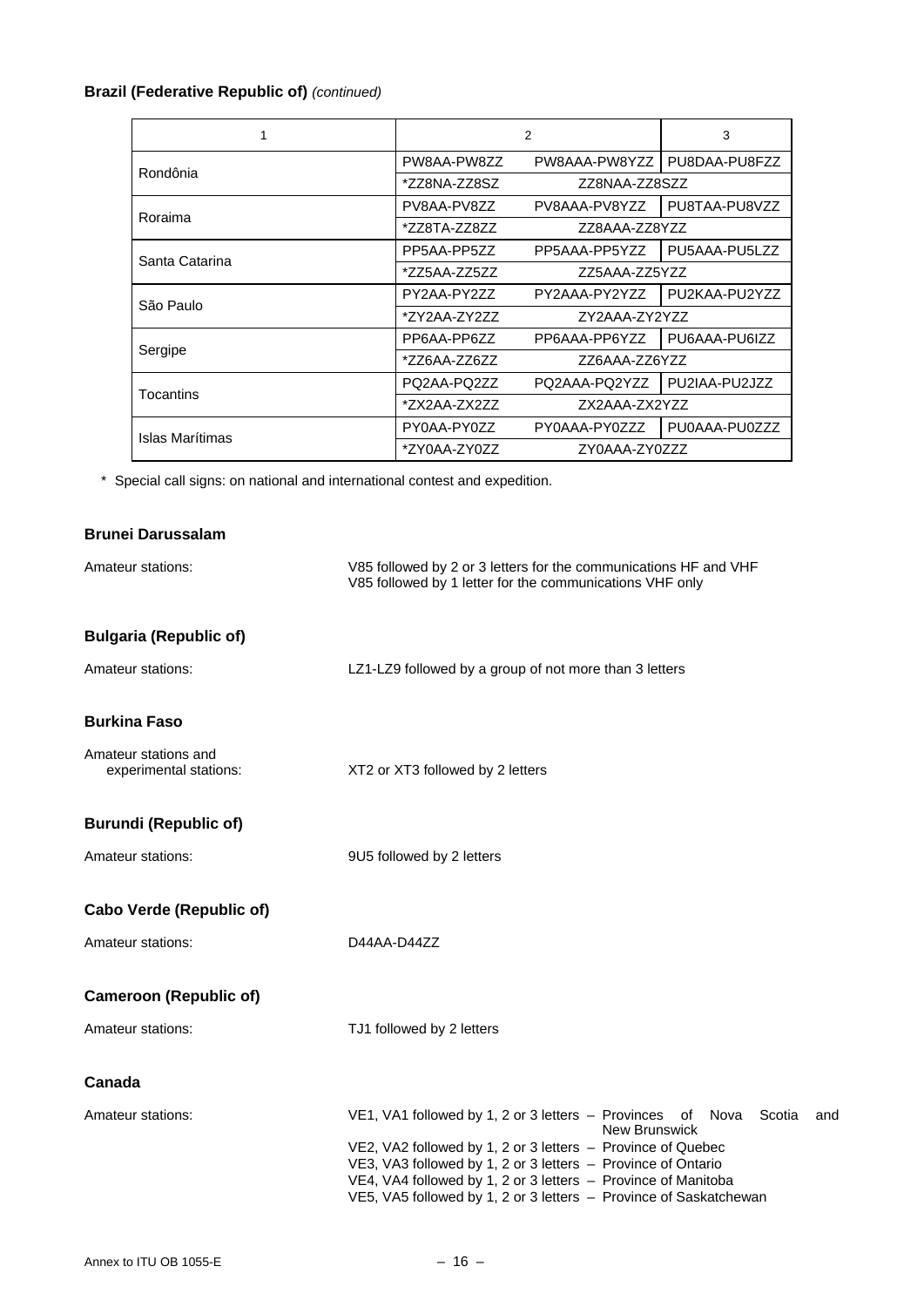|                                                | VE6, VA6 followed by 1, 2 or 3 letters - Province of Alberta<br>VE7, VA7 followed by 1, 2 or 3 letters - Province of British Columbia<br>VE8 followed by 1, 2 or 3 letters<br>- Northwest<br><b>Territories</b><br>(excluding<br>Nunavut)<br>- Province of New Brunswick<br>VE9 followed by 1, 2 or 3 letters<br>VE0* followed by 1, 2 or 3 letters<br>- Amateur station on board a ship<br>VO1 followed by 1, 2 or 3 letters<br>- Province of Newfoundland (excluding<br>Labrador)<br>- Labrador<br>VO2 followed by 1, 2 or 3 letters<br>VY0 followed by 1, 2 or 3 letters<br>- Nunavut Territory<br>VY1 followed by 1, 2 or 3 letters<br>- Yukon Territory<br>VY2 followed by 1, 2 or 3 letters<br>- Province of Prince Edward Island |  |
|------------------------------------------------|-----------------------------------------------------------------------------------------------------------------------------------------------------------------------------------------------------------------------------------------------------------------------------------------------------------------------------------------------------------------------------------------------------------------------------------------------------------------------------------------------------------------------------------------------------------------------------------------------------------------------------------------------------------------------------------------------------------------------------------------|--|
|                                                | * VE0 is intended for use when the amateur radio station is operated from a vessel that makes international voyages.                                                                                                                                                                                                                                                                                                                                                                                                                                                                                                                                                                                                                    |  |
| <b>Experimental stations:</b>                  | VX9 followed by 2 or 3 letters - Canada (all provinces and territories)                                                                                                                                                                                                                                                                                                                                                                                                                                                                                                                                                                                                                                                                 |  |
| <b>Central African Republic</b>                |                                                                                                                                                                                                                                                                                                                                                                                                                                                                                                                                                                                                                                                                                                                                         |  |
| Amateur stations and<br>experimental stations: | TL8 followed by 2 or 3 letters                                                                                                                                                                                                                                                                                                                                                                                                                                                                                                                                                                                                                                                                                                          |  |
| <b>Chad (Republic of)</b>                      |                                                                                                                                                                                                                                                                                                                                                                                                                                                                                                                                                                                                                                                                                                                                         |  |
| Amateur stations and<br>experimental stations: | TT8 followed by 2 letters, the first of which is letter A                                                                                                                                                                                                                                                                                                                                                                                                                                                                                                                                                                                                                                                                               |  |
| <b>Chile</b>                                   |                                                                                                                                                                                                                                                                                                                                                                                                                                                                                                                                                                                                                                                                                                                                         |  |
| Amateur stations:                              | CE or XQ followed by a digit (indicating the zone in which the station is<br>situated) and by 2 or 3 letters                                                                                                                                                                                                                                                                                                                                                                                                                                                                                                                                                                                                                            |  |
|                                                | CE1-CE8 followed by 2 or 3 letters - Mainland Chile<br>CE9<br>followed by 2 or 3 letters - Antarctic<br><b>CE0Y</b><br>followed by 2 or 3 letters - Easter Island<br>CE <sub>0</sub> Z<br>followed by 2 letters - Juan Fernández and San Félix Islands                                                                                                                                                                                                                                                                                                                                                                                                                                                                                  |  |
| <b>Colombia (Republic of)</b>                  |                                                                                                                                                                                                                                                                                                                                                                                                                                                                                                                                                                                                                                                                                                                                         |  |
| Amateur stations:                              | HJ or HK followed by a digit (0-9, indicating the zone to which belongs the radio<br>amateur) and by 1, 2 or 3 letters                                                                                                                                                                                                                                                                                                                                                                                                                                                                                                                                                                                                                  |  |
| Digits indicating the zones:                   | 0 - Insular Colombian Territory and mobile maritime service<br>1 - Departments of Atlántico, Bolívar, Córdoba and Sucre<br>2 - Departments of Guajira, Magdalena, Cesar and North of Santander<br>3 - Departments of Cundinamarca, Meta and Vichada<br>4 - Departments of Antioquia and Chocó<br>5 - Departments of Cauca and Valle del Cauca<br>6 - Departments of Caldas, Tolima, Risaralda, Quindío and Huila<br>7 - Departments of Santander, Boyacá, Arauca and Casanare<br>8 - Departments of Nariño, Caquetá and Putumayo<br>9 - Departments of Amazonas, Vaupés, Guainía and Guaviare                                                                                                                                           |  |

**Note:** 5J or 5K followed by a digit (0-9) and by 1, 2 or 3 letters is authorised on a temporary basis to amateur stations operating during contests or special events.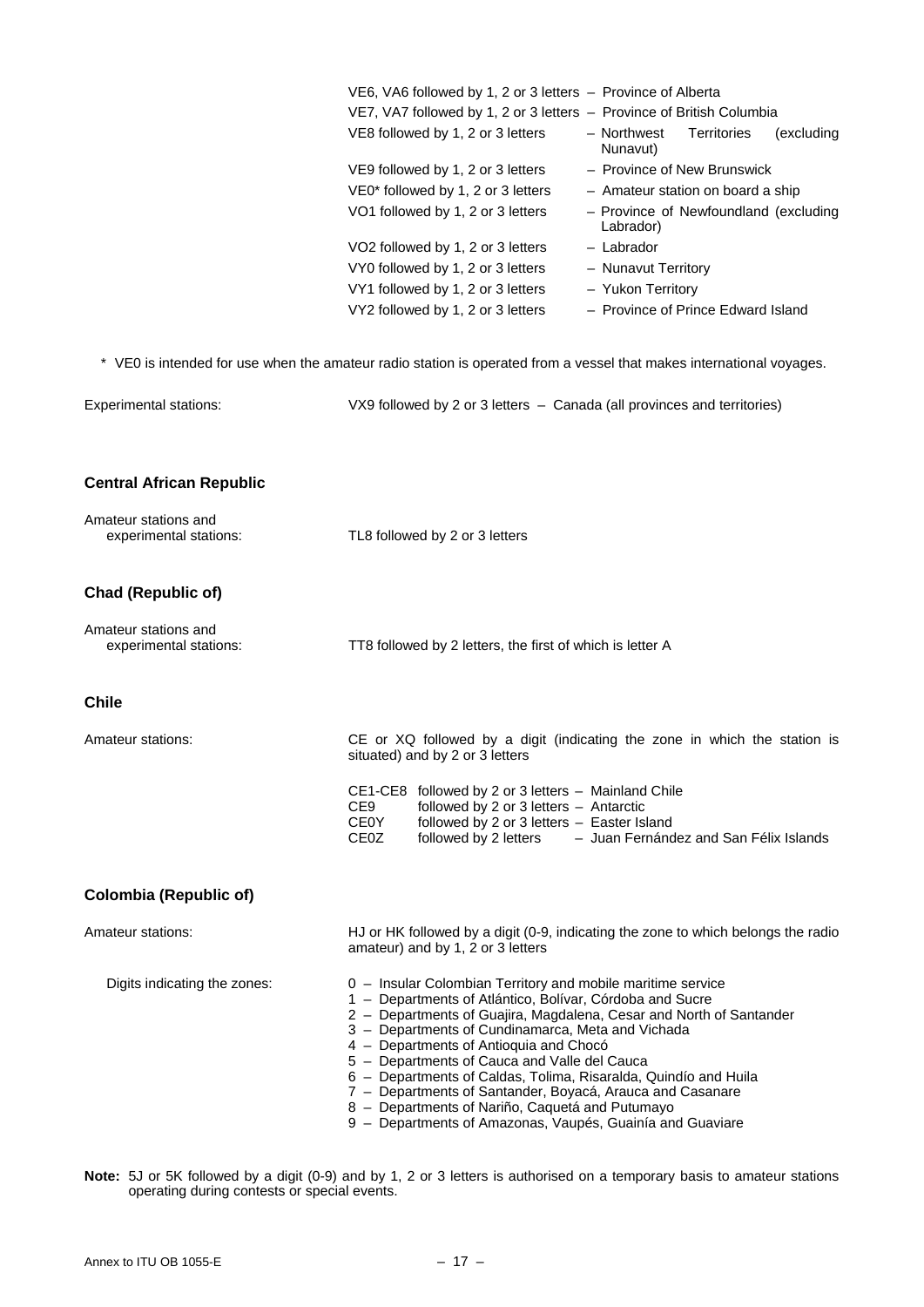### **Comoros (Union of the)**

| Amateur stations:                              | D68 followed by 2 letters*                                                                                                                                                                                                                                                                                                                                       |  |  |
|------------------------------------------------|------------------------------------------------------------------------------------------------------------------------------------------------------------------------------------------------------------------------------------------------------------------------------------------------------------------------------------------------------------------|--|--|
| * The 2 letters are the operator identity.     |                                                                                                                                                                                                                                                                                                                                                                  |  |  |
| <b>Congo (Republic of the)</b>                 |                                                                                                                                                                                                                                                                                                                                                                  |  |  |
| Amateur stations and<br>experimental stations: | TN8AA-TN8ZZ                                                                                                                                                                                                                                                                                                                                                      |  |  |
| <b>Cook Islands</b>                            |                                                                                                                                                                                                                                                                                                                                                                  |  |  |
| Amateur stations:                              | ZK1 followed by 2 letters                                                                                                                                                                                                                                                                                                                                        |  |  |
| <b>Costa Rica</b>                              |                                                                                                                                                                                                                                                                                                                                                                  |  |  |
| Amateur stations:                              | TE or TI followed by a digit and by a group of not more than 3 letters                                                                                                                                                                                                                                                                                           |  |  |
| Côte d'Ivoire (Republic of)                    |                                                                                                                                                                                                                                                                                                                                                                  |  |  |
| Amateur stations:                              | TU2AA-TU2ZZ                                                                                                                                                                                                                                                                                                                                                      |  |  |
| <b>Experimental stations:</b>                  | TU3AA-TU3ZZ                                                                                                                                                                                                                                                                                                                                                      |  |  |
| <b>Croatia (Republic of)</b>                   |                                                                                                                                                                                                                                                                                                                                                                  |  |  |
| Amateur stations:                              | 9A followed by a digit and by 1, 2 or 3 letters                                                                                                                                                                                                                                                                                                                  |  |  |
| Cuba                                           |                                                                                                                                                                                                                                                                                                                                                                  |  |  |
| Amateur stations:                              | T4, CL, CM or CO followed by a digit (indicating the province or zone in which<br>the station is situated) and by 1, 2 or 3 letters                                                                                                                                                                                                                              |  |  |
| Digits indicating the provinces<br>or zones:   | 1 - Province of Pinar del Río<br>2 - Province of Havana City<br>3 - Province of Havana<br>4 - Municipality of Isla de la Juventud<br>5 - Province of Matanzas<br>6 - Provinces of Villa Clara, Cienfuegos and Sancti Spíritus<br>7 - Provinces of Ciego de Ávila and Camagüey<br>8 - Provinces of Santiago de Cuba, Granma, Holguín, Las Tunas and<br>Guantánamo |  |  |
| Curaçao                                        |                                                                                                                                                                                                                                                                                                                                                                  |  |  |
| Amateur stations:                              | PJ2AA-PJ2ZZZ                                                                                                                                                                                                                                                                                                                                                     |  |  |
|                                                |                                                                                                                                                                                                                                                                                                                                                                  |  |  |

### **Cyprus (Republic of)**

Amateur stations: 5B4AAA-5B4ZZZ

**Note:** Foreign amateurs will use the call sign assigned to them by their administration followed by a stroke (/) and then 5B4 on a temporary basis.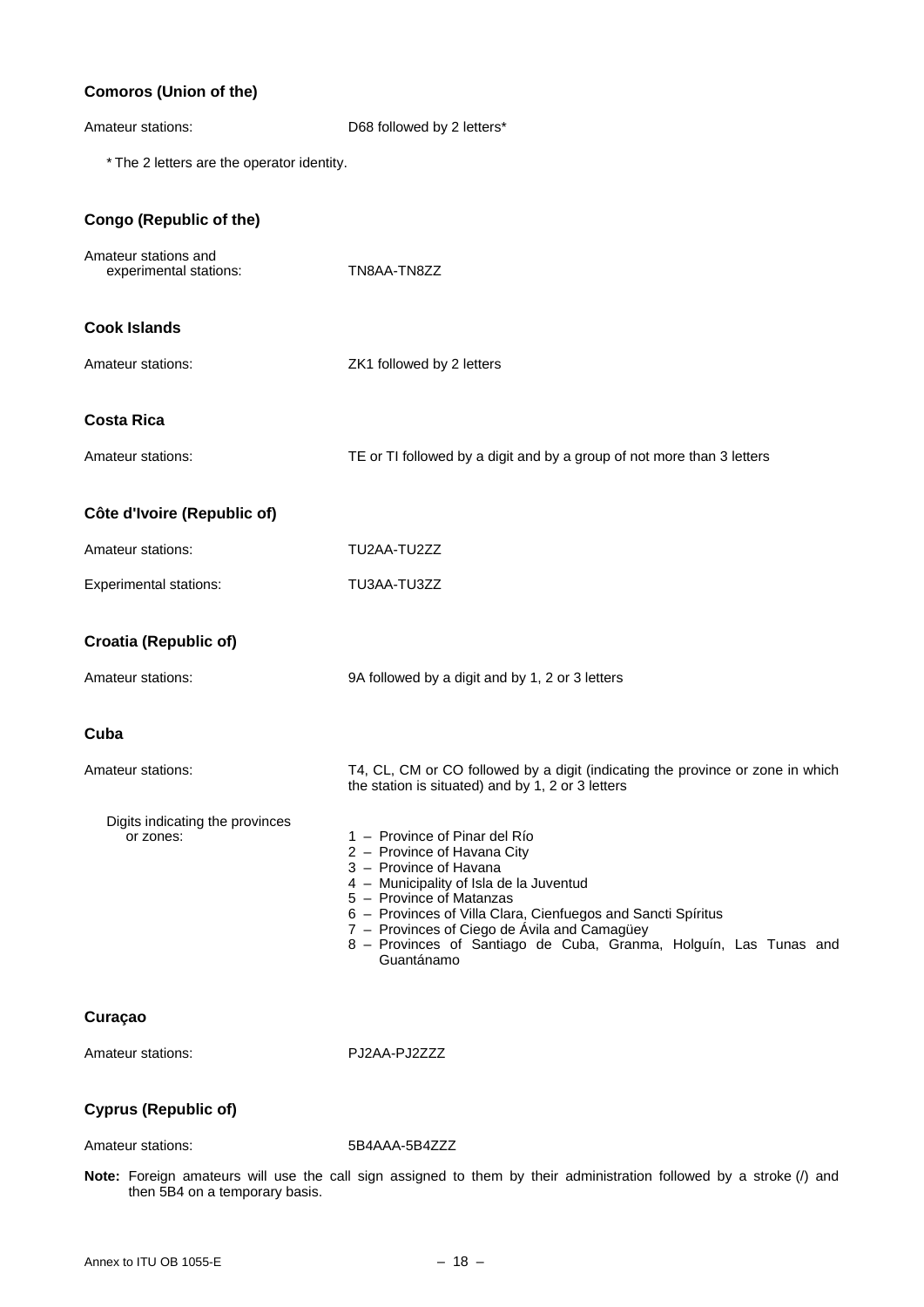### **Czech Republic**

| Amateur stations:             | OK0-OK8 followed by 1, 2 or 3 letters<br>OL0-OL9 followed by 1, 2 or 3 letters<br>OK8 followed by 2 or 3 letters for foreigners transmitting from territory of the<br>Czech Republic<br>OK0 followed by 2 or 3 letters exceptionally for extraordinary purposes<br>OL0-OL9 followed by 1 letter for purposes of international amateur contests<br>only<br>OL0-OL9 followed by 2 or 3 letters for extraordinary purposes and for period of<br>persistence of such purposes only |
|-------------------------------|--------------------------------------------------------------------------------------------------------------------------------------------------------------------------------------------------------------------------------------------------------------------------------------------------------------------------------------------------------------------------------------------------------------------------------------------------------------------------------|
| <b>Experimental stations:</b> | OK9 followed by 2 or 3 letters                                                                                                                                                                                                                                                                                                                                                                                                                                                 |

### **Denmark**

| Amateur stations |                    |       |                                                            |
|------------------|--------------------|-------|------------------------------------------------------------|
| Area             | Prefix             | Digit | Suffix                                                     |
| Denmark          | OU, OV, OZ, 5P, 5Q | 0-9   | Up to 4 characters, the last of<br>which shall be a letter |
| Faroe Islands    | OΥ                 | 1-9   | 1, 2 or 3 letters                                          |
| Greenland        | ОX                 | 1-9   | 2 or 3 letters                                             |

### **Djibouti (Republic of)**

Amateur stations: <br> J28AA-J28ZZ\*

J20AA-J20ZZ\*\*

\*\* For amateur stations operating on a permanent basis.

\*\* For amateur stations operating on a temporary basis.

**Note:** For special events the radio amateurs will use J20 followed by a group of 3 letters.

#### **Dominica (Commonwealth of)**

| Amateur stations and   |             |
|------------------------|-------------|
| experimental stations: | J73AA-J73ZZ |

#### **Dominican Republic**

Digits indicating the zones: 1 – Beata Island

- Amateur stations: HI followed by a digit (indicating the zone in which the station is situated) and a group of not more than 3 letters
	-
	- 2 Saona Island
	- 3 Central Cibao Region
	- 4 Northwest Line Region
	- 5 Southwest Region
	- 6 South Central Region
	- 7 East Region
	- 8 South Region
	- 9 Northwest Region

### **Ecuador**

Amateur stations: HC or HD followed by a digit (1-8, indicating the province in which the station is situated) and by 1, 2 or 3 letters

The beginners have to use the letter N after the digit indicating the province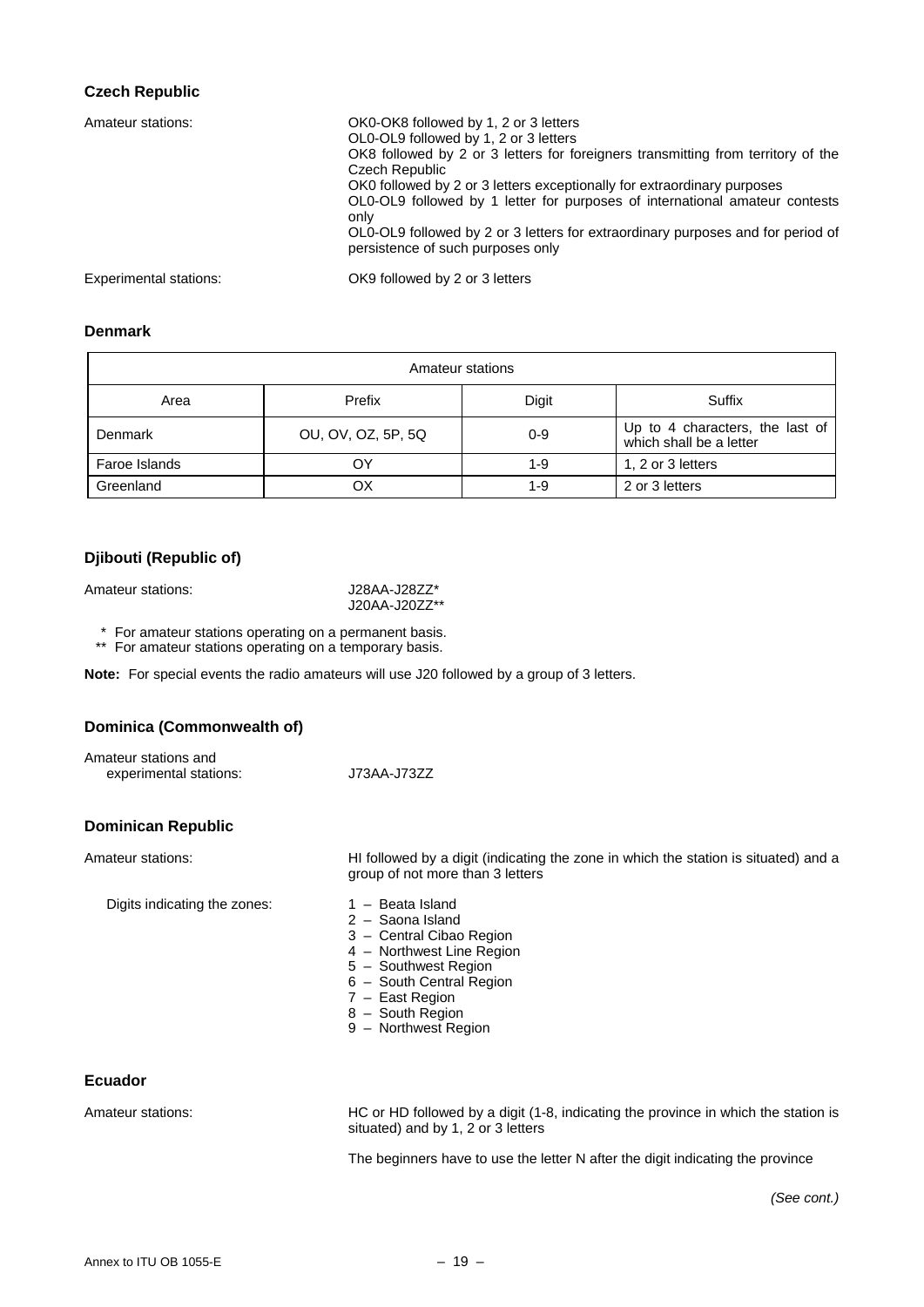### **Ecuador** *(continued)*

| Digits indicating the provinces: | 1 - Provinces of Carchi, Imbabura and Pichincha<br>2 - Provinces of Guayas (Coast) and Los Ríos<br>3 - Provinces of El Oro (Coast) and Loja<br>4 - Provinces of Manabí (Coast) and Esmeraldas (Coast)<br>5 - Provinces of Chimborazo, Cañar and Azuay<br>6 - Provinces of Cotopaxi, Tungurahua and Bolívar<br>7 - Provinces of Napo, Pastaza, Morona Santiago, Zamora and Sucumbios<br>8 - Province of the Galápagos (Islands) |
|----------------------------------|--------------------------------------------------------------------------------------------------------------------------------------------------------------------------------------------------------------------------------------------------------------------------------------------------------------------------------------------------------------------------------------------------------------------------------|
| <b>Experimental stations:</b>    | HD9 followed by 3 letters                                                                                                                                                                                                                                                                                                                                                                                                      |
|                                  | Note: The radio amateurs operating during competitions have to use HD9 followed by 1 letter on a temporary basis.                                                                                                                                                                                                                                                                                                              |
| <b>Egypt (Arab Republic of)</b>  |                                                                                                                                                                                                                                                                                                                                                                                                                                |
| Amateur stations:                | SU followed by a digit and 2 letters                                                                                                                                                                                                                                                                                                                                                                                           |
| El Salvador (Republic of)        |                                                                                                                                                                                                                                                                                                                                                                                                                                |
| Amateur stations:                | YS followed by a digit (1-9, indicating the zone in which the station is situated)<br>and by a group of not more than 3 letters                                                                                                                                                                                                                                                                                                |
| Digits indicating the zones:     | 1 - Department of San Salvador<br>2 - Department of Santa Ana<br>3 - Department of San Miguel<br>4 - Department of La Libertad<br>5 - Departments of La Paz, Cuscatlán and Chalatenango<br>6 - Departments of Usulután, San Vicente and Cabañas<br>7 - Department of Sonsonate<br>8 - Department of Ahuachapán<br>9 - Departments of Morazán and La Unión                                                                      |
| <b>Experimental stations:</b>    | HU9 followed by 2 letters                                                                                                                                                                                                                                                                                                                                                                                                      |

Note: Foreign radio amateurs must use YS followed by a digit (1-9, indicating the operational zone), by a stroke (/) and by their own call sign.

### **Estonia (Republic of)**

Amateur stations: ES followed by a digit (0-9, indicating the district in which the station is situated) and by 1, 2 or 3 letters

Digits indicating the districts: 0 – Administrative districts of Hiiumaa, Saaremaa and all small islands of

- Väinamere 1 – Tallinn
- 2 Administrative district of Harjumaa
- 3 Administrative districts of Lääne, Rapla and Järvamaa
- 4 Administrative districts of Lääne-Virumaa and Ida-Virumaa
- 5 Administrative districts of Jõgeva and Tartumaa
- 6 Administrative districts of Põlva, Valga and Võrumaa
	- 7 Administrative district of Viljandimaa
	- 8 Administrative district of Pärnumaa
	- 9 Extraterritorial (for official using by Estonian Amateur Radio Union)

When amateur stations operate as portable or mobile stations, their call signs are followed by a stroke (/) and the letters "MM", "AM", "M" or "P" in the following cases:

- "MM" if the station is operated on board an Estonian vessel on international waters,
- "AM" if the station is operated on board an Estonian aircraft,
- "M" if the station is operated on board of some other vehicle including on board of a vessel on national waters,
- "P" if the station is hand-carried.

 Foreign radio amateurs during their visit in Estonia must use ES followed by a digit (0-8) indicating the district in which the station is located, by a stroke (/) and by their own call sign.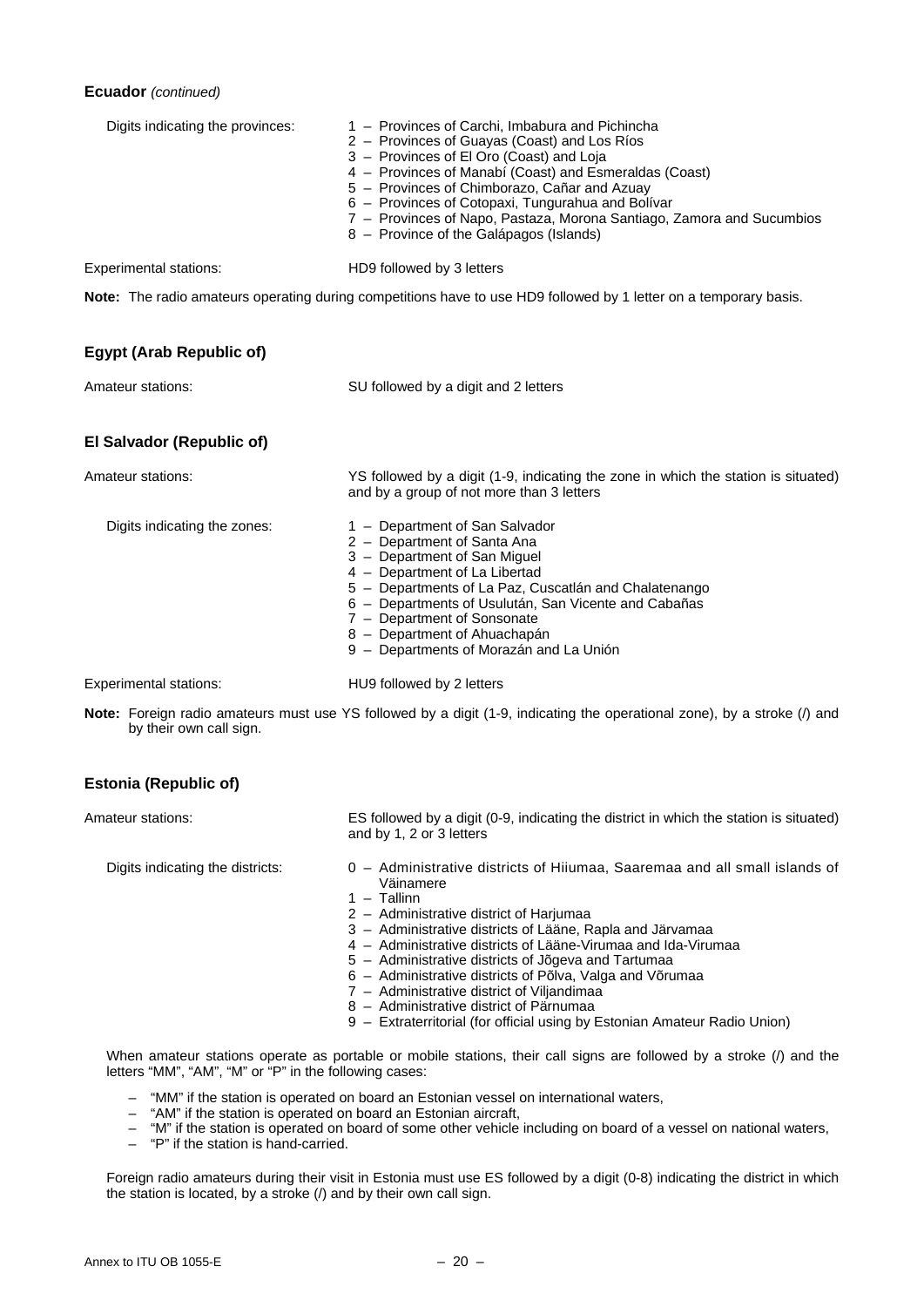### **Ethiopia (Federal Democratic Republic of)**

| Amateur stations:             | ET3AA-ET3ZZ<br>9E3AA-9F3ZZ |
|-------------------------------|----------------------------|
| Fiji (Republic of)            |                            |
| Amateur stations:             | 3D2 followed by 2 letters  |
| <b>Experimental stations:</b> | 3D3 followed by 2 letters  |
| <b>Finland</b>                |                            |

| Amateur stations and   |                                                                       |
|------------------------|-----------------------------------------------------------------------|
| experimental stations: | OF, OG, OH, OI or OJ followed by a digit and a group of not more than |
|                        | 4 characters, the last of which shall be a letter                     |

#### **France**

| Amateur stations |               |               |                                                                          |
|------------------|---------------|---------------|--------------------------------------------------------------------------|
| F <sup>1</sup>   | $0-92$        | $AA-ZZZ3$     | France (Continental)                                                     |
|                  |               |               | Corsica, Overseas Departments and Territories<br>(except New Caledonia): |
| FG               | $1-54$        | AA-ZZZ3)      | Guadeloupe                                                               |
| <b>FH</b>        | »             | $\mathcal{V}$ | Mayotte                                                                  |
| FJ.              | »             | »             | Saint Bartholomew                                                        |
| <b>FM</b>        | $\mathcal{V}$ | $\mathcal{V}$ | Martinique                                                               |
| FO.              | $\mathcal{V}$ | $\mathcal{P}$ | French Polynesia                                                         |
| <b>FP</b>        | $\mathcal{V}$ | $\mathcal{P}$ | Saint Pierre and Miquelon                                                |
| FR.              | $\mathcal{V}$ | $\mathcal{V}$ | Reunion                                                                  |
| <b>FT</b>        | $\mathcal{V}$ | $\mathcal{V}$ | Southern and Antarctic Lands                                             |
| <b>FW</b>        | $\mathcal{V}$ | $\mathcal{P}$ | <b>Wallis and Futuna</b>                                                 |
| <b>FY</b>        | $\mathcal{V}$ | $\mathcal{P}$ | Guiana                                                                   |
| <b>TK</b>        | $\mathcal{P}$ | $\mathcal{P}$ | Corsica                                                                  |
| <b>FK</b>        | 8             | AA-ZZZ5)      | New Caledonia                                                            |

1) F followed by a letter (A, B, C, D or E) indicating the group to which the radio amateur belongs, followed by an F indicating a radio club station.

2) A digit 0 to 9 (except the digit 7).

3) 2 or 3 letters characterizing the radio amateur.

4) A digit indicating the group to which the radio amateur belongs (1: group A, 2: group B, 3: group C, 4: group D and 5: group E), the digit 0 indicating a radio club station.

5) 2 or 3 letters characterizing the radio amateur, K as first letter indicating a radio club station.

### **Gabonese Republic**

Amateur stations: TR8AA-TR8ZZ

### **Gambia (Republic of the)**

| Amateur stations: | C53AA-C53ZZ |
|-------------------|-------------|
|                   |             |

### **Georgia**

Amateur stations: 4L followed by a digit and by 1, 2 or 3 letters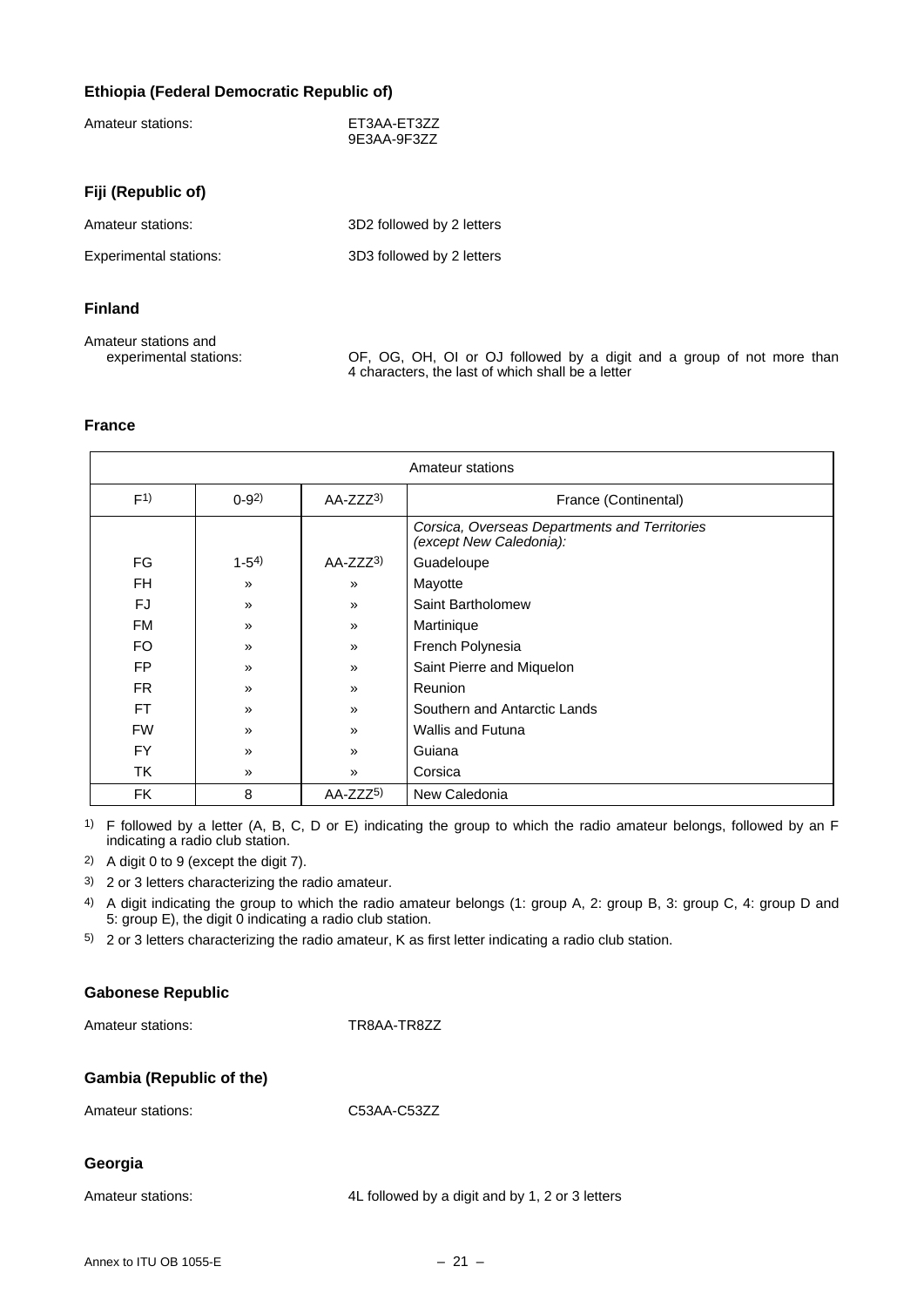### **Germany (Federal Republic of)**

| Amateur stations           |                                                                                              |              |  |
|----------------------------|----------------------------------------------------------------------------------------------|--------------|--|
| Call signs                 | Purpose of use                                                                               | <b>Class</b> |  |
| 1                          | 2                                                                                            |              |  |
| DA0A-DA0ZZZ                | Club stations                                                                                | A            |  |
| DA1A-DA1Z <sup>1)</sup>    | Club stations                                                                                | A            |  |
| DA1AA-DA1ZZZ <sup>1)</sup> | Individual stations, club stations, repeaters, beacons                                       | A            |  |
| DA2A-DA3Z                  | Club stations                                                                                | A            |  |
| DA2AA-DA2ZZZ               | Individual stations, club stations, repeaters, beacons                                       | A            |  |
| DA4A-DA4Z                  | Special experimental studies as club stations                                                | E            |  |
| DA4AA-DA4ZZZ2)             | Special experimental studies as individual stations                                          | E            |  |
| DA5A-DA5Z                  | Special experimental studies as club stations                                                | A            |  |
| DA5AA-DA5ZZZ2)             | Special experimental studies as individual stations                                          | A            |  |
| DA6A-DA6Z <sup>1)</sup>    | Club stations                                                                                | Е            |  |
| DA6AA-DA6ZZZ1)             | Individual stations, club stations, repeaters, beacons                                       | E            |  |
| DA7A-DA9Z                  | Club stations                                                                                | E            |  |
| DB0A-DD9Z                  | Club stations                                                                                | A            |  |
| DB0AA-DB0ZZZ               | Repeaters, beacons                                                                           | A            |  |
| DB1AA-DD9777               | Individual stations                                                                          | A            |  |
| DF0A-DH9Z                  | Club stations                                                                                | A            |  |
| DF0AA-DF0ZZZ               | Club stations                                                                                | A            |  |
| DF1AA-DH9ZZZ               | Individual stations                                                                          | A            |  |
| DJ0A-DM9Z                  | Club stations                                                                                | A            |  |
| DJ0AA-DJ9ZZZ               | Individual stations                                                                          | A            |  |
| DK0AA-DK0ZZZ               | Club stations                                                                                | A            |  |
| DK1AA-DK9ZZZ               | Individual stations                                                                          | A            |  |
| DL0AA-DL0ZZZ               | Club stations                                                                                | Α            |  |
| DL1AA-DL9ZZZ               | Individual stations                                                                          | A            |  |
| DM0AA-DM0ZZZ               | Repeaters, beacons (DM0ZA-DM0ZZZ: repeaters with new technology)                             | Α            |  |
| DM1AA-DM9ZZZ               | Individual stations                                                                          | Α            |  |
| DN0A-DN0ZZZ                | Club stations                                                                                | E            |  |
| DN1AA-DN6ZZZ2)             | Stations used for radio operation instruction                                                | A            |  |
| DN7AA-DN8ZZZ2)             | Stations used for radio operation instruction                                                | E.           |  |
| DO0A-DO9Z                  | Club stations                                                                                | Е            |  |
| DO0AA-DO0ZZZ               | Repeaters, beacons (DO0ZA-DO0ZZZ: repeaters with new technology)                             | E            |  |
| DO1AA-DO9ZZZ               | Individual stations                                                                          | E            |  |
| DP0A-DP1Z                  | Club stations (exterritorial locations)                                                      | A            |  |
| DP0AA-DP1ZZZ               | Club stations, repeaters, beacons, special experimental studies (exterritorial<br>locations) | A            |  |
| DP2A-DP2Z                  | Club stations (exterritorial locations)                                                      | E            |  |
| DP2AA-DP2ZZZ               | Club stations, repeaters, beacons, special experimental studies (exterritorial<br>locations) | E            |  |
| DP3A-DR9Z                  | Club stations                                                                                | Α            |  |

1) Only for personnel under SOFA (Status of Forces Agreement).

2) Also for personnel under SOFA (Status of Forces Agreement).

**Note:** Foreign radio amateurs without permanent residence in Germany will use DL followed by a stroke (/) and their national call sign for class A, or DO followed by a stroke (/) and their national call sign for class E, or a personal regulatory call sign.

Experimental stations: DI2AA-DI2ZZ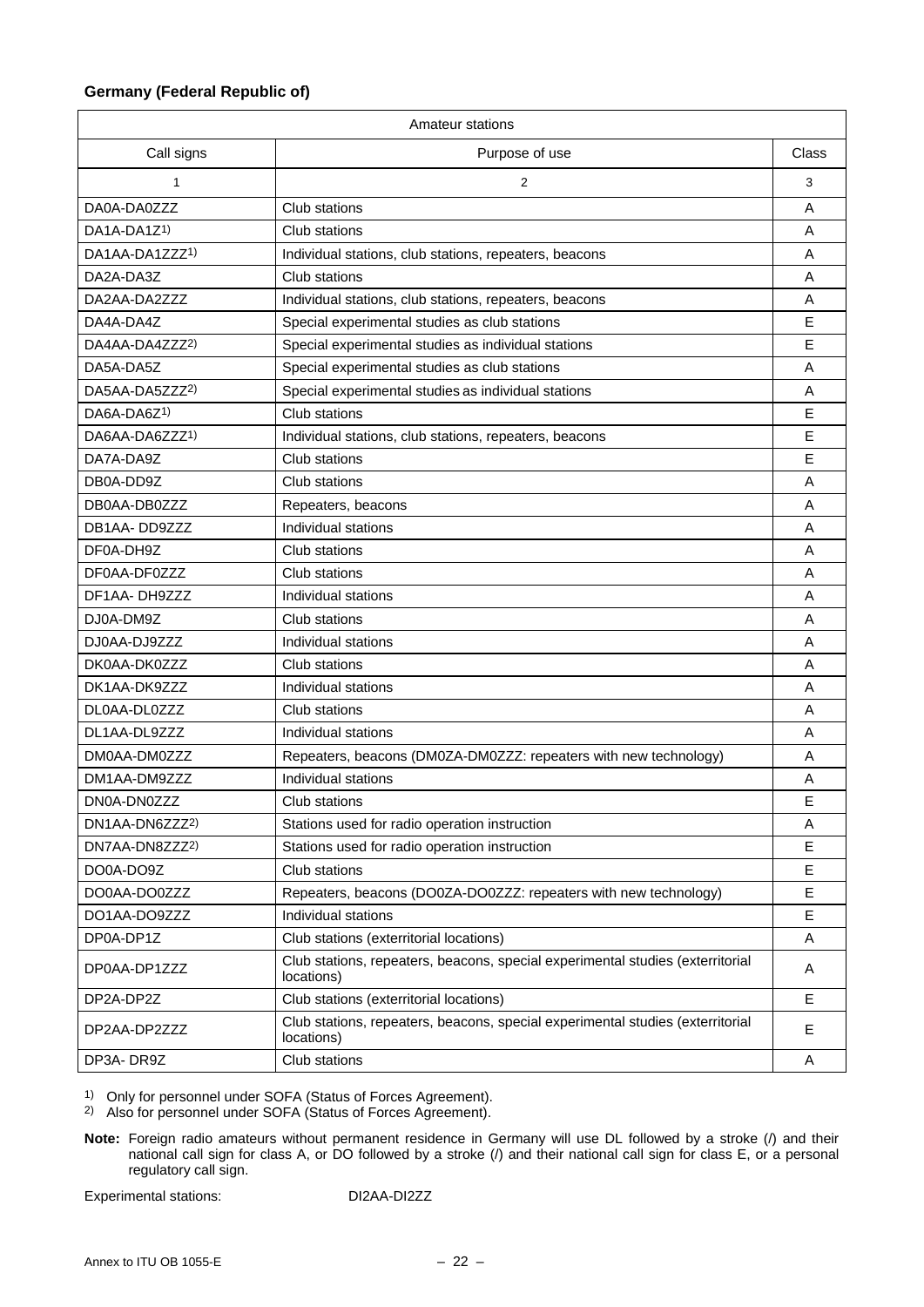#### **Ghana**

| Amateur stations:                                                | 9G1 followed by 2 or more letters*<br>9G5 followed by 2 or more letters**                                                                                                                                                                                                                                                                                                                                                                                                                                                     |
|------------------------------------------------------------------|-------------------------------------------------------------------------------------------------------------------------------------------------------------------------------------------------------------------------------------------------------------------------------------------------------------------------------------------------------------------------------------------------------------------------------------------------------------------------------------------------------------------------------|
| <b>Experimental stations:</b>                                    | 9G2 followed by 2 letters                                                                                                                                                                                                                                                                                                                                                                                                                                                                                                     |
| * For national radio amateurs.<br>** For foreign radio amateurs. |                                                                                                                                                                                                                                                                                                                                                                                                                                                                                                                               |
| Greece                                                           |                                                                                                                                                                                                                                                                                                                                                                                                                                                                                                                               |
| Amateur stations and<br>experimental stations:                   | SV* or SW** followed by a digit (indicating the region in which the station is<br>situated) and by 2 or 3 letters                                                                                                                                                                                                                                                                                                                                                                                                             |
| Digits indicating the regions:                                   | $1 -$ Sterea Hellas<br>2 - Central and Western Macedonia<br>3 - Peloponnese<br>$4 -$ Thessaly<br>5 - Dodecanese Prefecture<br>$6 -$ Epirus<br>7 - Eastern Macedonia and Thrace<br>8 - All the islands (except those belonging to Cretian Prefectures and to<br>Dodecanese Prefecture)<br>$\mathbf{r}$ and $\mathbf{r}$ are the set of the set of the set of the set of the set of the set of the set of the set of the set of the set of the set of the set of the set of the set of the set of the set of the set of the set |

9 – Cretian Prefectures and their islands

- \* Class 1.
- \*\* Class 2.
- **Notes:** i) SV0 or SW0 followed by 2 or 3 letters is assigned to Greek radio amateurs with a foreign licence and to foreign radio amateurs with permanent residence.
- ii) The prefix J4, SX or SY is assigned as a special call sign to Greek unions of radio amateurs, Greek teams of radio amateurs, Greek radio amateurs and foreign radio amateurs.
	- iii) The prefix SZ is assigned to the Greek Radio Amateur Union and Greek university laboratories in the area of wireless telecommunications.

### **Guatemala (Republic of)**

| Amateur stations:                  | TG followed by a digit (4-9, indicating the department in which the station is<br>situated) and by 2 letters                                                                                                                                                                                                      |
|------------------------------------|-------------------------------------------------------------------------------------------------------------------------------------------------------------------------------------------------------------------------------------------------------------------------------------------------------------------|
| Digits indicating the departments: | 4 - Sololá, Chimaltenango, Suchitepéquez, Escuintla and Santa Rosa<br>5 - Huehuetenango, Quiché and Totonicapán<br>6 - Zacapa, Chiquimula and Jutiapa<br>7 - Petén, Alta Verapaz and Izabal<br>8 - San Marcos, Quetzaltenango and Retalhuleu<br>9 - Guatemala, Jalapa, El Progreso, Baja Verapaz and Sacatepéquez |
| <b>Experimental stations:</b>      | TD9A-TD9Z                                                                                                                                                                                                                                                                                                         |
| <b>Guinea (Republic of)</b>        |                                                                                                                                                                                                                                                                                                                   |
| Amateur stations:                  | 3X0AA-3X9ZZ                                                                                                                                                                                                                                                                                                       |
| <b>Experimental stations:</b>      | 3X2AAA-3X9ZZZ                                                                                                                                                                                                                                                                                                     |
| Guinea-Bissau (Republic of)        |                                                                                                                                                                                                                                                                                                                   |
| Amateur stations:                  | J52UAB-J52UAI                                                                                                                                                                                                                                                                                                     |
|                                    |                                                                                                                                                                                                                                                                                                                   |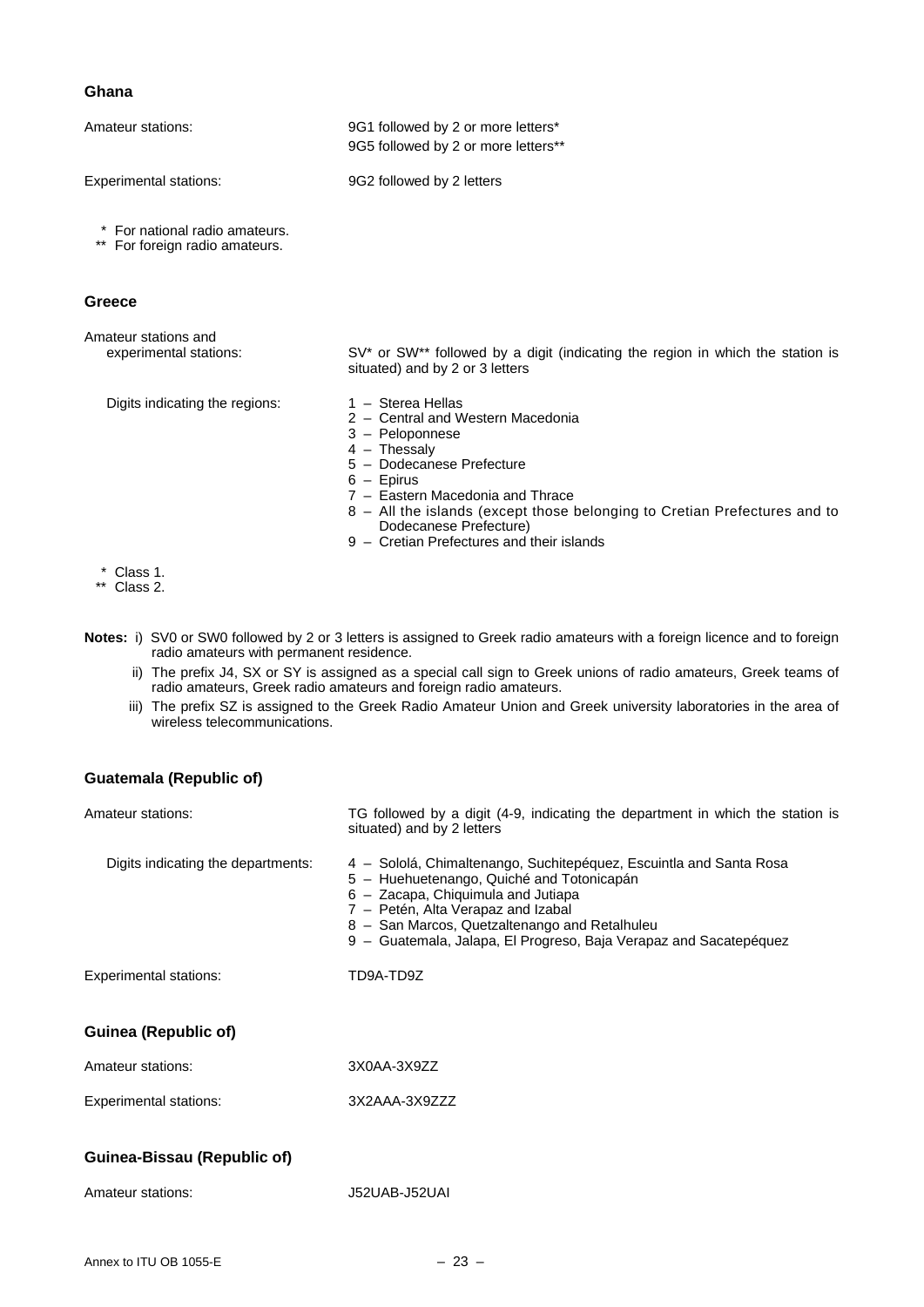### **Guyana**

| Amateur stations and<br>experimental stations:                                         | 8R1AAA-8R1ZZZ - Demerara<br>8R2AAA-8R2ZZZ - Berbice<br>8R3AAA-8R3ZZZ - Essequibo                                                                                                                                                                                                                 |
|----------------------------------------------------------------------------------------|--------------------------------------------------------------------------------------------------------------------------------------------------------------------------------------------------------------------------------------------------------------------------------------------------|
| Haiti (Republic of)                                                                    |                                                                                                                                                                                                                                                                                                  |
| Amateur stations:                                                                      | HH followed by a digit (indicating the zone in which the station is situated) and<br>by 2 letters                                                                                                                                                                                                |
| Honduras (Republic of)                                                                 |                                                                                                                                                                                                                                                                                                  |
| Amateur stations:                                                                      | HR followed by a digit (1-9, indicating the zone in which the station is situated)<br>and by:                                                                                                                                                                                                    |
|                                                                                        | - 1 letter for the superior class with 20 years or more of good service,<br>- 2 letters for the superior class with less than 20 years of service,<br>- 3 letters for the advanced and general class.                                                                                            |
|                                                                                        | HQ followed by a digit (1-9, indicating the zone in which the station is situated)<br>and by:                                                                                                                                                                                                    |
|                                                                                        | - 1 letter for national and international special events in which participate,<br>local and foreign radio amateurs from the administrations having<br>reciprocal agreement,                                                                                                                      |
|                                                                                        | - 3 letters for the novice class.                                                                                                                                                                                                                                                                |
| <b>Hungary</b>                                                                         |                                                                                                                                                                                                                                                                                                  |
| Amateur stations:                                                                      | HA or HG followed by a digit (0-9) and a group of not more than four<br>characters, the last of which shall be a letter                                                                                                                                                                          |
| Iceland                                                                                |                                                                                                                                                                                                                                                                                                  |
| Amateur stations:                                                                      | TF followed by a digit (indicating the area in which the station is situated) and<br>by 1, 2 or 3 letters                                                                                                                                                                                        |
|                                                                                        | For novice licence holders the last letter has to be N.                                                                                                                                                                                                                                          |
|                                                                                        | Call signs followed by a stroke (/) and the letters "M" or "P" are used in the following cases:                                                                                                                                                                                                  |
| - letter "M" to denote a mobile station,<br>- letter "P" to denote a portable station. |                                                                                                                                                                                                                                                                                                  |
| India (Republic of)                                                                    |                                                                                                                                                                                                                                                                                                  |
| Amateur stations:                                                                      | VU2 or VU3 followed by 2 or 3 letters - Mainland India<br>VU4 or VU7 followed by 2 or 3 letters - National Islands                                                                                                                                                                               |
| <b>Experimental stations:</b>                                                          | VU4 followed by 2 letters                                                                                                                                                                                                                                                                        |
| Indonesia (Republic of)                                                                |                                                                                                                                                                                                                                                                                                  |
| Amateur stations:                                                                      | YB or YE followed by a digit (0-9) and by 1 <sup>*</sup> , 2 or 3 letters - Advanced licence<br>YC or YF followed by a digit (0-9) and by 1 <sup>*</sup> , 2 or 3 letters - General licence<br>YD, YG or YH followed by a digit (0-9) and by 1 <sup>*</sup> , 2 or 3 letters - Novice<br>licence |
|                                                                                        | * The 1 letter suffix is not for personal call sign use, but only for organizational stations with special event activities.                                                                                                                                                                     |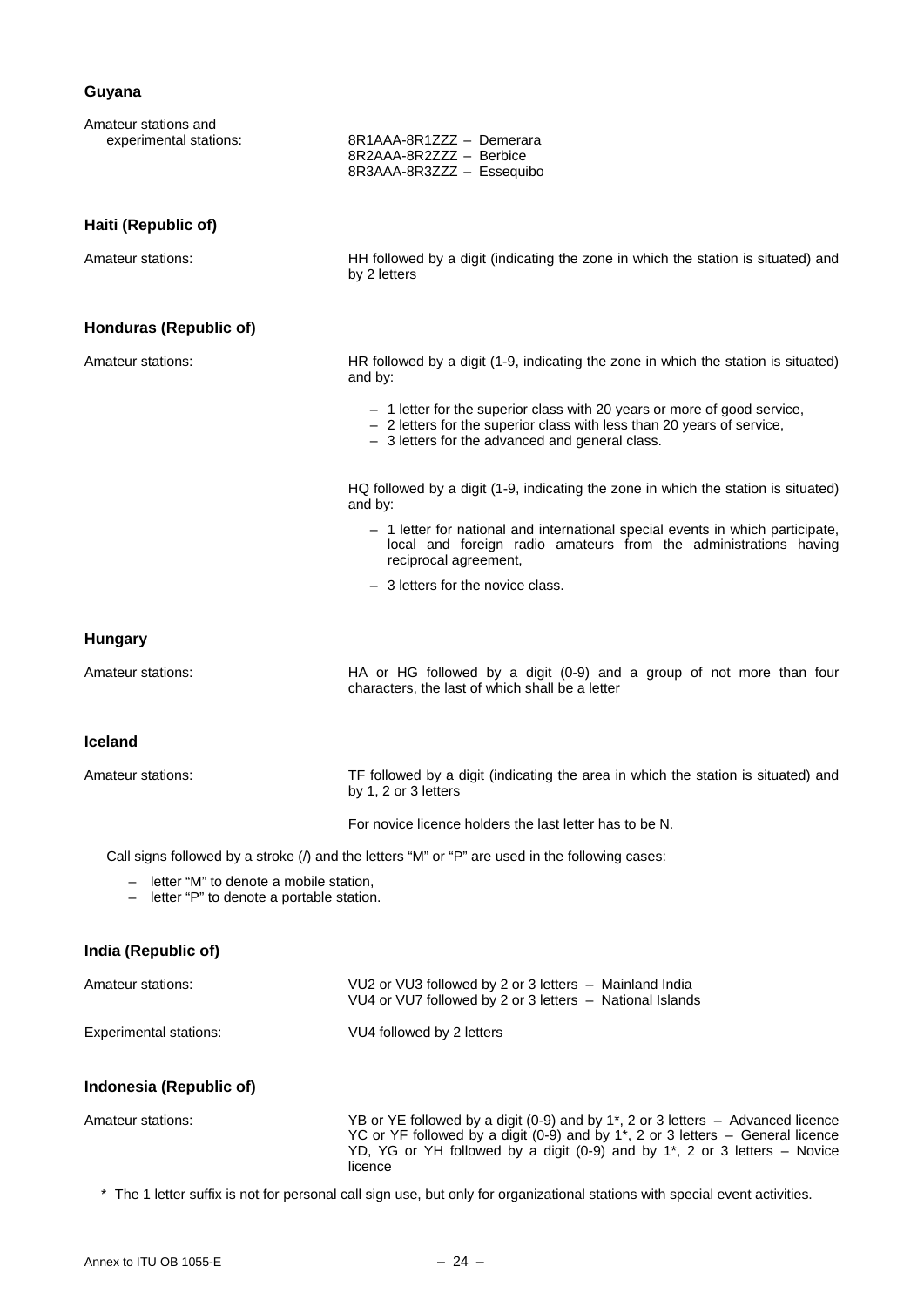### **Iran (Islamic Republic of)**

| Amateur stations:        | EP1AA-EP9ZZ                                                                                                                                                                                                                                                                                                                                                                                                                                                                                                                                                                                                                                                                                                                                                                                                                                                                                                                                                                                                                                                                                                                                                                                                                                                                                                                                                                                                                                                                                                                                                                                                                                                                                                                                                                                                                                                                                                              |
|--------------------------|--------------------------------------------------------------------------------------------------------------------------------------------------------------------------------------------------------------------------------------------------------------------------------------------------------------------------------------------------------------------------------------------------------------------------------------------------------------------------------------------------------------------------------------------------------------------------------------------------------------------------------------------------------------------------------------------------------------------------------------------------------------------------------------------------------------------------------------------------------------------------------------------------------------------------------------------------------------------------------------------------------------------------------------------------------------------------------------------------------------------------------------------------------------------------------------------------------------------------------------------------------------------------------------------------------------------------------------------------------------------------------------------------------------------------------------------------------------------------------------------------------------------------------------------------------------------------------------------------------------------------------------------------------------------------------------------------------------------------------------------------------------------------------------------------------------------------------------------------------------------------------------------------------------------------|
| Iraq (Republic of)       |                                                                                                                                                                                                                                                                                                                                                                                                                                                                                                                                                                                                                                                                                                                                                                                                                                                                                                                                                                                                                                                                                                                                                                                                                                                                                                                                                                                                                                                                                                                                                                                                                                                                                                                                                                                                                                                                                                                          |
| Amateur stations:        | YI1 followed by 3 letters                                                                                                                                                                                                                                                                                                                                                                                                                                                                                                                                                                                                                                                                                                                                                                                                                                                                                                                                                                                                                                                                                                                                                                                                                                                                                                                                                                                                                                                                                                                                                                                                                                                                                                                                                                                                                                                                                                |
| <b>Ireland</b>           |                                                                                                                                                                                                                                                                                                                                                                                                                                                                                                                                                                                                                                                                                                                                                                                                                                                                                                                                                                                                                                                                                                                                                                                                                                                                                                                                                                                                                                                                                                                                                                                                                                                                                                                                                                                                                                                                                                                          |
| Amateur stations:        | El followed by a digit (2-9) and a group of not more than 3 letters                                                                                                                                                                                                                                                                                                                                                                                                                                                                                                                                                                                                                                                                                                                                                                                                                                                                                                                                                                                                                                                                                                                                                                                                                                                                                                                                                                                                                                                                                                                                                                                                                                                                                                                                                                                                                                                      |
| <b>Israel (State of)</b> |                                                                                                                                                                                                                                                                                                                                                                                                                                                                                                                                                                                                                                                                                                                                                                                                                                                                                                                                                                                                                                                                                                                                                                                                                                                                                                                                                                                                                                                                                                                                                                                                                                                                                                                                                                                                                                                                                                                          |
| Amateur stations:        | 4X1 followed by 2 or 3 letters<br>4X4 followed by 2 or 3 letters<br>4X6 followed by 2 or 3 letters<br>4X8 followed by 2 or 3 letters<br>4Z1 followed by 2 or 3 letters<br>4Z4 followed by 2 or 3 letters<br>4Z5 followed by 2 or 3 letters<br>4Z7 followed by 2 or 3 letters<br>4Z9 followed by 2 or 3 letters                                                                                                                                                                                                                                                                                                                                                                                                                                                                                                                                                                                                                                                                                                                                                                                                                                                                                                                                                                                                                                                                                                                                                                                                                                                                                                                                                                                                                                                                                                                                                                                                           |
| <b>Italy</b>             |                                                                                                                                                                                                                                                                                                                                                                                                                                                                                                                                                                                                                                                                                                                                                                                                                                                                                                                                                                                                                                                                                                                                                                                                                                                                                                                                                                                                                                                                                                                                                                                                                                                                                                                                                                                                                                                                                                                          |
| Amateur stations:        | I0 or IK0 followed by 2 or 3 letters - Lazio and Umbria<br>I1 or IK1 followed by 2 or 3 letters - Liguria, Piemonte and the Province of<br>Novara<br>I2 or IK2 followed by 2 or 3 letters - Lombardia and the Province of Mantova<br>I3 or IK3 followed by 2 or 3 letters - Veneto and the Province of Rovigo<br>I4 or IK4 followed by 2 or 3 letters - Emilia-Romagna and the Province of<br>Piacenza<br>I5 or IK5 followed by 2 or 3 letters - Toscana<br>I6 or IK6 followed by 2 or 3 letters - Marche and Abruzzi<br>I7 or IK7 followed by 2 or 3 letters - Puglie and the Province of Matera<br>I8 or IK8 followed by 2 or 3 letters - Campania, Molise, Calabria and the<br>Province of Potenza<br>IA5 followed by 2 or 3 letters<br>- "Toscane" Islands (Capraia, Cerboli, Elba,<br>Formica di Burano, Formiche di Grosseto,<br>Giannutri, Giglio, Gorgona, Montecristo,<br>Pianosa, Scoglio d'Affrica)<br>- "Ponziane" Islands (Palmarola, Ponza,<br>IBO followed by 2 or 3 letters<br>Scoglio della Botte, Santo Stefano,<br>Ventotene, Zanone)<br>IC8 followed by 2 or 3 letters<br>- "Napoletane" Islands<br>Ischia,<br>(Capri,<br>Li Galli, Procida, Vivara)<br>- "Eolie" Islands (Alicudi, Basiluzzo, Dino,<br>ID9 followed by 2 or 3 letters<br>Filicudi, Formiche, Lipari, Lisca Bianca,<br>Panarea, Salina, San Pietro a Canna,<br>Stromboli, Strombolicchio, Vulcano)<br>- Island of Ustica<br>IE9 followed by 2 or 3 letters<br>IF9 followed by 2 or 3 letters<br>- "Egadi" Islands (Asinelli, Favignana, La<br>Formica, Levanzo, Maraone, Marettimo,<br>Stagnone)<br>- "Pelagie"<br>IG9 followed by 2 or 3 letters<br>Islands<br>(Lampedusa,<br>Lampione, Linosa)<br>- Island of Pantelleria<br>IH9 followed by 2 or 3 letters<br>IJ7 followed by 2 or 3 letters<br>- Archipelago of "Cheradi"<br>IL7 followed by 2 or 3 letters<br>- "Tremiti" Islands (Caprara, Pianosa, San<br>Domino, San Nicola) |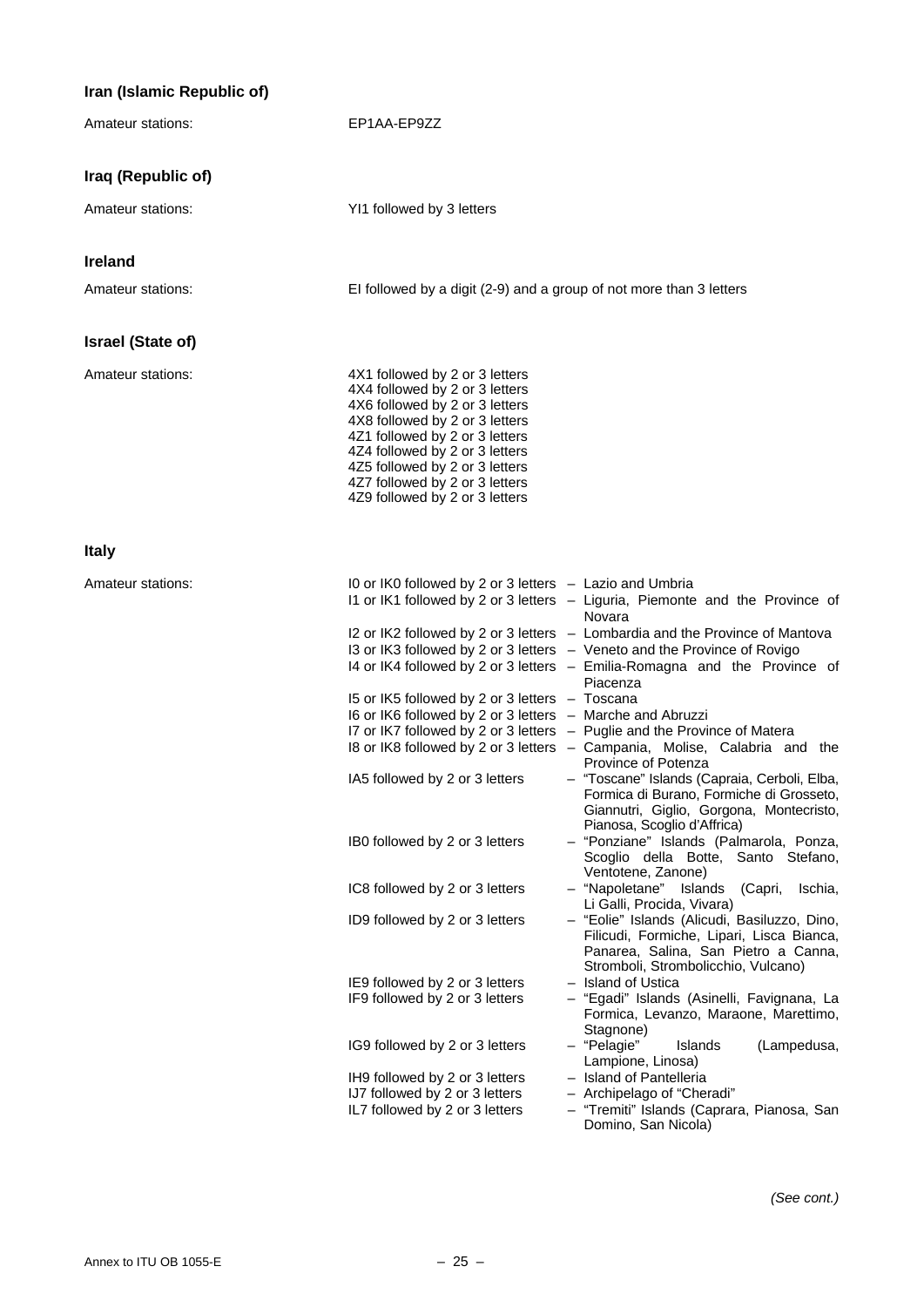| IMO followed by 2 or 3 letters                                   | Islands<br>Bisce,<br>- "Sardegna"<br>(Asinara,<br>Budelli, Carbonara,<br>Caprera,<br>Cavoli.<br>Corcelli, Cretaccio, Foradada, Il Catalano,<br>Il Toro, Il Vitello, La Maddalena, La<br>Vacca, Mal di Ventre, Molara, Mortorio,<br>Nibani, Ogliastra, Pan di Zucchero, Piana,<br>Quirra, Razzoli, Rossa, Ruglia, S.<br>Antioco, S. Pietro, S. Macario, S. Maria,<br>Serpentara, Soffi, Spargi, Su Giudeu,<br>Tavolara) |
|------------------------------------------------------------------|------------------------------------------------------------------------------------------------------------------------------------------------------------------------------------------------------------------------------------------------------------------------------------------------------------------------------------------------------------------------------------------------------------------------|
| IN3 followed by 2 or 3 letters                                   | - Trentino-Alto Adige                                                                                                                                                                                                                                                                                                                                                                                                  |
| IP1 followed by 2 or 3 letters                                   | - "Liguria" Islands                                                                                                                                                                                                                                                                                                                                                                                                    |
| IS0 followed by 2 or 3 letters                                   | - Sardegna                                                                                                                                                                                                                                                                                                                                                                                                             |
| IT9 followed by 2 or 3 letters                                   | - Sicilia                                                                                                                                                                                                                                                                                                                                                                                                              |
| IV3 followed by 2 or 3 letters<br>IWO followed by 2 or 3 letters | - Friuli and Venezia Giulia<br>- Special licences                                                                                                                                                                                                                                                                                                                                                                      |
| IX1 followed by 2 or 3 letters                                   | - Aosta Valley                                                                                                                                                                                                                                                                                                                                                                                                         |

### **Jamaica**

| Amateur stations and   |  |
|------------------------|--|
| experimental stations: |  |

experimental stations: 6Y5AA-6Y5ZZ

**Note:** Foreign amateurs will use the call sign assigned to them by their administration followed by a stroke (/) and then 6Y5.

### **Japan**

| Amateur stations:                                  | JAnAA-JAnZZ<br>JR6AA-JR6NZ<br>JRnVA-JRnWZ<br>JR6YA-JR6YZ<br>JD1AAA-JD1QQZ<br>JD1QUA-JD1ZZZ<br>$7JnAAA-7JnBZZ$ $(n = 0, 4, 5, 7-9)$<br>7JnAAA-7JnCZZ $(n = 2, 3, 6)$<br>7.J1AAA-7.J1DZZ<br>$7JnYAA-7JnYMZ$ (n = 0-5, 7-9) | $(n = 0-9)$<br>$(n = 0-9)$<br>JxnAAA-JxnQQZ $(x = A, E-S)$ $(n = 0.9)$<br>$JxnQUA-JxnZZZ$ $(x = A, E-S)$ $(n = 0-9)$                                                                                    |
|----------------------------------------------------|--------------------------------------------------------------------------------------------------------------------------------------------------------------------------------------------------------------------------|---------------------------------------------------------------------------------------------------------------------------------------------------------------------------------------------------------|
| <b>Experimental stations:</b>                      | 7J6YAA-7J6YQZ<br>J <i>xn</i> A-J <i>xn</i> Z                                                                                                                                                                             | $7xnAAA-7xnQQZ$ $(x = K-N)(n = 1-4)$<br>$TxnQUA-7xnZZZ$ $(x = K-N)(n = 1-4)$<br>8xnAAA-8xnQZZ $(x = J, N)$ $(n = 0.9)$<br>$8xnQUA-8xnZZZ$ $(x = J, N)$ $(n = 0-9)$<br>$(x = B, G, J, O, S)$ $(n = 2-9)$ |
| Jordan (Hashemite Kingdom of)<br>Amateur stations: | J <i>xn</i> AA-J <i>xn</i> ZZ<br>JY1AA-JY9ZZ                                                                                                                                                                             | $(x = B, G, J, O, S)$ $(n = 2-9)$                                                                                                                                                                       |

### **Kenya (Republic of)**

| Amateur stations:      | 5Z4AA-5Z4ZZ |
|------------------------|-------------|
| Experimental stations: | 5Z5AA-5Z5ZZ |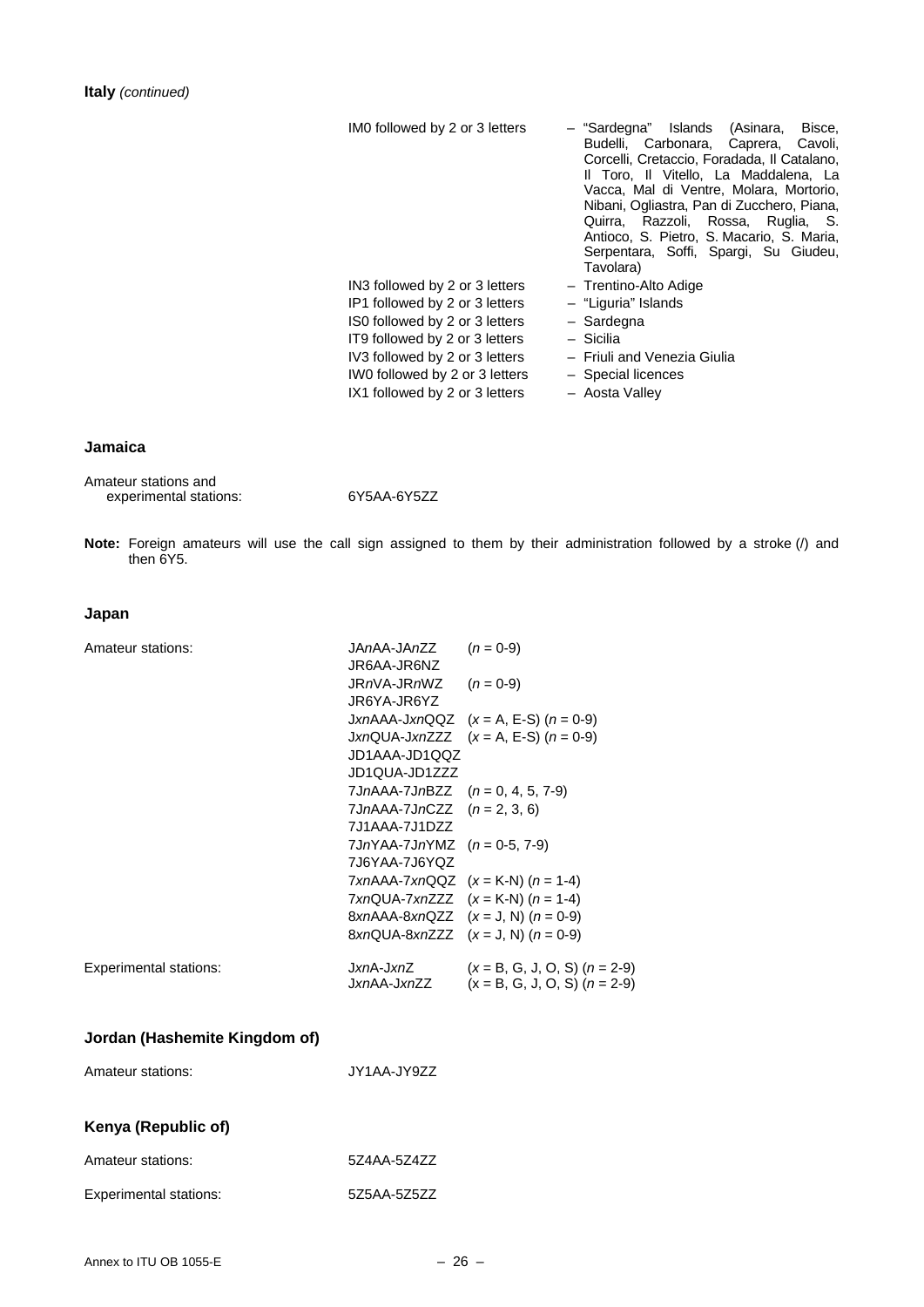### **Kiribati (Republic of)**

| Amateur stations:                              | T3 followed by a digit (0-9) and by a group of not more than 3 letters                                                  |
|------------------------------------------------|-------------------------------------------------------------------------------------------------------------------------|
| <b>Experimental stations:</b>                  | T3 followed by a digit (other than 0 or 1) and by a group of not more than<br>3 letters                                 |
| Korea (Republic of)                            |                                                                                                                         |
| Amateur stations:                              | 1. HL1AA-HL9ZZ<br>HL1AAA-HL9ZZZ                                                                                         |
|                                                | 2. HL0 followed by 2 or 3 letters (amateur group)                                                                       |
| <b>Experimental stations:</b>                  | 6M2AA-6M2ZZ<br>6N2AA-6N2ZZ                                                                                              |
| special occasions.                             | Note: DS, DT, D7, D8, D9, 6K, 6L, 6M, 6N followed by a digit and by 2 or 3 letters are assigned on a temporary basis on |
| <b>Kuwait (State of)</b>                       |                                                                                                                         |
| Amateur stations:                              | 9K2 followed by 1 or 2 letters<br>9K9 followed by 1 letter                                                              |
|                                                |                                                                                                                         |
| <b>Kyrgyz Republic</b>                         |                                                                                                                         |
| Amateur stations:                              | EX followed by a digit (0-9) and 1 or 2 letters                                                                         |
|                                                | Note: Foreign radio amateurs will use EX followed by a stroke (/) and their home call sign.                             |
| Lao People's Democratic Republic               |                                                                                                                         |
| Amateur stations:                              | XW8AA-XW8DZ                                                                                                             |
| <b>Experimental stations:</b>                  | XW8EA-XW8EZ                                                                                                             |
| Latvia (Republic of)                           |                                                                                                                         |
| Amateur stations and<br>experimental stations: | YL followed by a digit and by 1, 2 or 3 letters                                                                         |
| Lebanon                                        |                                                                                                                         |
| Amateur stations:                              | OD5 followed by 2 letters                                                                                               |

### **Lesotho (Kingdom of)**

| Amateur stations and   |                                                    |
|------------------------|----------------------------------------------------|
| experimental stations: | 7P8 followed by a group of not more than 3 letters |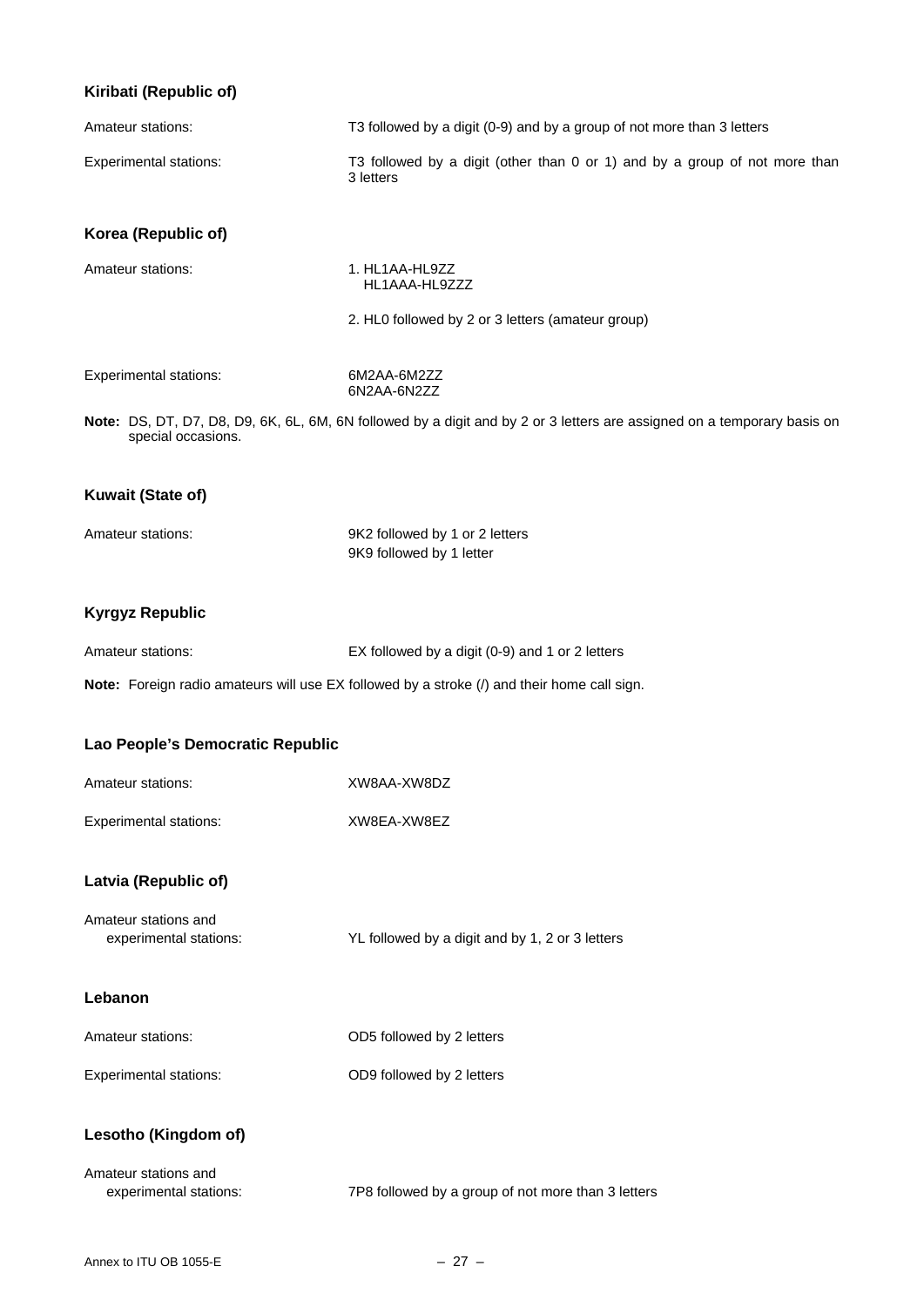### **Libya**

| Amateur stations:                              | 5A followed by a digit (0-9) and by a group of not more than 3 letters                  |  |
|------------------------------------------------|-----------------------------------------------------------------------------------------|--|
| <b>Experimental stations:</b>                  | 5A followed by a digit (other than 0 or 1) and by a group of not more than<br>3 letters |  |
| Liechtenstein (Principality of)                |                                                                                         |  |
| Amateur stations:                              | HB0AAA-HB0XXX<br>HB0YAA-HB0YZZ - Novice licence<br>HB0ZAA-HB0ZZZ                        |  |
| Lithuania (Republic of)                        |                                                                                         |  |
| Amateur stations and<br>experimental stations: | LY followed by a digit (1-4) and by 1 to 4 letters                                      |  |

**Note:** LY followed by 2 to 4 digits and by 1 letter is authorized only for the formation of occasional radio call signs.

### **Luxembourg**

| LX0A-LX0ZZZZ  | Repeaters, beacons, group stations                     |  |
|---------------|--------------------------------------------------------|--|
| LX1A-LX1ZZZZ  |                                                        |  |
| LX2A-LX2ZZZZZ | Individual stations operating with a HAREC certificate |  |
| LX3A-LX3ZZZZ  |                                                        |  |
| LX4A-LX4ZZZZ  | Group stations                                         |  |
| LX5A-LX5ZZZZ  | Group stations, experimental stations                  |  |
| LX6A-LX6ZZZZ  | Individual stations operated by beginners              |  |
| LX7A-LX7ZZZZ  | Individual stations operated during competitions       |  |
| LX8A-LX8ZZZZ  | Group stations                                         |  |
| LX9A-LX9ZZZZ  |                                                        |  |

**Note:** Foreign radio amateurs with temporary licence must use LX followed by a stroke (/) and their own call sign.

# **Madagascar (Republic of)**  Amateur stations: 5R8 followed by a group of not more than 3 letters Experimental stations: 5S6 followed by a group of not more than 3 letters **Malawi**  Amateur stations: 7Q7 followed by 2 letters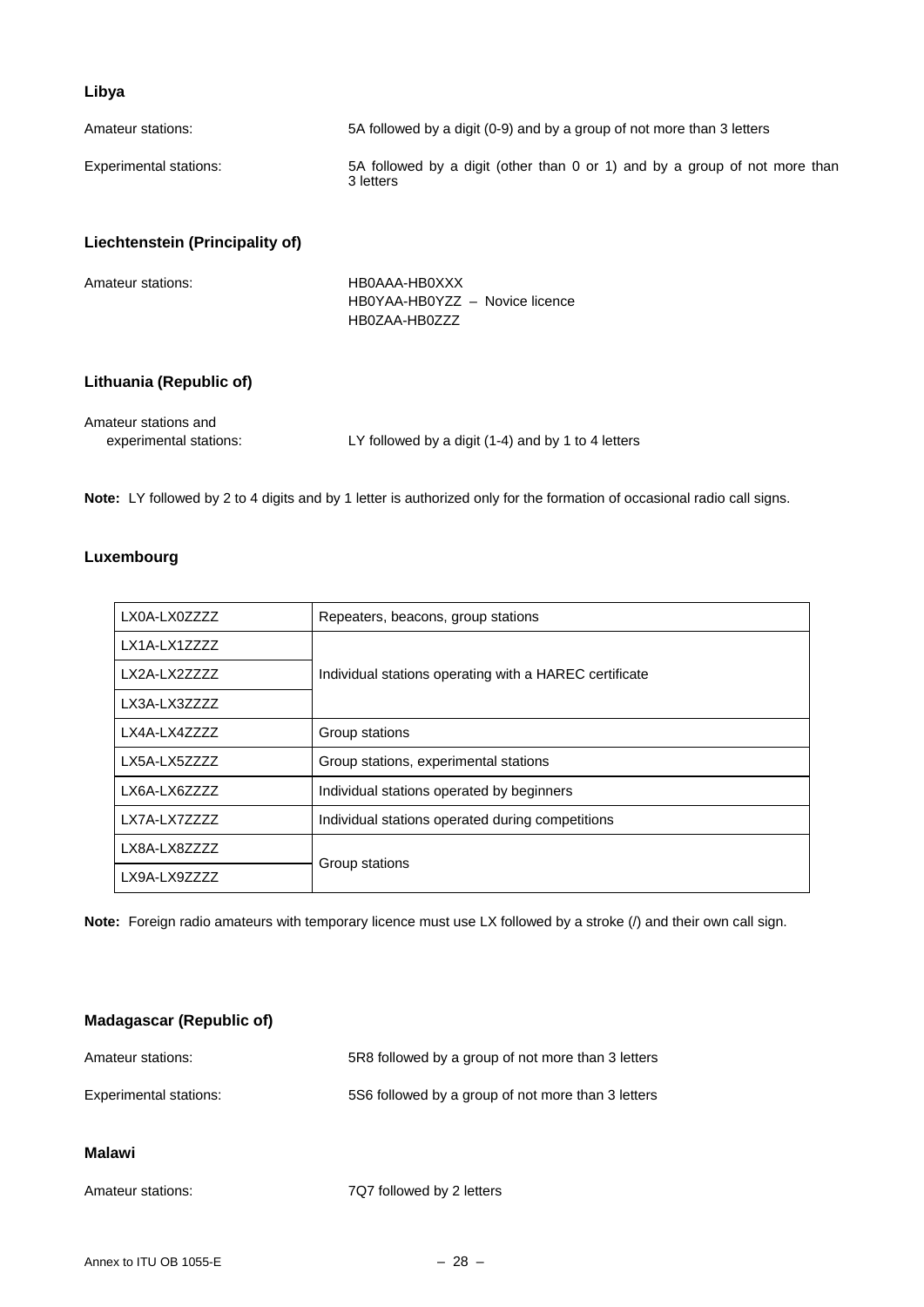### **Malaysia**

| Amateur stations:      | 9M2AA-9M2ZZ - Malaya<br>9M6AA-9M6WZ - Sabah<br>9M8AA-9M8WZ - Sarawak |
|------------------------|----------------------------------------------------------------------|
| Experimental stations: | 9M3AA-9M3ZZ - Malaya<br>9M6XA-9M6ZZ - Sabah<br>9M8XA-9M8ZZ - Sarawak |

### **Maldives (Republic of)**

Amateur stations: 8Q7AA-8Q7ZZ

### **Malta**

| Amateur stations             |       |                       |
|------------------------------|-------|-----------------------|
| Call signs                   | Class | Area                  |
| 9H1A-9H1ZZ                   | А     | Malta                 |
| 9H4A-9H4ZZ                   | А     | Gozo Island           |
| 9H5A-9H5ZZ                   | R     | Malta and Gozo Island |
| <b>Experimental stations</b> |       |                       |
| 9H3A-9H3ZZ*                  |       |                       |

\* Also for temporary stations.

### **Mauritania (Islamic Republic of)**

| Amateur stations:      | 5T5 followed by 2 letters |
|------------------------|---------------------------|
| Experimental stations: | 5T2 followed by 2 letters |

### **Mauritius (Republic of)**

| Amateur stations: | 3B6 followed by 2 letters - Agalega        |  |
|-------------------|--------------------------------------------|--|
|                   | $3B7$ followed by 2 letters $-$ S. Brandon |  |
|                   | 3B8 followed by 2 letters - Mauritius      |  |
|                   | 3B9 followed by 2 letters - Rodrigues      |  |

**Note:** Foreign radio amateurs with visitor licence must use 3B8 followed by a stroke (/) and their own call sign.

### **Mexico**

| Amateur stations        |                                                                                                                                                                                |
|-------------------------|--------------------------------------------------------------------------------------------------------------------------------------------------------------------------------|
| <b>Continental Part</b> |                                                                                                                                                                                |
| XE0A-XE0ZZZ             |                                                                                                                                                                                |
| XE1A-XE1ZZZ             | Zone 1: Distrito Federal, Colima, Guanajuato, Hidalgo, Jalisco,<br>Estado de México, Michoacán, Morélos, Nayarit, Puebla, Querétaro,<br><b>Tlaxcala and Veracruz</b>           |
| XF2A-XF2777             | Zone 2: Aguascalientes, Baja California Norte, Baja California Sur,<br>Coahuila, Chihuahua, Durango, Nuevo León, San Luis Potosí,<br>Sinaloa, Sonora, Tamaulipas and Zacatecas |
| XE3A-XE3ZZZ             | Zone 3: Campeche, Chiapas, Guerrero, Oaxaca, Quintana Roo,<br>Tabasco and Yucatán                                                                                              |

*(See cont.)*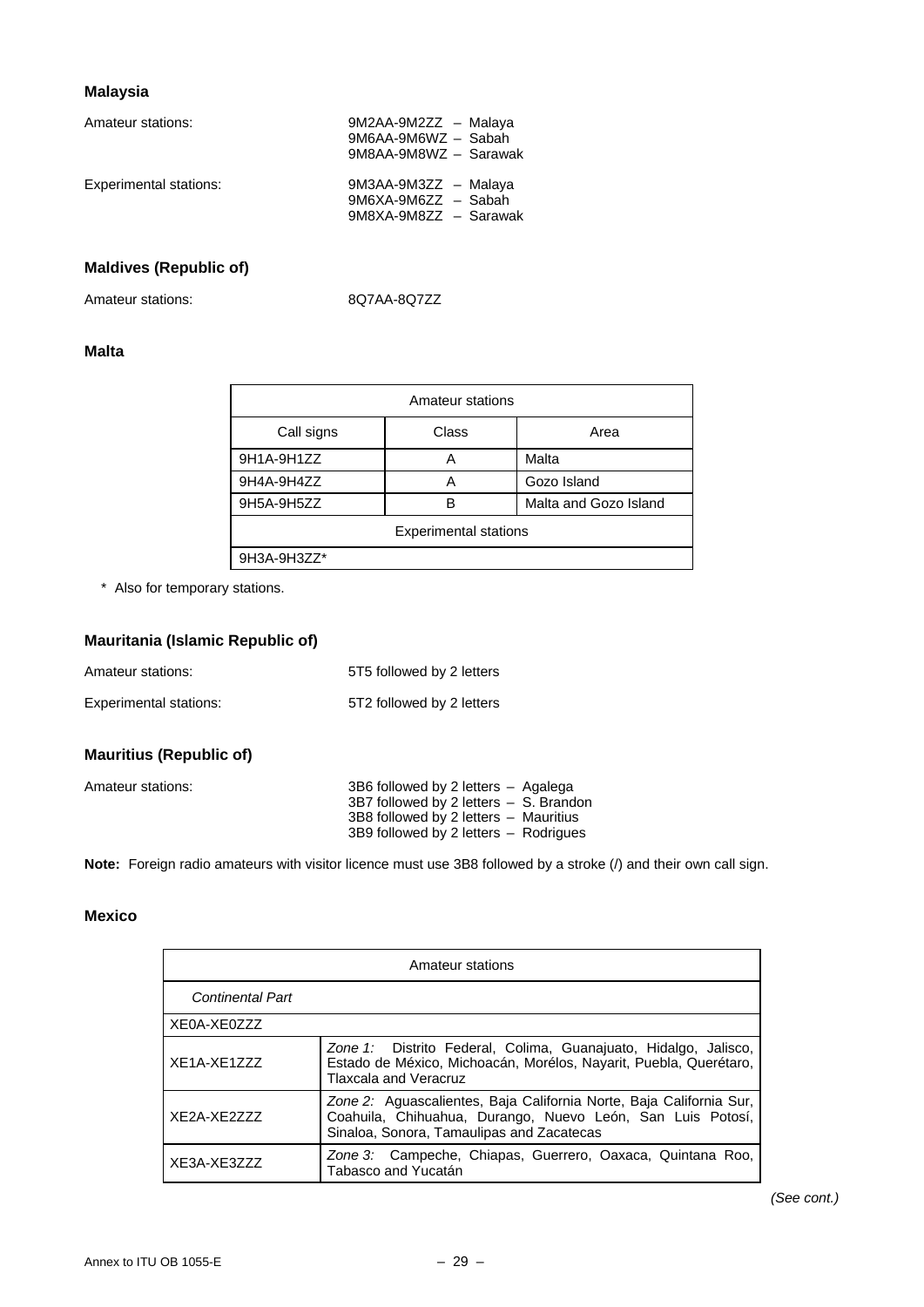#### **Mexico** *(continued)*

| Insular Part |                                                                                    |
|--------------|------------------------------------------------------------------------------------|
| XF0A-XF0ZZZ  |                                                                                    |
| XF1A-XF1ZZZ  | Zone 1: Baja California Norte, Baja California Sur, Sonora, Sinaloa<br>and Navarit |
| XF2A-XF2ZZZ  | Zone 2: Tamaulipas, Veracruz, Tabasco and Campeche                                 |
| XF3A-XF3ZZZ  | Zone 3: Yucatán and Quintana Roo                                                   |
| XF4A-XF4ZZZ  | Zone 4: Jalisco, Colima, Michoacán, Guerrero, Oaxaca and Chiapas                   |

- Notes: i) Foreign radio amateurs operating in the Continental Part will use XE1, XE2 or XE3 followed by a stroke (/) and by their home call sign.
	- ii) Only for special events the radio amateurs will use XA, XB, XC, XD, XE, XF, XG, XH, XI, 4A, 4B, 4C, 6D, 6E, 6F or 6J followed by a digit and by a group of not more than 3 letters.

#### **Micronesia (Federated States of)**

| Amateur stations:             | V63 followed by 2 letters                                                                                                      |
|-------------------------------|--------------------------------------------------------------------------------------------------------------------------------|
| <b>Experimental stations:</b> | V62 followed by the letter X and by 2 letters                                                                                  |
| <b>Moldova (Republic of)</b>  |                                                                                                                                |
| Amateur stations:             | ER1 – ER5 followed by one, two or three letters                                                                                |
| Suffix can be composed of:    | - two or three letters for individual stations (letter K is forbidden for the first<br>letter)                                 |
|                               | $-$ three letters for club stations (the first of which is letter K)                                                           |
|                               | - one, two, three or more digits and/or letters for special call signs, beacons<br>and repeaters.                              |
| Call sign containing:         | 4 characters $\rightarrow$ class A;                                                                                            |
|                               | 5 characters $\rightarrow$ class A and class B:                                                                                |
|                               | 6 characters $\rightarrow$ class C.                                                                                            |
|                               | ER6 – ER0 followed by two or more digits are used for special call signs<br>allocated for special events                       |
|                               | ER1 - ER0 followed by two or more digits can be allocated to:                                                                  |
|                               | - a physical resident – citizen of the Republic of Moldova;                                                                    |
|                               | - a foreign citizen or eupatrid who has permanent residence in the Republic of<br>Moldova (confirmed by respective documents); |
|                               | - legal residents of the Republic of Moldova.                                                                                  |
|                               |                                                                                                                                |

Call signs followed by a stroke (/) and letters "MM", "AM", "M" and "P" are used in the following cases:

MM: for mobile maritime or river stations,

- AM: for mobile aeronautical stations,
- M: for mobile terrestrial stations,
- P: for portable terrestrial stations.

**Note:** Authorized foreign radio amateurs will use ER followed by a stroke (/) and their home call sign.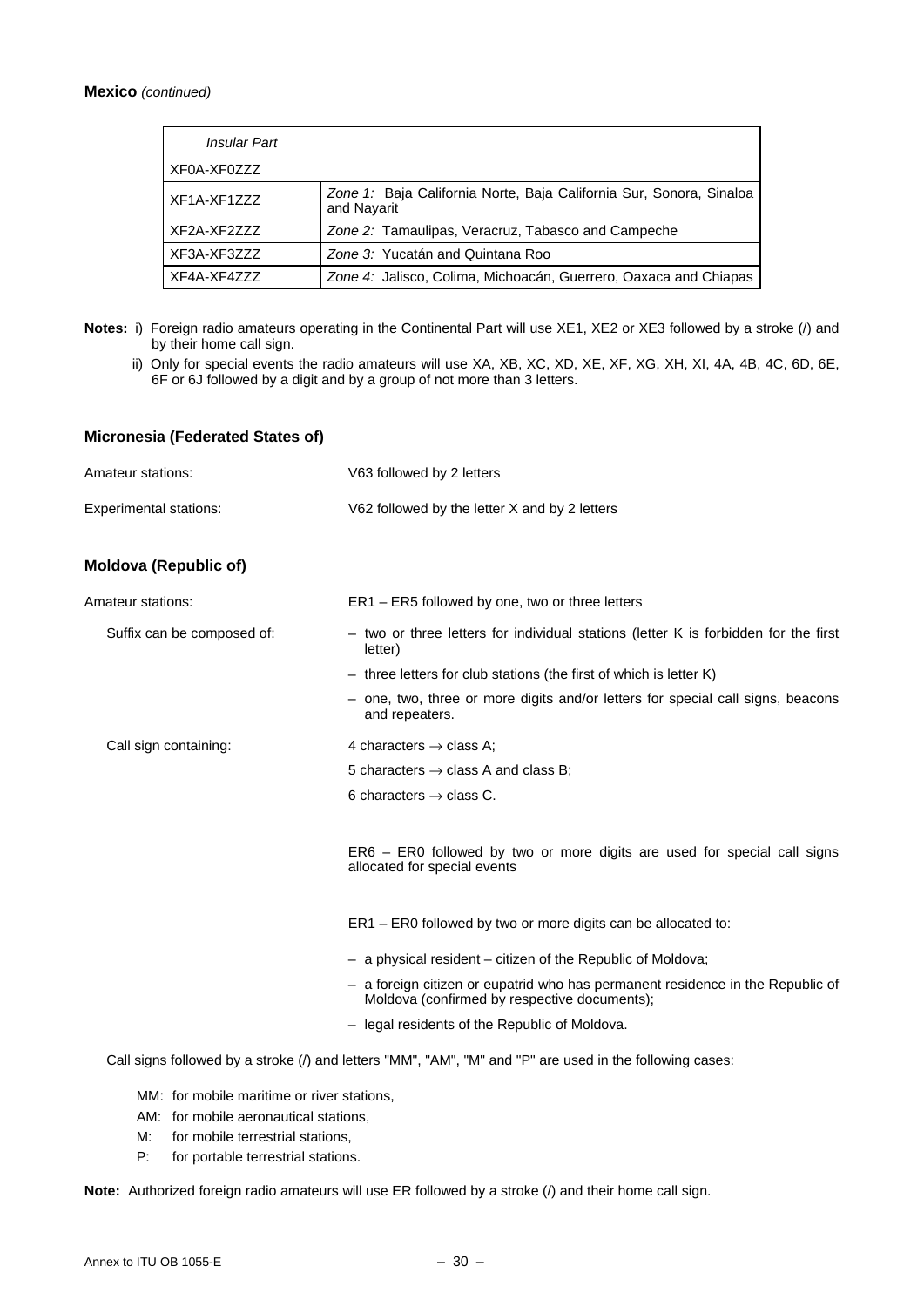### **Monaco (Principality of)**

| Amateur stations:                              | 3A2AA-3A2ZZ - Class 1 - General licence<br>3A1AA-3A1ZZ - Class 2 - Licence restricted to bands 144-146 MHz and<br>430-440 MHz               |
|------------------------------------------------|---------------------------------------------------------------------------------------------------------------------------------------------|
|                                                | 3A2AAA-3A2ZZZ - Radio Club                                                                                                                  |
| <b>Experimental stations:</b>                  | 3A9A-3A9Z                                                                                                                                   |
| Morocco (Kingdom of)                           |                                                                                                                                             |
| Amateur stations:                              | CN2AA-CN2ZZ<br>CN8AA-CN8ZZ                                                                                                                  |
| <b>Experimental stations:</b>                  | CN4AA-CN4ZZ                                                                                                                                 |
| <b>Mozambique (Republic of)</b>                |                                                                                                                                             |
| Amateur stations:                              | C9 followed by a digit (indicating the province in which the station is situated)<br>and by a group of not more than 3 letters              |
| Digits indicating the provinces:               | $1 -$ Maputo<br>2 - Gaza-Inhambane<br>3 - Sofala-Manica<br>4 - Zambezia-Nampula<br>5 - Tete-Niassa<br>$6 - C$ . Delgado                     |
| <b>Myanmar (Union of)</b>                      |                                                                                                                                             |
| Amateur stations and<br>experimental stations: | XZ2AA-XZ2ZZ                                                                                                                                 |
| Namibia (Republic of)                          |                                                                                                                                             |
| Amateur stations:                              | - Restricted licence station<br>V50A-V50ZZZ<br>V51A-V51ZZZ<br>- Full licence station<br>V5 followed with existing call sign - Guest station |
| <b>Experimental stations:</b>                  | V59A-V59ZZZ                                                                                                                                 |
| Nauru (Republic of)                            |                                                                                                                                             |
| Amateur stations:                              | C2 followed by a digit identifying the category and by 2 letters                                                                            |
| <b>Nepal (Federal Democratic Republic of)</b>  |                                                                                                                                             |
| Amateur stations:                              | 9N1AA-9N1ZZZ                                                                                                                                |
| Netherlands (Kingdom of the)                   |                                                                                                                                             |
| Amateur stations:                              | PA0, PA1, PA6, PI4, PI6, PI7 or PI8 followed by 2 or 3 letters<br>PA2, PA3, PB0, PD0, PE0, PE1, PI1, PI2 or PI3 followed by 3 letters       |
| <b>Experimental stations:</b>                  | PI5 or PI9 followed by 2 or 3 letters                                                                                                       |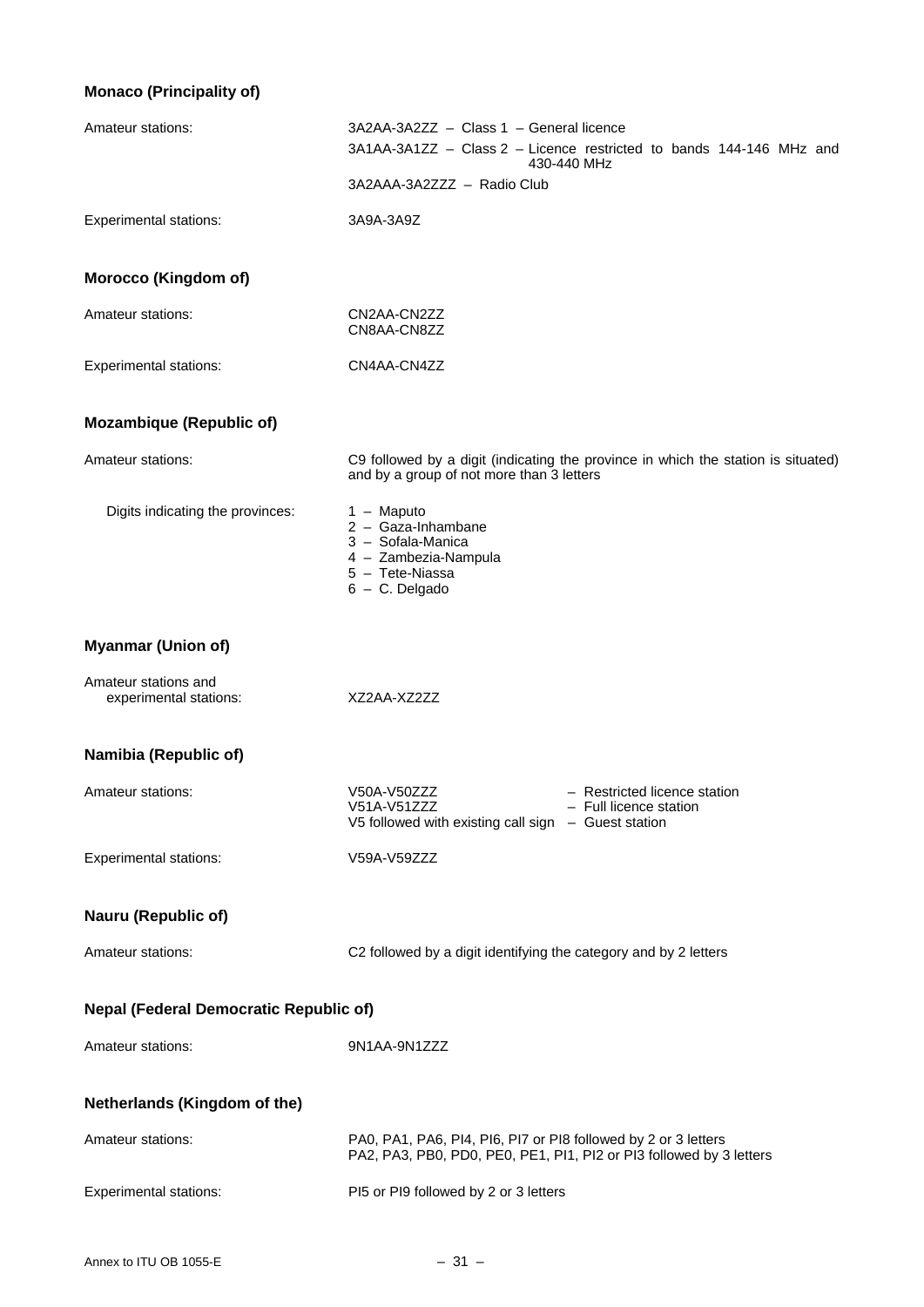| Amateur stations and experimental stations                                  |                                          |
|-----------------------------------------------------------------------------|------------------------------------------|
| Call signs                                                                  | Areas                                    |
| 1                                                                           | $\overline{2}$                           |
| ZL1AA-ZL4WZ<br>ZL1AAA-ZL4WZZ<br>ZL1AAAA-ZL4WZZZ                             | New Zealand                              |
| ZK0A-ZK9ZZZZ<br>ZL0A-ZL0ZZZZ<br>ZL1A-ZL4W<br>ZM0A-ZM0ZZZZ<br>ZM1A-ZM9ZZZZ** | New Zealand special events               |
| ZL5AA-ZL5WZ<br>ZL5AAA-ZL5WZZ<br>ZL5AAAA-ZL5WZZZ                             | Antarctic                                |
| ZL5A-ZL5W                                                                   | Antarctic special events                 |
| ZL6AA-ZL6WZ<br>ZL6AAA-ZL6WZZ<br>ZL6AAAA-ZL6WZZZ                             | NZART*                                   |
| ZL6A-ZL6W                                                                   | NZART* special events                    |
| ZL7AA-ZL7WZ<br>ZL7AAA-ZL7WZZ<br>ZL7AAAA-ZL7WZZZ                             | Chatham Islands                          |
| ZL7A-ZL7W                                                                   | Chatham Islands special events           |
| ZL8AA-ZL8WZ<br>ZL8AAA-ZL8WZZ<br>ZL8AAAA-ZL8WZZZ                             | Kermadec Islands                         |
| ZL8A-ZL8W                                                                   | Kermadec Islands special events          |
| ZL9AA-ZL9WZ<br>ZL9AAA-ZL9WZZ<br>ZL9AAAA-ZL9WZZZ                             | Auckland/Campbell Islands                |
| ZL9A-ZL9W                                                                   | Auckland/Campbell Islands special events |

\* New Zealand Association of Radio Transmitters (NZART).

\*\* Amateurs will use the prefix ZM instead of ZL for contests and other special events.

### **Nicaragua**

Amateur stations: YN followed by a digit (indicating the zone in which the station is situated) and by 2 or 3 letters

Digits indicating the zones:  $1 -$  Managua

- 
- 2 Granada
- 3 León
- 4 Zelaya
- 5 Carazo and Rivas
- 6 Chinandega
- 7 Masaya
- 8 Estelí, Madriz and Nueva Segovia
- 9 Matagalpa, Jinotega, Boaco, Chontales and Río San Juan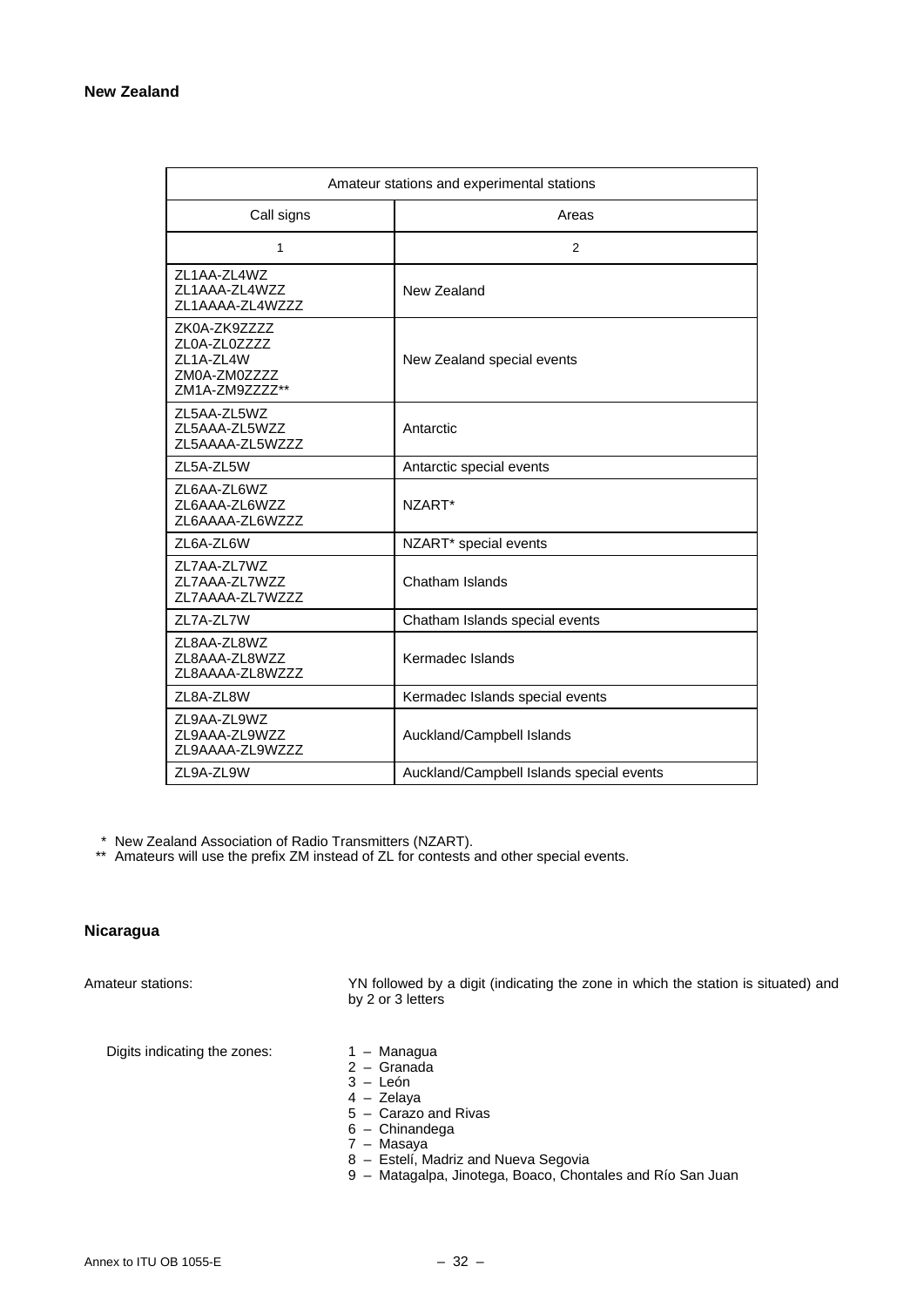### **Niger (Republic of the)**

| Amateur stations and<br>experimental stations: | 5U2-5U9 followed by the letter V and by 1 or 2 letters                                            |
|------------------------------------------------|---------------------------------------------------------------------------------------------------|
|                                                | When stations operate as fixed stations, their call signs are followed by the letter "F".         |
|                                                | When stations operate as mobile stations, their call signs are followed by the letters "MOB".     |
| Nigeria (Federal Republic of)                  |                                                                                                   |
| Amateur stations:                              | 5N followed by a digit (indicating the zone in which the station is situated) and<br>by 3 letters |
| Digits indicating the zones:                   | 0 - Lagos State and Federal Capital Territory                                                     |

5N3EA-5N3EZ 5N4XA-5N4ZZ 5N5EA-5N5EZ 5N6XA-5N6ZZ 5N7EA-5N7EZ 5N8XA-5N8ZZ 5N9EA-5N9EZ

- 1 Ogun, Oyo, Ondo and Ekiti States
- 2 Osun, Kwara, Kogi and Niger States
- 3 Edo, Delta, Bayelsa and Anambra States
- 4 Enugu, Abia, Ebonyi and Rivers States
- 5 Imo, Akwa lbom and Cross River States
- 6 Benue, Plateau, Nassarawa and Taraba States
- 7 Bauchi, Gombe, Adamawa and Borno States
- 8 Jigawa, Kano, Yobe and Katsina States
- 9 Zamfara, Sokoto, Kaduna and Kebbi States

Experimental stations: 5N2XA-5N2ZZ

#### **Niue**

Amateur stations: ZK2 followed by 2 letters

### **Norway**

| Amateur stations: | JW0AAA-JW9ZZZ |
|-------------------|---------------|
|                   | JX0AAA-JX0ZZZ |
|                   | LA0AAA-LA9777 |
|                   | LB0AAA-LB9ZZZ |
|                   | LC0AAA-LC9ZZZ |
|                   | LD0AAA-LD9ZZZ |
|                   | 3Y0AAA-3Y9ZZZ |

#### Experimental stations: LF2AAA-LF9ZZZ

### **Oman (Sultanate of)**

| Amateur stations:      | A40AA-A48ZZ |
|------------------------|-------------|
| Experimental stations: | A49AA-A49ZZ |

### **Pakistan (Islamic Republic of)**

| Amateur stations and   |                                                        |
|------------------------|--------------------------------------------------------|
| experimental stations: | AP2-AP9 followed by a group of not more than 3 letters |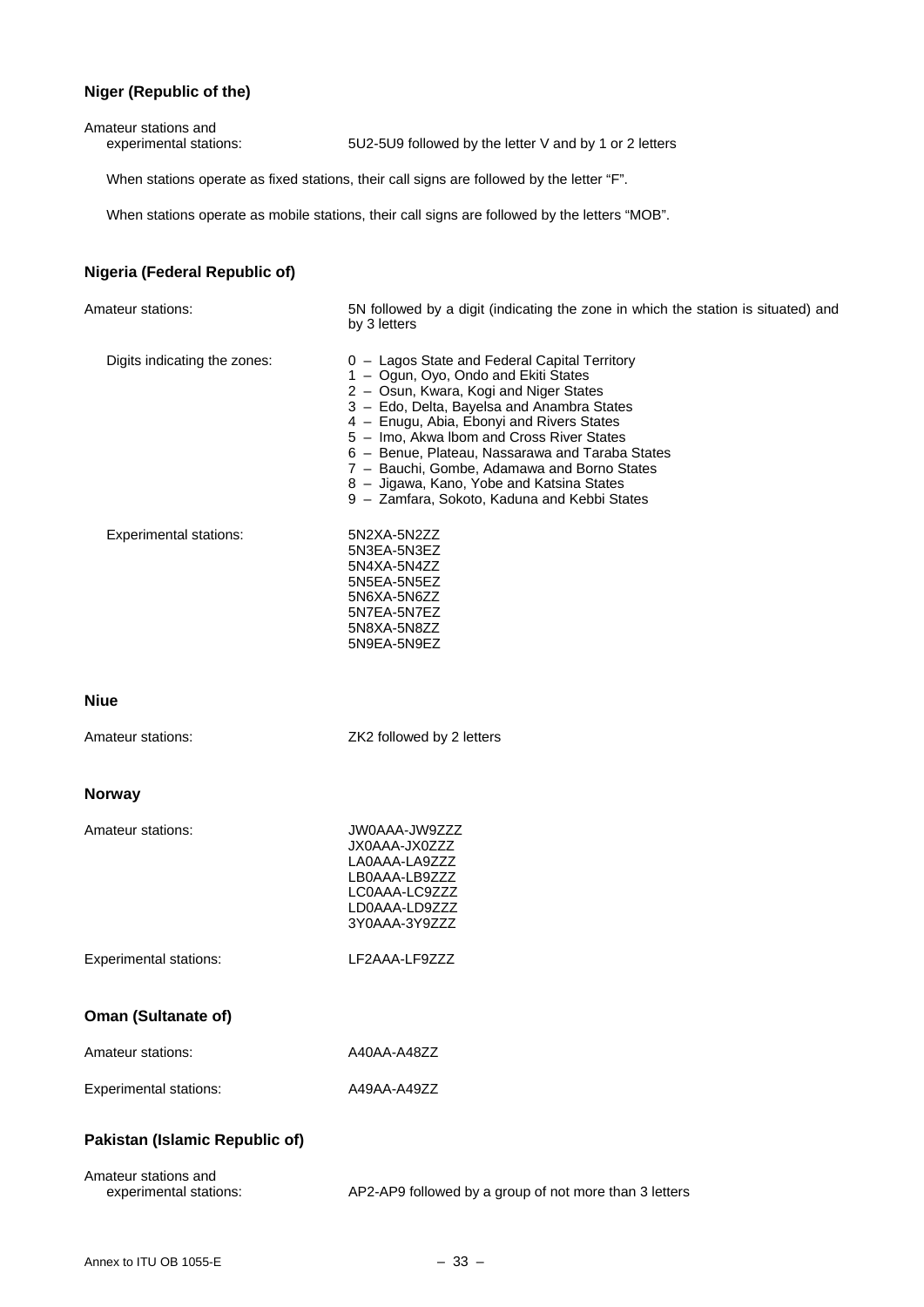#### **Papua New Guinea**

Amateur stations:

| P29BAA-P29BZZ - Beacons           |  |
|-----------------------------------|--|
| P29CAA-P29CZZ - Club stations     |  |
| P29KAA-P29KZZ - Combined licences |  |
| P29NAA-P29NZZ - Novice licence    |  |
| P29RAA-P29RZZ - Repeaters         |  |
| P29ZAA-P29ZZZ - Limited licence   |  |

### **Paraguay (Republic of)**

Amateur stations: ZP followed by a digit (1-9, indicating the zone in which the station is situated) and by 2 or 3 letters characterizing the radio amateur (the first of which is neither letter I, nor O, nor Q)

- Digits indicating the zones: 1 Departments of Alto Paraguay and Boquerón
	- 2 Department of Presidente Hayes
	- 3 Departments of Concepción and Amambay
	- 4 Departments of San Pedro and Canindeyú
	- 5 Asunción (Capital) Municipio de Asunción
	- 6 Departments of Cordillera, Paraguari and Central
	- 7 Departments of Guairá, Caaguazú and Caazapá
	- 8 Departments of Misiones and Neembucú
	- 9 Departments of Itapúa and Alto Paraná

**Note:** The digit 0 is allocated to amateur stations during special occasions.

#### **Peru**

Amateur stations: OA followed by a digit (0-9, indicating the zone in which the station is situated) and by 1, 2 or 3 letters Digits indicating the zones:  $0 -$  Peruvian Antarctic

- 1 Tumbes, Piura, Lambayeque
- 2 Cajamarca, La Libertad
- 3 Huánuco, Ancash
- 4 Lima, Pasco Junín
- 5 Ica, Ayacucho, Apurímac, Huancavelica
- 6 Arequipa, Moquegua, Tacna
- 7 Cuzco, Puno, Madre de Dios
- 8 Loreto, Ucayali
- 9 Amazonas, San Martín

**Note:** The prefix 4T is assigned on a temporary basis.

#### **Philippines (Republic of the)**

Amateur stations: **DU**<sup>\*</sup> followed by a digit (1-9, indicating the district in which the station is situated) and by a group of not more than 3 letters – Class A, B or C

> DY followed by a digit (1-9, indicating the district in which the station is situated) and by a group of not more than 3 letters – Class D

> DX or DZ followed by a digit (1-9, indicating the district in which the station is situated) and by a group of not more than 3 letters – Club stations

\* Class A radio amateurs have the option to change the prefix DU by 4D, 4E or 4F.

#### **Poland (Republic of)**

Amateur stations: HF, SN, SO, SP, SQ or 3Z followed by a digit (1-9, indicating the province in which the station is situated) and by a group of not more than four characters, the last of which shall be a letter.

> SO followed by a digit (1-9, indicating the province in which the station is situated) and by a group of not more than four characters, the last of which shall be a letter - for foreign radio amateurs visiting Poland.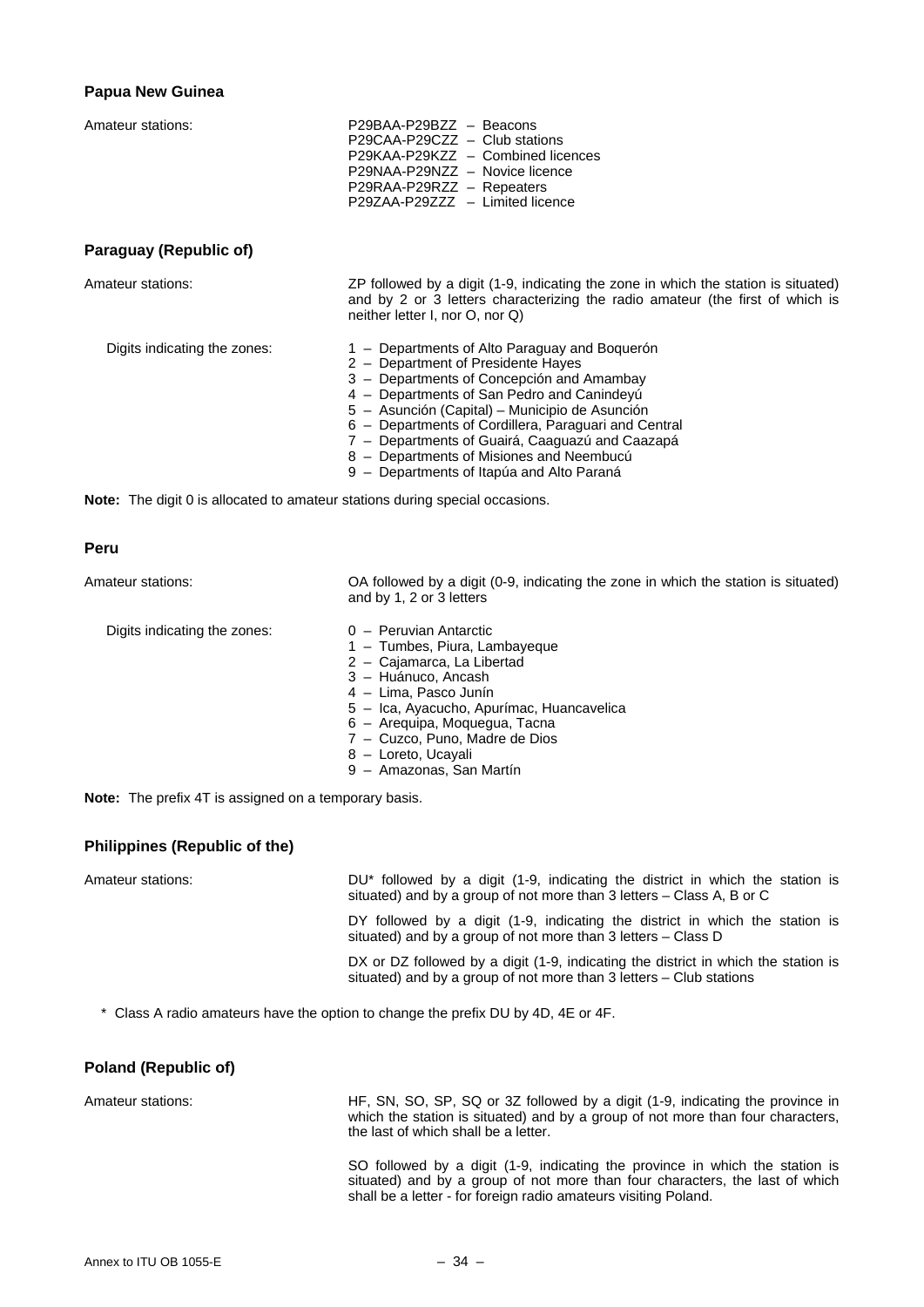SR followed by a digit (1-9, indicating the province in which the station is situated) and by a group of not more than four characters, the last of which shall be a letter - for unattented (automatic) amateur stations (repeaters, beacons, digital stations).

> HF, SN, SO, SP, SQ or 3Z followed by a digit (1-9, indicating the province in which the station is situated or 0) and by a group of characters (as requested) for special event stations or operating during amateur contests and competitions (up to one year).

- Digits indicating the provinces: 1 Province of Zachodniopomorskie
	- 2 Provinces of Pomorskie and Kujawsko-Pomorskie
	- 3 Provinces of Wielkopolskie and Lubuskie
	- 4 Provinces of Warminsko-Mazurskie and Podlaskie
	- 5 Province of Mazowieckie
	- 6 Provinces of Dolnoslaskie and Opolskie
	- 7 Provinces of Lodzkie and Swietokrzyskie
	- 8 Provinces of Lubelskie and Podkarpackie
	- 9 Provinces of Slaskie and Malopolskie

#### **Portugal**

| Amateur stations |                   |                            |                           |             |
|------------------|-------------------|----------------------------|---------------------------|-------------|
| Prefix           | <b>Suffix</b>     | Class<br>Geographical area |                           | <b>Note</b> |
| 1                | $\overline{c}$    | 3                          | 4                         | 5           |
| CQ <sub>0</sub>  | 2 to 4 characters |                            | Portugal                  | 2)          |
| CQ1              | 2 to 4 characters | $\overline{\phantom{0}}$   | Azores                    | 2)          |
| CQ <sub>2</sub>  | 2 to 4 characters | <u>.</u>                   | Madeira                   | 2)          |
| CR <sub>0</sub>  | 1 to 4 characters |                            | Portugal, Madeira, Azores | 1)          |
| CR7              | 3 letters         | 3                          | Portugal                  |             |
| CR <sub>8</sub>  | 3 letters         | 3                          | Azores                    |             |
| CR <sub>9</sub>  | 3 letters         | 3                          | Madeira                   |             |
| CS <sub>0</sub>  | 3 letters         |                            | Portugal                  | 3)          |
| CS <sub>1</sub>  | 3 letters         |                            | Portugal                  | 3)          |
| CS <sub>3</sub>  | 1 to 4 characters |                            | Madeira                   | 3)          |
| CS4              | 1 to 4 characters |                            | Azores                    | 3)          |
| CS <sub>5</sub>  | 1 to 4 characters |                            | Portugal                  | 3)          |
| CS <sub>6</sub>  | 3 letters         | $\overline{\phantom{0}}$   | Portugal                  | 3)          |
| CS7              | 3 letters         | $\overline{2}$             | Portugal                  |             |
| CS <sub>8</sub>  | 3 letters         | $\overline{2}$<br>Azores   |                           |             |
| CS <sub>9</sub>  | 3 letters         | $\overline{2}$             | Madeira                   |             |
| CT <sub>1</sub>  | 2 or 3 letters    | A and B                    | Portugal                  | 3)          |
| CT <sub>2</sub>  | 2 or 3 letters    | B                          | Portugal                  |             |
| CT <sub>3</sub>  | 2 or 3 letters    | A, B and C                 | Madeira                   |             |
| CT4              | 2 or 3 letters    | A and B                    | Portugal                  |             |
| CT <sub>5</sub>  | 3 letters         | C                          | Portugal                  |             |
| CT <sub>6</sub>  | 3 letters         |                            | Portugal                  | 3)          |
| CT7              | 3 letters         | 1                          | Portugal                  |             |
| CT <sub>8</sub>  | 3 letters         | $\mathbf{1}$               | Azores                    |             |
| CT <sub>9</sub>  | 3 letters         | $\mathbf{1}$               | Madeira                   |             |
| CU <sub>0</sub>  | 3 letters         | $\overline{C}$             | Azores (all islands)      | ▃           |
| CU <sub>1</sub>  | 2 or 3 letters    | A and B                    | Azores (Santa Maria)      | 3)          |
| CU2              | 2 or 3 letters    | A and B                    | Azores (São Miguel)       | 3)          |

*(See cont.)*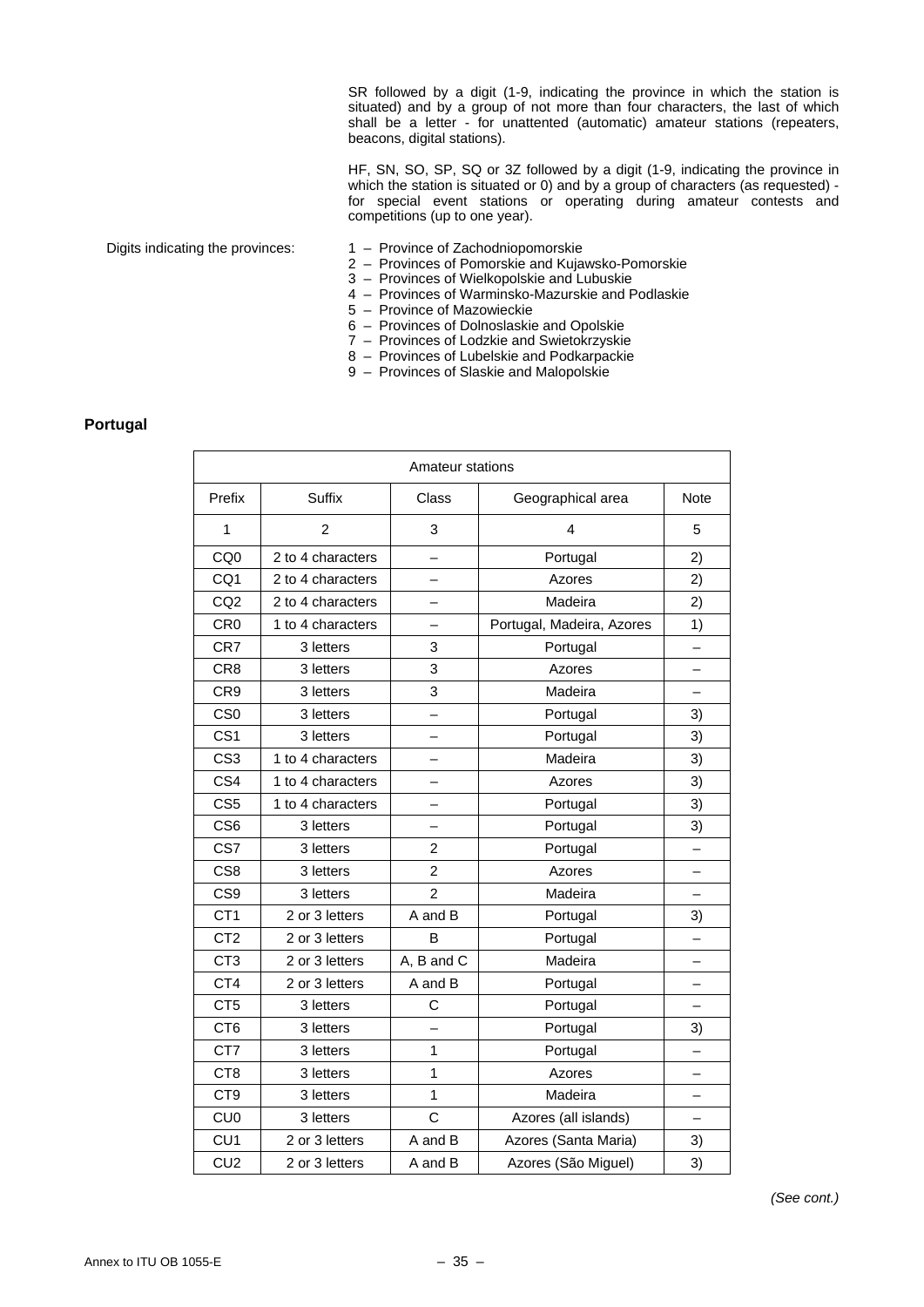### **Portugal** *(continued)*

| 1               | 2              | 3       | 4                  | 5  |
|-----------------|----------------|---------|--------------------|----|
| CU <sub>3</sub> | 2 or 3 letters | A and B | Azores (Terceira)  | 3) |
| CU <sub>4</sub> | 2 or 3 letters | A and B | Azores (Graciosa)  | 3) |
| CU <sub>5</sub> | 2 or 3 letters | A and B | Azores (São Jorge) | 3) |
| CU <sub>6</sub> | 2 or 3 letters | A and B | Azores (Pico)      | 3) |
| CU <sub>7</sub> | 2 or 3 letters | A and B | Azores (Faial)     | 3) |
| CU <sub>8</sub> | 2 or 3 letters | A and B | Azores (Flores)    | 3) |
| CU <sub>9</sub> | 2 or 3 letters | A and B | Azores (Corvo)     |    |

1) Call signs assigned to amateur stations of public protection and relief organizations.

2) Call signs assigned to amateur stations of amateur associations (repeaters).

3) Call signs assigned to amateur stations of amateur associations (non-repeaters).

**Note:** For occasional call signs (contests for example) and experimental stations, the following prefixes will be used:

- Portugal: CQ7, CR5, CR6 and CS2;
- Azores: CQ8, CR1 and CR2;
- Madeira: CQ3, CQ9 and CR3.

### **Qatar (State of)**

| Amateur stations: | A71AA-A71ZZ |  |
|-------------------|-------------|--|
|                   |             |  |

Experimental stations: A73AA-A73ZZ

### **Romania**

Amateur stations: a) individual

 YO followed by a digit and a group of not more than 3 letters (the first of which is not letter K)

b) club

 YO followed by a digit and a group of not more than 3 letters (the first of which is letter K)

**Note:** YP, YQ and YR followed by a digit and a group of not more than 3 letters are assigned to amateur stations operating during contests or special events.

### **Russian Federation**

| Amateur and experimental stations                                                      |                                                                                                      |  |
|----------------------------------------------------------------------------------------|------------------------------------------------------------------------------------------------------|--|
| RA0AA - RZ9ZZ<br>$UAOAA - UI9ZZ$<br>$ROAA - R977*$<br>$RAOA - RZ9Z**$<br>$UAOA - UI9Z$ | Stations in the first qualification category operating with a<br><b>HAREC</b> certificate            |  |
| $ROAAA - R9ZZZ$<br>$RA0AAA - RZ9777$<br>UA0AAA - UA9ZZZ                                | Stations in the second qualification category operating with a<br><b>HAREC</b> certificate           |  |
| UB0AAA - UD9ZZZ<br>UF0AAA – UG9ZZZ                                                     | Stations in the third qualification category operating with an<br>ARNEC certificate (novice licence) |  |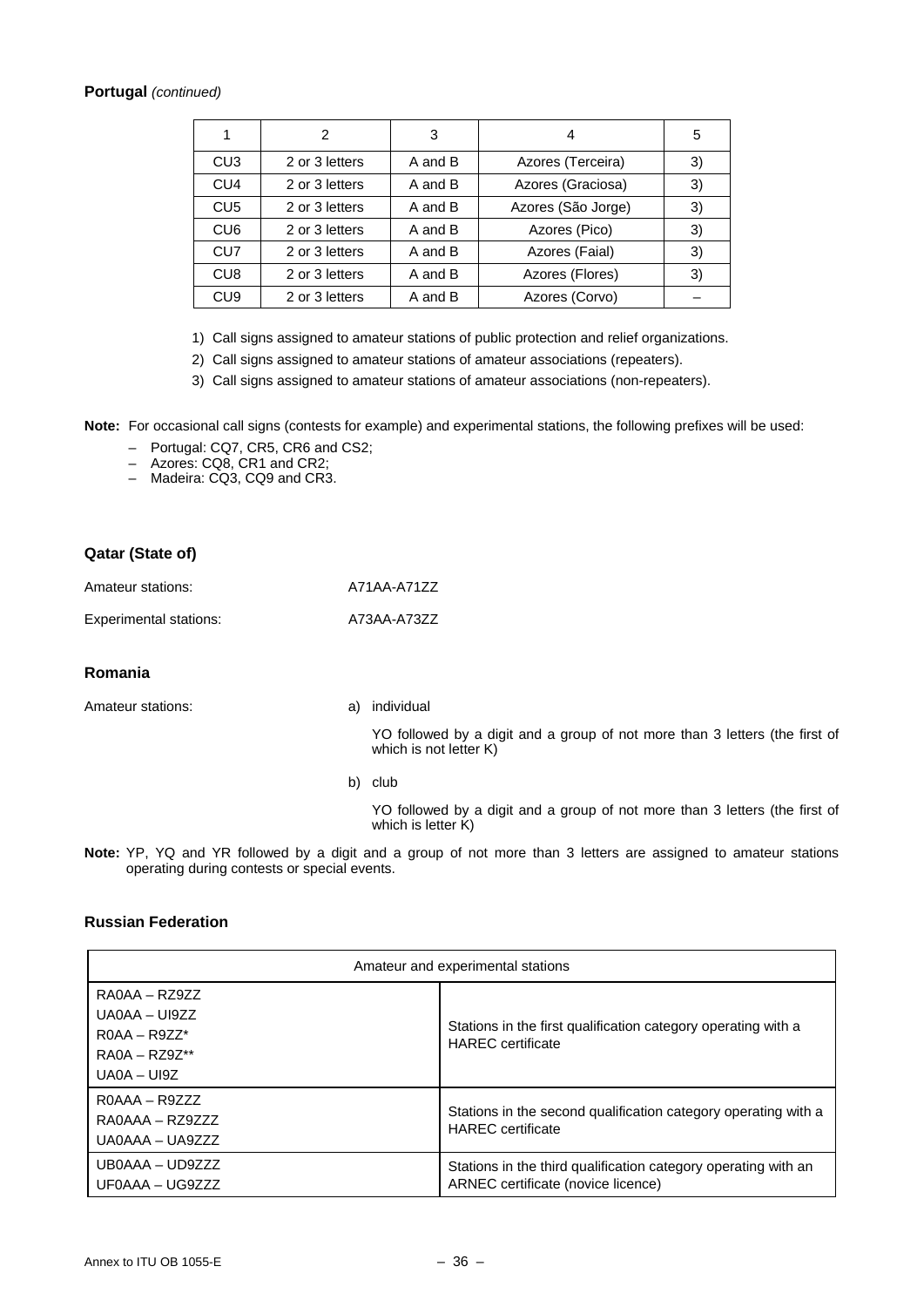| Amateur and experimental stations (continued)                                                                                                                                                      |                                                               |
|----------------------------------------------------------------------------------------------------------------------------------------------------------------------------------------------------|---------------------------------------------------------------|
| UE0AAA - UE9ZZZ<br>UH0AAA - UI9ZZZ                                                                                                                                                                 | Stations in the fourth qualification category (initial level) |
| $RROAA - RR977$<br>RROAAA - RR9ZZZ                                                                                                                                                                 | Repeaters                                                     |
| RB0AA - RB9ZZ                                                                                                                                                                                      | Radiobeacons                                                  |
| $RSOS - RSS9S$<br><b>RS10S-RS99S</b>                                                                                                                                                               | Stations of the amateur-satellite service                     |
| $ROAAAA - R9ZZZZ$<br>$ROOAAA - R99ZZZ$<br>R000A - R999Z<br>R000AA - R999ZZ<br>R0000A - R9999Z<br>$RA00A - RZ99Z$<br>RA00AA - RZ99ZZ<br>$RA00AAA - RZ99ZZZ$<br>RA000A - RZ999Z<br>RA000AA - RZ999ZZ | Temporary use in special circumstances                        |
| $ROA - R9Z$<br>$ROOA - R99Z$<br>$ROOAA - R99ZZ***$                                                                                                                                                 | Stations participating in internal rounds of competitions     |

\* Subject to use of the amateur station for a period of not less than 25 calendar years.

- \*\* Subject to participation over the past five years in no fewer than ten international or all Russian wireless communication contests.
- \*\*\* With the exclusion of call signs in the series R00SP R99SP exclusively assigned to amateur stations of polar expeditions operating on the drift-ice of the Arctic Ocean.

### **Rwanda (Republic of)**

Amateur stations: 9X5AA-9X5ZZ

### **Samoa (Independent State of)**

Amateur stations: 5W followed by a digit and 2 letters

### **San Marino (Republic of)**

Amateur stations: T72AA-T72ZZ\*

T77AA-T77ZZ\*\* Radio Club: T70A\*\* Temporary Radio Club: T71CE\*\*

\* VHF and above VHF.

\*\* All bands.

### **Sao Tome and Principe (Democratic Republic of)**

Amateur stations: S92AA-S92ZZ

### **Saudi Arabia (Kingdom of)**

| Amateur stations and   |                                      |
|------------------------|--------------------------------------|
| experimental stations: | 7Z followed by a digit and 2 letters |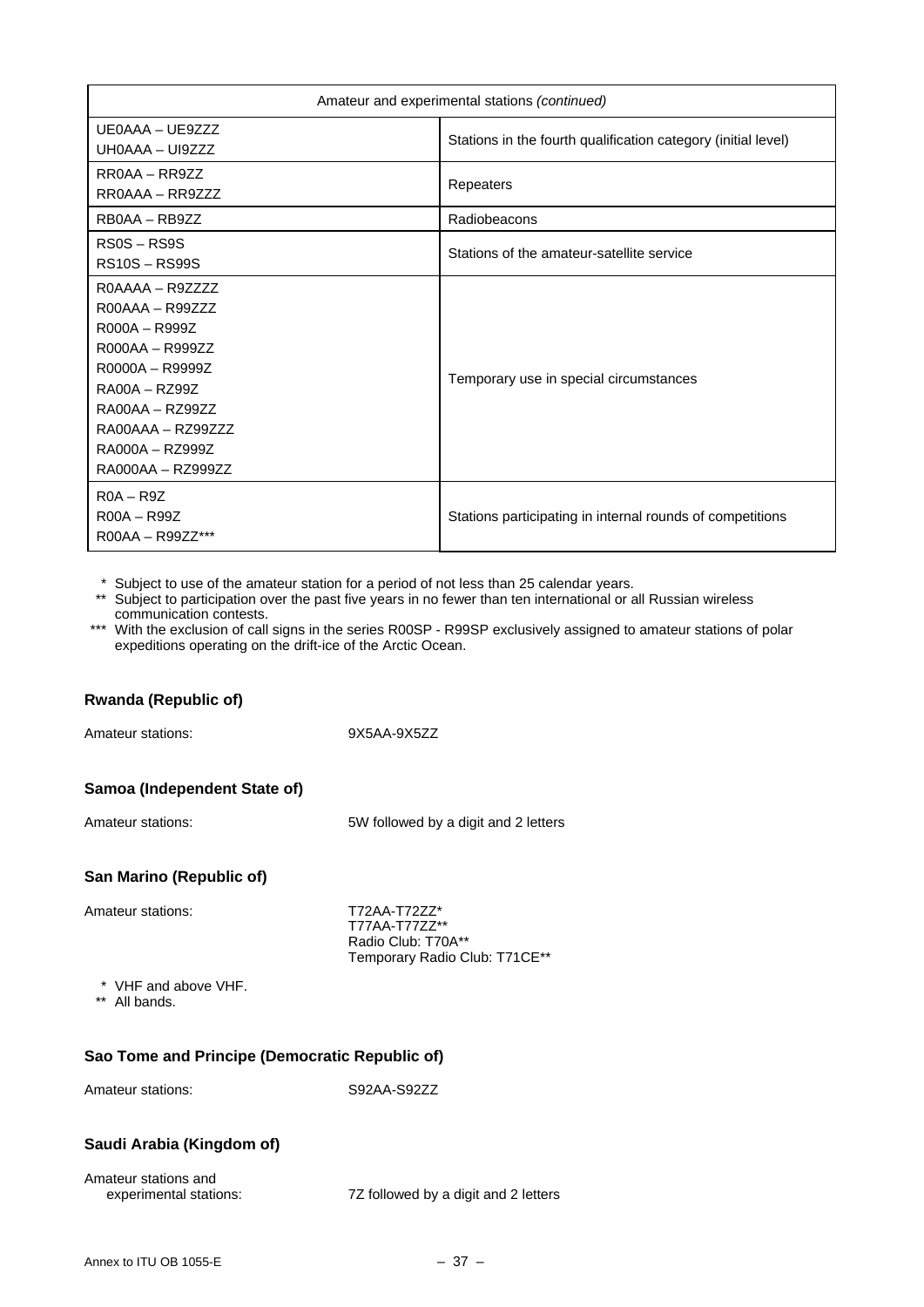|  | <b>Senegal (Republic of)</b> |  |
|--|------------------------------|--|
|--|------------------------------|--|

| Amateur stations:             | 6W1AA-6W1ZZ                                                                                                                                                                                    |
|-------------------------------|------------------------------------------------------------------------------------------------------------------------------------------------------------------------------------------------|
| <b>Experimental stations:</b> | 6V3AA-6V3ZZ                                                                                                                                                                                    |
| Seychelles (Republic of)      |                                                                                                                                                                                                |
| Amateur stations:             | S79AAA-S79ZZZ                                                                                                                                                                                  |
| <b>Experimental stations:</b> | S78AA-S78AZ                                                                                                                                                                                    |
| Sierra Leone                  |                                                                                                                                                                                                |
| Amateur stations:             | 9L followed by a digit (0-8, indicating the area or the province in which the<br>station is situated) and by 2 letters                                                                         |
| Digits indicating the areas   |                                                                                                                                                                                                |
| or provinces:                 | $0 -$ Small craft and off-shore islands<br>$1 -$ Western area<br>2 - Northern province<br>3 - Southern province<br>4 - Eastern province<br>7 - Novice licence<br>8 - Class B licence (VHF/UHF) |
|                               | Note: Foreign radio amateurs with temporary licence must use 9L followed by a stroke (/) and their own call sign.                                                                              |

### **Singapore (Republic of)**

| Amateur stations:      | 9V1AA-9V1ZZ |
|------------------------|-------------|
| Experimental stations: | 9V2A-9V2ZZ  |

**Note:** 9V0 followed by 2 or 3 letters is authorised to amateur stations on special occasions.

### **Sint Maarten (Dutch part)**

Amateur stations: PJ7AA-PJ7ZZZ

#### **Slovak Republic**

Amateur stations: COMOAA-OM8ZZZ

OM0A-OM9Z\* OM9AA-OM9ZZ\*\* OM9AAA-OM9SZZ\*\*\*

\* For international amateur contests.

\*\* For extraordinary purposes and for period of persistence of such purposes only.

\*\*\* For foreigners transmitting from the Slovak Republic territory.

Experimental stations: OM9TAA-OM9ZZZ

### **Slovenia (Republic of)**

Amateur stations: S5 followed by a digit and by 1, 2 or 3 letters

### **Solomon Islands**

| Amateur stations and   |             |
|------------------------|-------------|
| experimental stations: | H44AA-H4477 |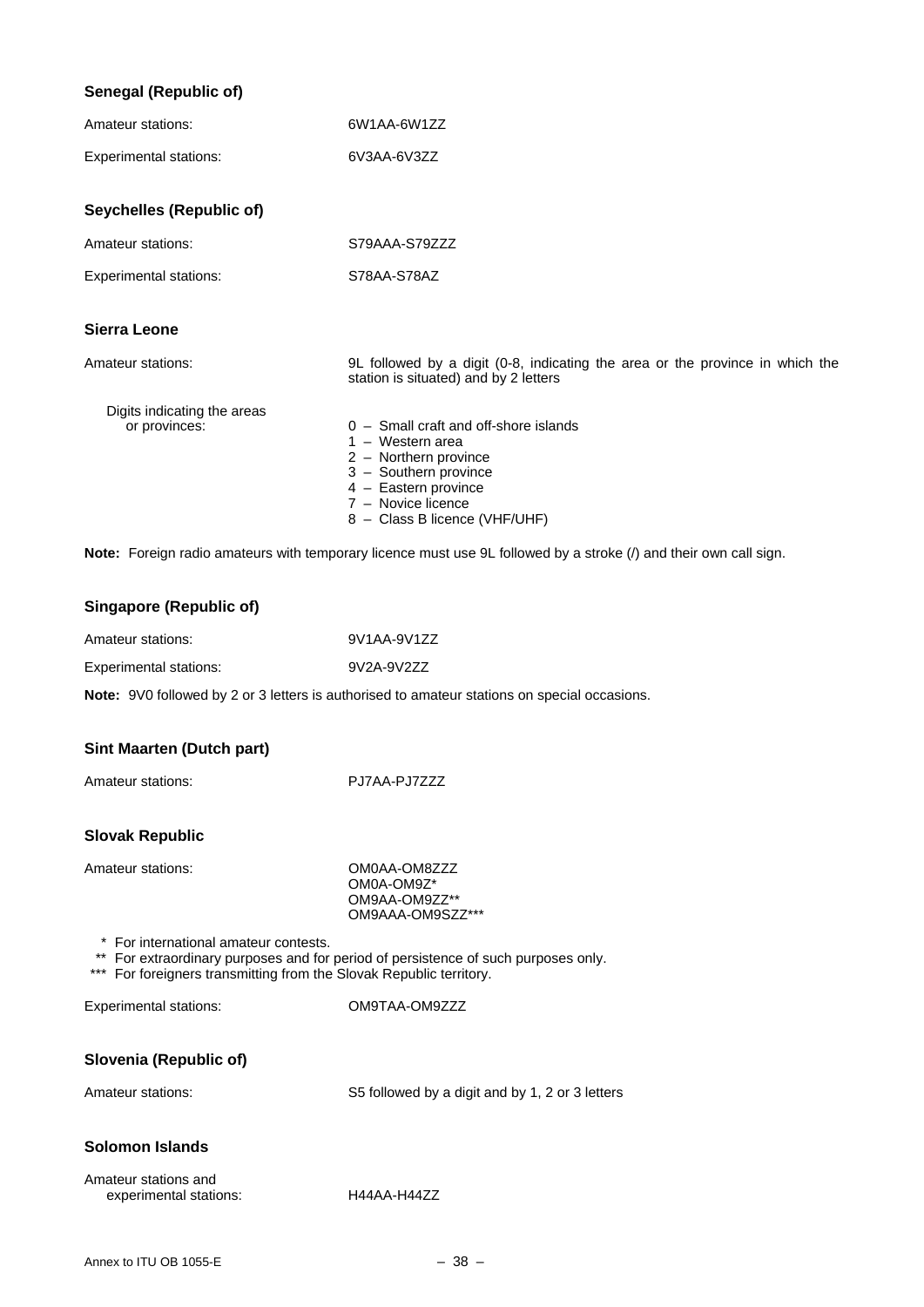### **South Africa (Republic of)**

| Amateur stations:                                                     | $ZR^*$ , $ZS^{**}$ or $ZU^{***}$ followed by a digit (indicating the province in which the<br>station is situated) and by 1, 2 or 3 letters characterizing the radio amateur                                                                                              |
|-----------------------------------------------------------------------|---------------------------------------------------------------------------------------------------------------------------------------------------------------------------------------------------------------------------------------------------------------------------|
| Digits indicating the provinces:                                      | 1 - Western Cape<br>2 - Eastern Cape<br>3 - Northern Cape<br>4 - Free State<br>5 - Kwazulu-Natal<br>6 - Gauteng, North-West Province, Mpumalanga, Northern Province<br>7 - Sanae Antarctica<br>8 - Marion Island<br>9 - Namibia<br>0 - DIG repeaters and bulletins boards |
| * Full licence except VHF.<br>** Full licence.<br>*** Novice licence. |                                                                                                                                                                                                                                                                           |
| <b>Experimental stations:</b>                                         | ZT followed by a digit and 1, 2 or 3 letters                                                                                                                                                                                                                              |
| <b>Spain</b>                                                          |                                                                                                                                                                                                                                                                           |
| Amateur stations:                                                     | One of the groups EA, EB or EC followed by a digit (indicating the province in<br>which a fixed station is located or in which the licensee of a mobile station<br>resides) and by a group of not more than 3 letters.                                                    |
|                                                                       | The second letter of groups EA, EB and EC indicates that the stations are of<br>class A, B or C, respectively.                                                                                                                                                            |
| Temporary call signs:                                                 | Groups ED, EE and EF are used instead of EA, EB and EC; the second<br>letter D, E or F means the same as the letters A, B and C (class of licence).                                                                                                                       |

### **Sri Lanka (Democratic Socialist Republic of)**

| Amateur stations:      | 4S5 followed by 2 or 3 letters $-$ Novice class B (VHF only)<br>4S6 followed by 2 or 3 letters - Novice class A<br>4S7 followed by 2 or 3 letters - General/Advanced class |
|------------------------|----------------------------------------------------------------------------------------------------------------------------------------------------------------------------|
| Experimental stations: | 4P3 followed by 2 letters                                                                                                                                                  |

- **Notes:** i) Local radio amateurs who have received licence by submitting licences issued from foreign administrations will use 4S7 followed by 3 letters with last letter as R.
- ii) Visiting radio amateurs will use 4S7 followed by home call sign.
	- iii) Foreign radio amateurs from administrations having reciprocal agreement will use 4S7 followed by 3 letters with last letter as G.

### **Suriname (Republic of)**

| Amateur stations and<br>experimental stations: | PZ followed by a digit (2-9) and by a group of not more than 3 letters                                                                       |
|------------------------------------------------|----------------------------------------------------------------------------------------------------------------------------------------------|
| Swaziland (Kingdom of)                         |                                                                                                                                              |
| Amateur stations:                              | 3DA0 followed by 2 letters - Full licence<br>3DA1 followed by 2 letters - Restricted licence                                                 |
| Sweden                                         |                                                                                                                                              |
| Amateur stations:                              | SA, SI, SJ, SK, SL or SM (exceptionally 7S or 8S) followed by a digit and by 1,<br>2 or 3 letters<br>SH followed by a digit and by 3 letters |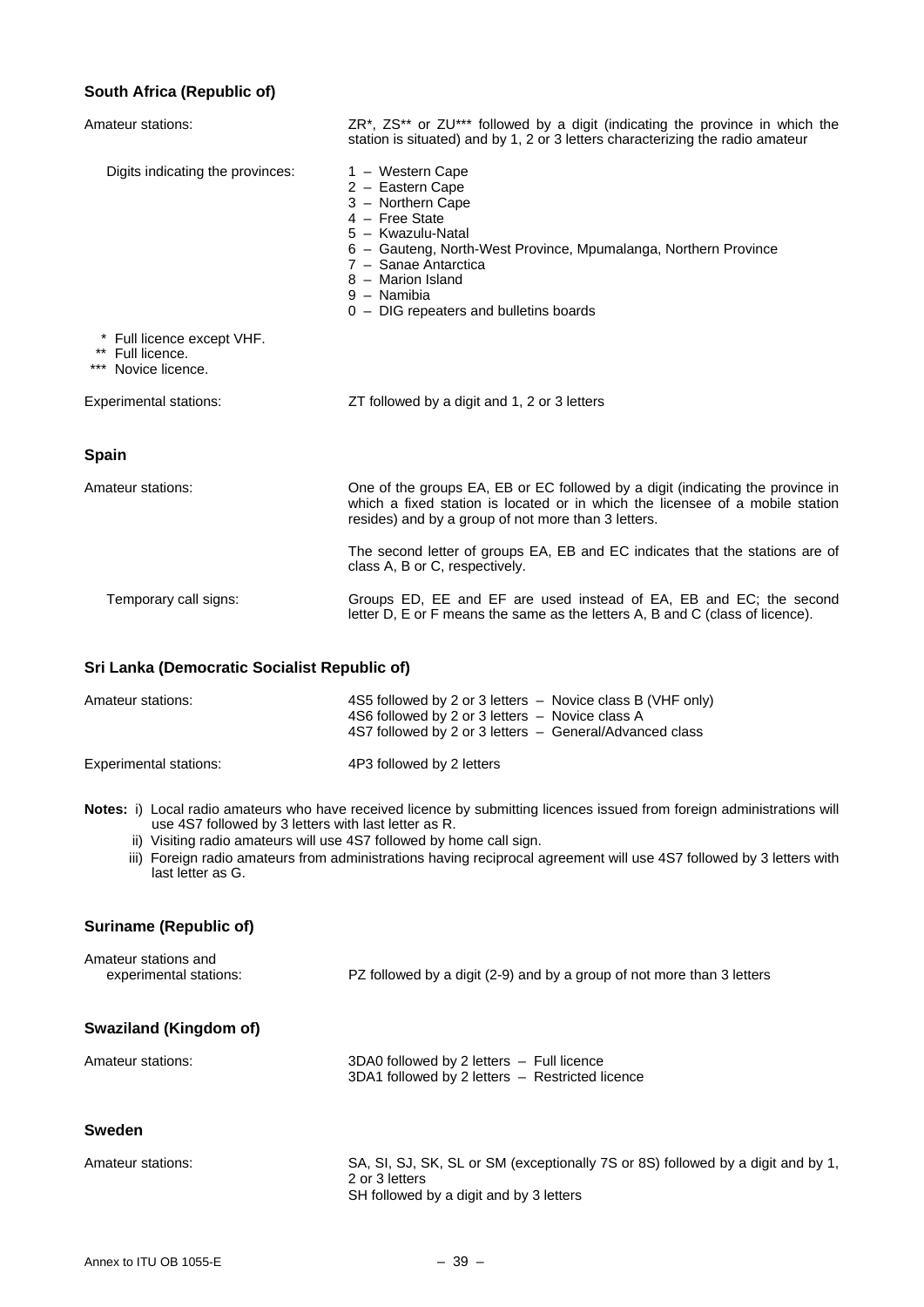### **Switzerland (Confederation of)**

\* Novice licence.

Amateur stations: HB9 or HB3\* followed by 4 characters, the last of which shall be a letter

#### **Syrian Arab Republic**

Amateur stations and

Digits indicating the zones: 1 – Southern Region

- experimental stations: YK followed by a digit (indicating the zone in which the station is situated) and by 1, 2 or 3 letters
	-
	- 2 Northern Region
	- 3 Eastern Region
	- 4 Western Region
- expression of the set of the Beacons and the Beacons of the Beacons of the Beacons of the Beacons of the Beacons of the Beacons of the Beacons of the Beacons of the Beacons of the Beacons of the Beacons of the Beacons of t
	- 9 Groups of foreign radio amateurs
	- 0 Club stations
- **Notes:** i) Foreign individual radio amateurs will use YK followed by a stroke (/) and their home call sign.
	- ii) Only for special events the radio amateurs will use 6C followed by a digit and by a group of not more than 3 letters.

### **Tanzania (United Republic of)**

| Amateur stations: | 5H3AA-5H3ZZ - Mainland |  |
|-------------------|------------------------|--|
|                   | 5H1AA-5H1ZZ - Zanzibar |  |

#### **Thailand**

| Amateur stations:                              | E2 or HS followed by a digit (indicating the area in which the station is situated)<br>and by 2 or 3 letters                                                                                                                                                                                                                                                                                                                                                                                                                                                                                                                                                                                                                                                                                                                                                                                                                                                                                       |  |
|------------------------------------------------|----------------------------------------------------------------------------------------------------------------------------------------------------------------------------------------------------------------------------------------------------------------------------------------------------------------------------------------------------------------------------------------------------------------------------------------------------------------------------------------------------------------------------------------------------------------------------------------------------------------------------------------------------------------------------------------------------------------------------------------------------------------------------------------------------------------------------------------------------------------------------------------------------------------------------------------------------------------------------------------------------|--|
| Digits indicating the areas:                   | 0, 1 – Bangkok, Samut Prakan, Pathum Thani, Nonthaburi, Phra Nakhon Si<br>Ayutthaya, Angthong, Saraburi, Lop Buri, Sing Buri, Chainat<br>2 – Chon Buri, Rayong, Chanthaburi, Trat, Chachoengsao, Nakhon Nayok,<br>Prachin Buri, Srakaew<br>3 - Nakhon Ratchasima, Chaiyaphum, Buriram, Surin, Sisaket, Ubon<br>Ratchathani, Yasothon, Amnat Chareon<br>4 - Khon Kaen, Loei, Nong Khai, Udon Thani, Maha Sarakham, Kalasin,<br>Sakon Nakhon, Mukdahan, Nakhon Phanom, Roi Et, Nong Bua Lum<br>Phu<br>5 - Mae Hong Son, Chiang Mai, Lamphun, Lampang, Phrae, Uttaradit, Nan,<br>Chiang Rai, Phayao<br>6 - Nakhon Sawan, Uthai Thani, Kamphaeng Phet, Tak, Phichit, Sukhothai,<br>Phitsanulok, Phetchabun<br>7 - Ratchaburi, Samut Sokhon, Samut Songkhram, Nakhon Pathom,<br>Suphan Buri, Kanchanaburi, Phetchaburi, Prachuap Khiri Khan<br>8 - Nakhon Si Thammarat, Krabi, Phangnga, Ranong, Surat Thani,<br>Chumphon, Phuket<br>9 - Songkhla, Pattani, Yala, Narathiwat, Trang, Phatthalung, Satun |  |
| <b>Experimental stations:</b>                  | E22AAA-E22AZZ                                                                                                                                                                                                                                                                                                                                                                                                                                                                                                                                                                                                                                                                                                                                                                                                                                                                                                                                                                                      |  |
| Tonga (Kingdom of)                             |                                                                                                                                                                                                                                                                                                                                                                                                                                                                                                                                                                                                                                                                                                                                                                                                                                                                                                                                                                                                    |  |
| Amateur stations:                              | A35 followed by 2 letters                                                                                                                                                                                                                                                                                                                                                                                                                                                                                                                                                                                                                                                                                                                                                                                                                                                                                                                                                                          |  |
| <b>Experimental stations:</b>                  | A35 followed by 3 letters, the first of which shall be the letter X                                                                                                                                                                                                                                                                                                                                                                                                                                                                                                                                                                                                                                                                                                                                                                                                                                                                                                                                |  |
| <b>Trinidad and Tobago</b>                     |                                                                                                                                                                                                                                                                                                                                                                                                                                                                                                                                                                                                                                                                                                                                                                                                                                                                                                                                                                                                    |  |
| Amateur stations and<br>experimental stations: | 9Y4AA-9Y4ZZ                                                                                                                                                                                                                                                                                                                                                                                                                                                                                                                                                                                                                                                                                                                                                                                                                                                                                                                                                                                        |  |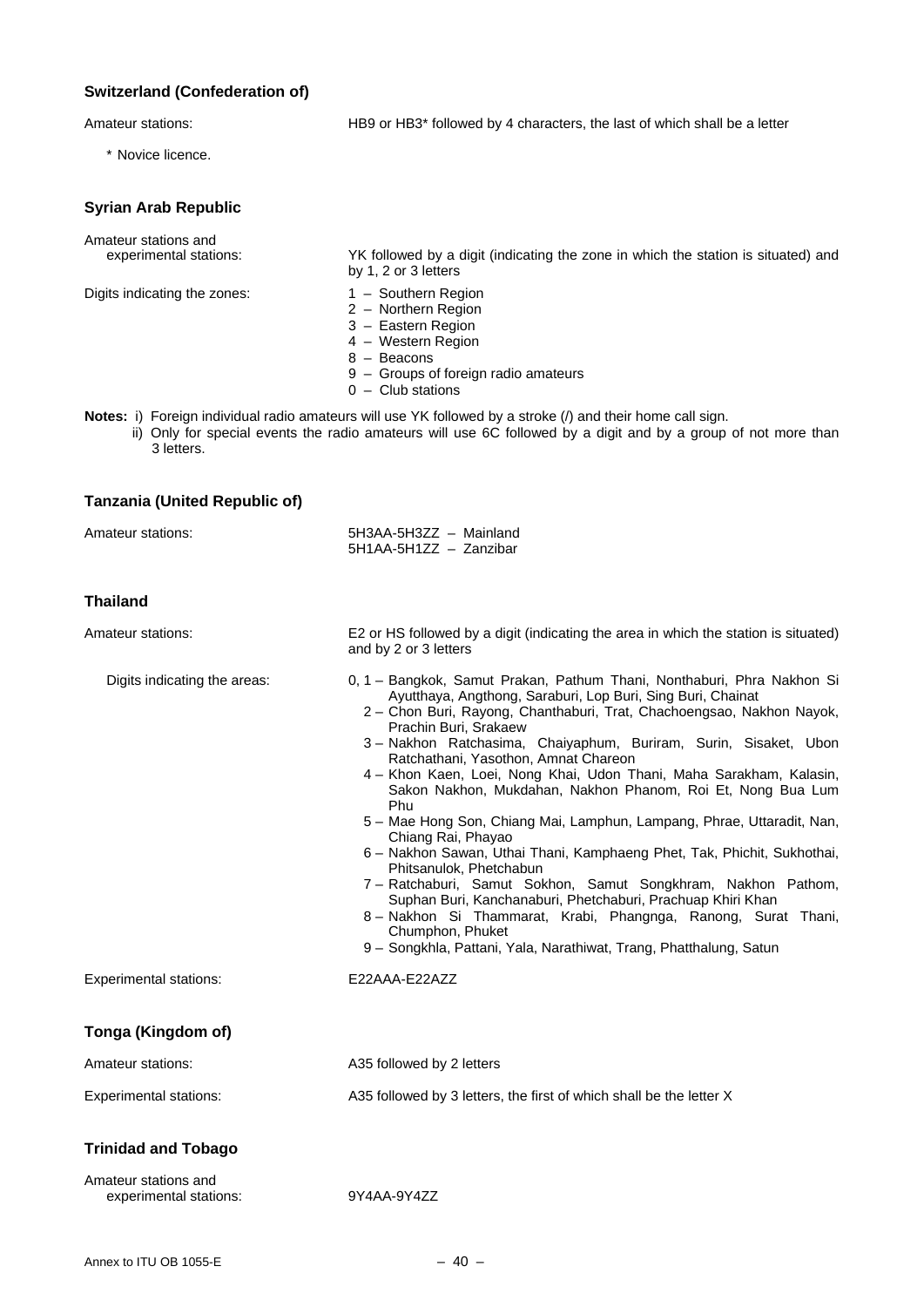### **Tunisia**

| Amateur stations:                              | 3V8AA-3V8ZZ                                                                                         |
|------------------------------------------------|-----------------------------------------------------------------------------------------------------|
| <b>Experimental stations:</b>                  | TS8AA-TS8ZZ                                                                                         |
| <b>Turkey</b>                                  |                                                                                                     |
| Amateur stations:                              | TA followed by a digit and a group of not more than 3 letters                                       |
| <b>Tuvalu</b>                                  |                                                                                                     |
| Amateur stations:                              | T20AA-T29ZZ                                                                                         |
| <b>Experimental stations:</b>                  | T22AA-T29ZZ                                                                                         |
| <b>Uganda (Republic of)</b>                    |                                                                                                     |
| Amateur stations:                              | 5X5AA-5X5ZZ                                                                                         |
| <b>Ukraine</b>                                 |                                                                                                     |
| Amateur stations and<br>experimental stations: | UR, US, UT, UU, UV, UW, UX, UY, UZ, EM, EN or EO followed by a digit (0-9)<br>and by 2 or 3 letters |
| <b>United Arab Emirates</b>                    |                                                                                                     |
| Amateur stations:                              | A61 followed by a group of not more than 3 letters                                                  |
| Experimental stations:                         | A62 followed by a group of not more than 3 letters                                                  |

### **United Kingdom of Great Britain and Northern Ireland**

| Amateur and experimental stations                                                                                                  |                                                          |  |
|------------------------------------------------------------------------------------------------------------------------------------|----------------------------------------------------------|--|
| Type of licence                                                                                                                    | Form of call signs                                       |  |
| Full/advanced/Club 1) 2)                                                                                                           | G followed by a digit (0-8) and by 2 or 3 letters        |  |
|                                                                                                                                    | M followed by a digit (0, 1, 5) and by 3 letters         |  |
| Intermediate 3)                                                                                                                    | 2E followed by a digit (0, 1) and by 3 letters           |  |
| Foundation 1)                                                                                                                      | M3 followed by 3 letters                                 |  |
| Repeater stations                                                                                                                  | GB3 followed by 2 letters                                |  |
| Beacon stations                                                                                                                    | GB3 followed by 3 letters                                |  |
| Data packet node stations                                                                                                          | GB7 followed by 2 letters                                |  |
| Data packet mailbox stations                                                                                                       | GB7 followed by 3 letters                                |  |
| Automatic position reporting system gateway stations                                                                               | MB7U followed by 2 letters                               |  |
| Simplex internet gateway (unattended) stations                                                                                     | MB7I followed by 2 letters                               |  |
| GB followed by a digit (0-2, 4-6, 8) and by 2 or 3 letters<br>Special event stations (temporary)                                   |                                                          |  |
| Special – Special event stations (temporary)                                                                                       | GB followed by 2 or 3 digits (0-9) and by 2 or 3 letters |  |
| G followed by a digit (0-9) and by a letter<br>Special contest stations (temporary)<br>M followed by a digit (0-9) and by a letter |                                                          |  |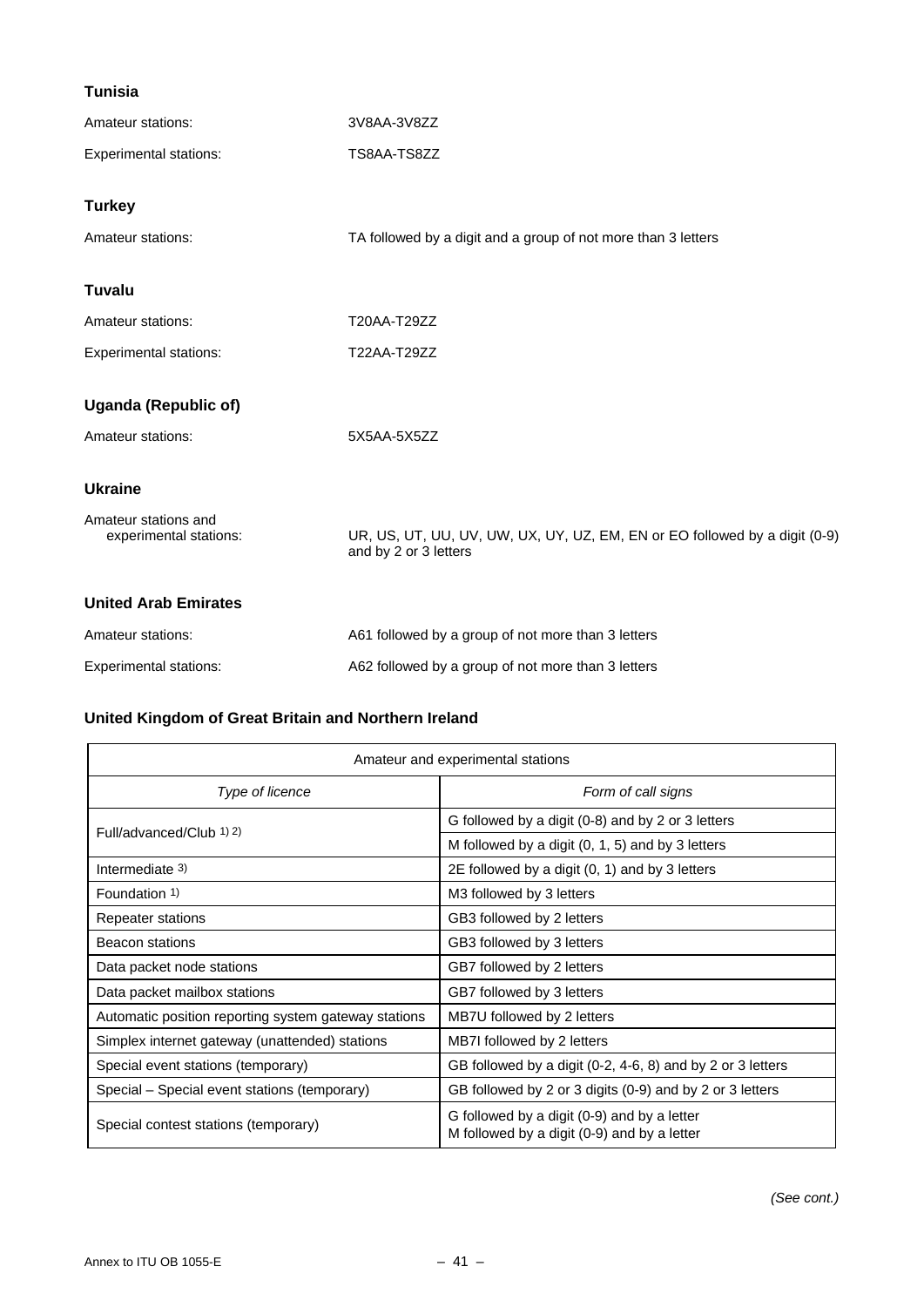### **United Kingdom of Great Britain and Northern Ireland** *(continued)*

| Overseas territories                                                                                                    | Form of call signs                                                                                                                         |
|-------------------------------------------------------------------------------------------------------------------------|--------------------------------------------------------------------------------------------------------------------------------------------|
| Anguilla                                                                                                                | VP2E followed by 2 letters                                                                                                                 |
| Montserrat                                                                                                              | VP2M followed by 2 letters                                                                                                                 |
| British Virgin Islands                                                                                                  | VP2V followed by 2 letters                                                                                                                 |
| <b>Turks and Caicos Islands</b>                                                                                         | VP5 followed by 3 letters                                                                                                                  |
| Pitcairn Island and dependencies (Henderson, Ducie<br>and Oeno Islands)                                                 | VP6 followed by 3 letters                                                                                                                  |
| Falkland Islands (Malvinas) and dependencies (South<br>Georgia, South Sandwich Islands)<br><b>Antarctic Territories</b> | VP8 followed by 3 letters - full licence<br>VP8 followed by 4 letters - special licence (144-146 MHz<br>domestic use only, no examination) |
| Bermuda                                                                                                                 | VP9 followed by 3 letters                                                                                                                  |
| <b>Turks and Caicos Islands</b>                                                                                         | VQ5 followed by 3 letters                                                                                                                  |
| Cayman Islands                                                                                                          | VQ6 followed by 3 letters                                                                                                                  |
| British Indian Ocean Territory (BIOT) (Diego Garcia<br>and Chagos Archipelago)                                          | VQ9 followed by 3 letters                                                                                                                  |
| Gibraltar                                                                                                               | ZB0, ZB2 or ZB3 followed by 3 letters                                                                                                      |
| UK Sovereign Bases, Cyprus (Akrotiri and Dhekelia)                                                                      | ZC4 followed by 3 letters                                                                                                                  |
| Saint Helena                                                                                                            | ZD7 followed by 1 to 3 letters                                                                                                             |
| Ascension Island                                                                                                        | ZD8 followed by 1 to 3 letters                                                                                                             |
| Tristan da Cunha and Gough Island                                                                                       | ZD9 followed by 1 to 3 letters                                                                                                             |
| Cayman Islands - Grand Cayman                                                                                           | ZF1 or ZF2 followed by 3 letters                                                                                                           |
| Cayman Islands - Little Cayman                                                                                          | ZF8 followed by 3 letters                                                                                                                  |
| Cayman Islands - Cayman Brac                                                                                            | ZF9 followed by 3 letters                                                                                                                  |

- 1) Where the licensee's main station address or a special contest station address is in the location listed below and operation is from that address, the call sign is amended by the insertion of a letter after the first character of the call signs indicated in the table above in accordance with the list as detailed below:
	- None England
	- U Guernsey
	- D Isle of Man
	- J Jersey
	- I Northern Ireland
	- M Scotland
	- W Wales
- 2) Where a club call sign is issued in the locations listed below, the call sign is amended by the insertion of a letter after the first character of the call signs indicated in the table above, in accordance with the list as detailed below:
	- $X -$  England
	- P Guernsey
	- $T -$  Isle of Man
	- H Jersey
	- N Northern Ireland
	- S Scotland
	- C Wales.
- 3) Where the licensee's main station address is in the location listed under note 1) and operation is from that address, the call sign is amended by the substitution of the second character of the call signs indicated in the table above in accordance with the list as detailed under note 1), with the provision that there is no substitution in the case of location in England.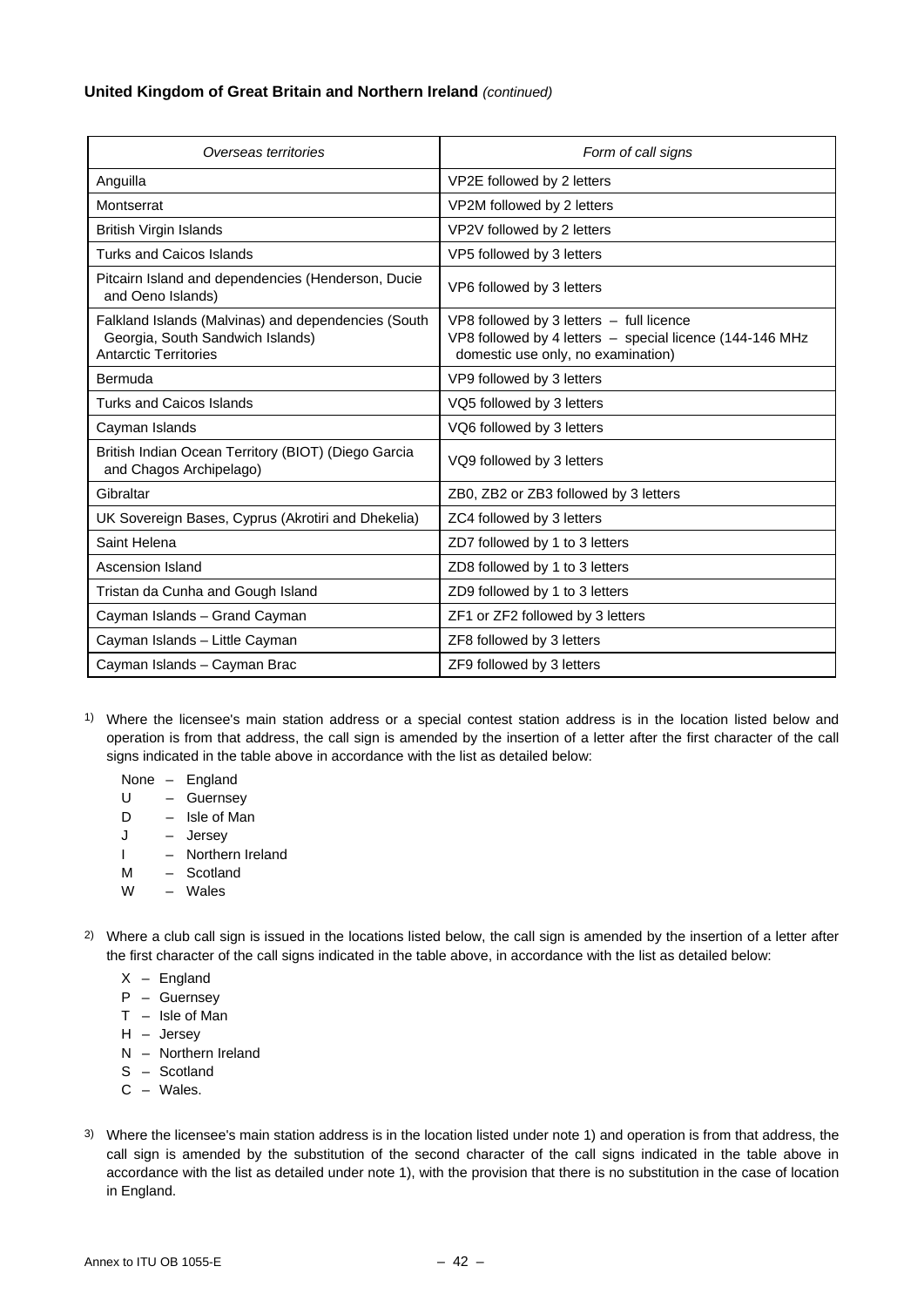### **United States of America**

| Amateur stations                                                 |                                     |  |
|------------------------------------------------------------------|-------------------------------------|--|
| K0A-K9Z<br>N0A-N9Z<br>W0A-W9Z                                    | Except the letter X after the digit |  |
| K0AA-K9ZZZ<br>N0AA-N9ZZZ<br>W0AA-W9ZZZ                           |                                     |  |
| AA0A-AL9ZZ<br>KA0A-KZ9ZZ<br>NA0A-NZ9ZZ<br>WA0A-WZ9ZZ             |                                     |  |
| KA0AAA-KZ9ZZZ<br>WA0AAA-WZ9ZZZ                                   | Except the letter X after the digit |  |
| <b>Experimental stations</b>                                     |                                     |  |
| AA2XAA-AE9XZZ<br>AL2XAA-AL9XZZ<br>KA2XAA-KZ9XZZ<br>WA2XAA-WZ9XZZ |                                     |  |

### **Uruguay (Eastern Republic of)**

| Amateur stations:                                                                                     | CX followed by a digit (1-9) and a group of not more than 3 letters, the first<br>indicating the department in which the station is situated      |  |
|-------------------------------------------------------------------------------------------------------|---------------------------------------------------------------------------------------------------------------------------------------------------|--|
| <b>Experimental stations:</b>                                                                         | CV, CW or CX followed by a digit (1-9) and a group of not more than 3 letters                                                                     |  |
| <b>Vanuatu (Republic of)</b>                                                                          |                                                                                                                                                   |  |
| Amateur stations:                                                                                     | YJ8.<br>followed by 2 letters (usually the initials of the licensed radio amateur)<br>YJ8N* followed by 2 letters<br>YJ8V** followed by 2 letters |  |
| * For amateur stations operated by beginners.<br>** For restricted licensees' amateur stations (VHF). |                                                                                                                                                   |  |
| <b>Vatican City State</b>                                                                             |                                                                                                                                                   |  |
| Amateur stations:                                                                                     | HV followed by a digit and 2 letters                                                                                                              |  |
| Venezuela (Bolivarian Republic of)                                                                    |                                                                                                                                                   |  |
| Amateur stations:                                                                                     | YV, YX or 4M followed by a digit and 3 letters                                                                                                    |  |
| <b>Viet Nam (Socialist Republic of)</b>                                                               |                                                                                                                                                   |  |
| Amateur stations:                                                                                     | XV or 3W followed by a digit (2-9, indicating the area in which the station is<br>located) and by 1 to 4 letters                                  |  |
| Zambia (Republic of)                                                                                  |                                                                                                                                                   |  |
| Amateur stations:                                                                                     | 9J2 followed by 2 characters, the last of which shall be a letter                                                                                 |  |
| Zimbabwe (Republic of)                                                                                |                                                                                                                                                   |  |
| Amateur stations:                                                                                     | Z21AA-Z29ZZ                                                                                                                                       |  |
|                                                                                                       |                                                                                                                                                   |  |